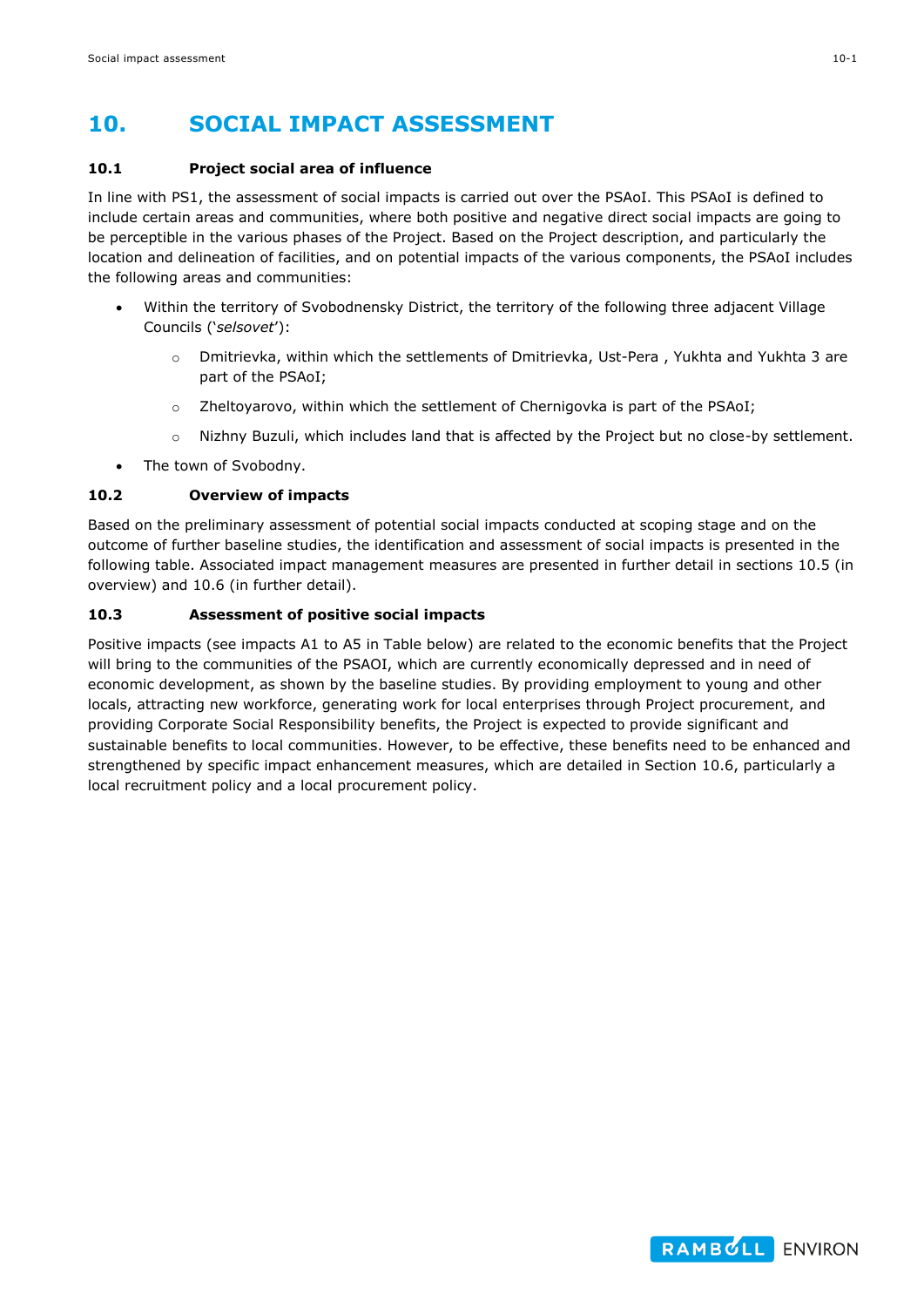#### **Table 10.1: Overview of potential project social impacts**

| #              | Theme / Issue                                   | <b>Potential Social Impact</b>                                                                                                                                      | <b>Project Phase</b>       | <b>Impact Receptors</b>                                                                 | <b>Assessment of Impact</b><br><b>Severity</b> |  |
|----------------|-------------------------------------------------|---------------------------------------------------------------------------------------------------------------------------------------------------------------------|----------------------------|-----------------------------------------------------------------------------------------|------------------------------------------------|--|
|                | <b>POSITIVE IMPACTS</b>                         |                                                                                                                                                                     |                            |                                                                                         |                                                |  |
| A <sub>1</sub> | Labour                                          | The provision of employment to local workforce<br>will improve the purchasing power and standard<br>of living of the local population                               | Construction<br>Operations | People of working age within the<br>general population of the Project<br>AoI and beyond | High (Positive)                                |  |
| A <sub>2</sub> | <b>IEconomic</b><br>benefits                    | Local procurement can be beneficial to local<br>enterprises and generate indirect employment                                                                        | Construction<br>Operations | General population of the Project<br>AoI                                                | High (Positive)                                |  |
| A <sub>3</sub> | <b>IEconomic</b><br><b>benefits</b>             | Taxes paid by Company will be beneficial to local<br>governance and can contribute to enhance local<br>infrastructure                                               | Construction<br>Operations | General population of the Project<br>AoI                                                | Moderate (Positive)                            |  |
| A <sup>4</sup> | Economic<br>benefits                            | The provision of employment can contribute to<br>reducing out-migration of youth, which baseline<br>demographic studies indicate is an issue in the<br>Project area | Construction<br>Operations | General population of the Project<br>AoI                                                | Moderate (Positive)                            |  |
| A <sub>5</sub> | Corporate Social<br>Responsibility              | Provision of social benefits to surrounding<br>communities within the overall Corporate social<br>responsibility of the Company                                     | Construction<br>Operations | General population of the Project<br>AoI                                                | High (Positive)                                |  |
|                |                                                 | <b>ADVERSE IMPACTS AND SOCIAL RISKS</b>                                                                                                                             |                            |                                                                                         |                                                |  |
| <b>B1</b>      | Labour                                          | Potential violations of RF labour regulations by<br>contractors or sub-contractors                                                                                  | Construction               | Contractor and sub-contractor<br>lworkers                                               | Low                                            |  |
| B <sub>2</sub> | Occupational<br>health and safety<br>of workers | Occupational risks to health and safety of workers                                                                                                                  | Construction<br>Operations | Company workers<br>Contractor and sub-contractor<br>lworkers                            | High                                           |  |

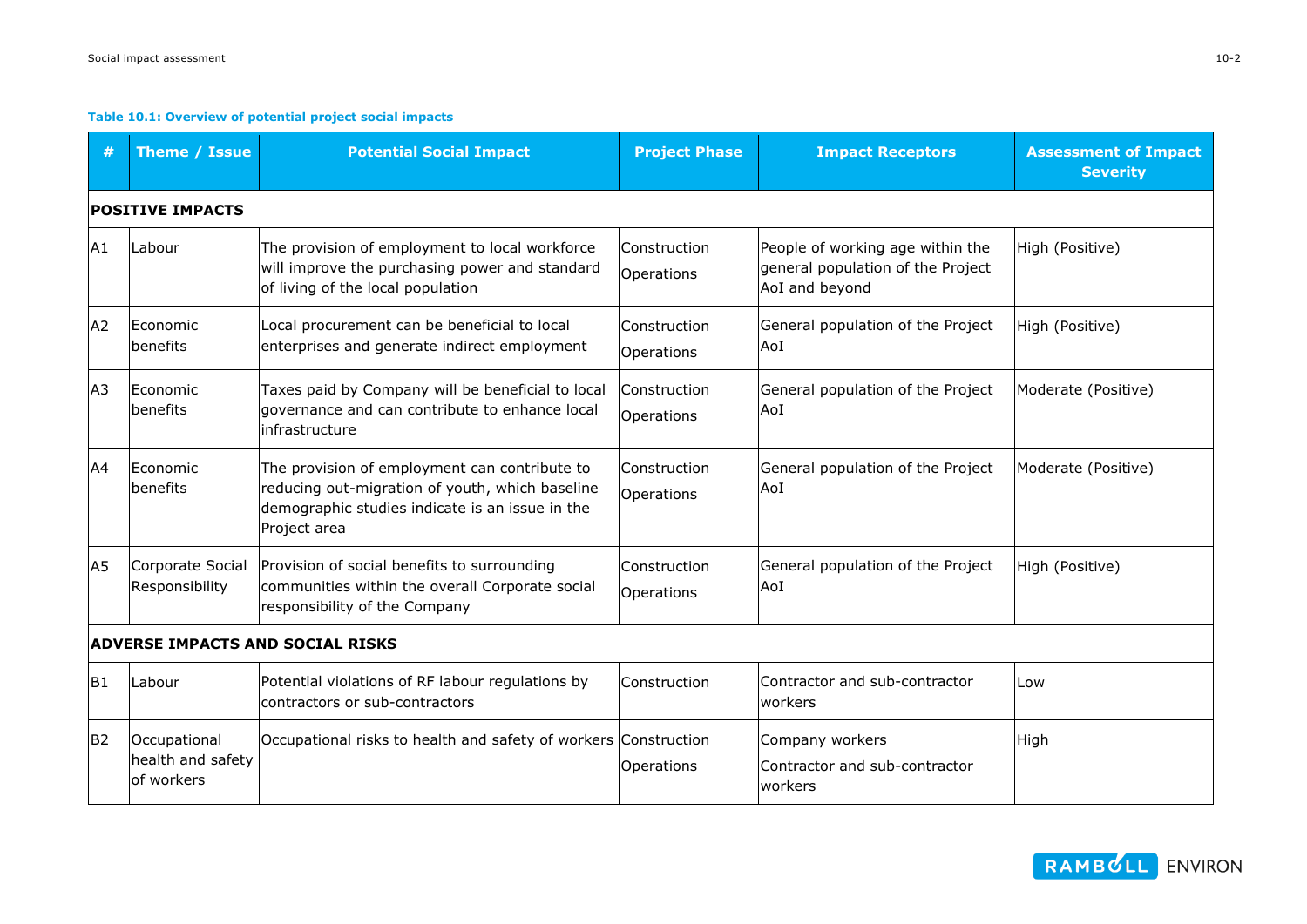|                | Theme / Issue                              | <b>Potential Social Impact</b>                                                                                                                                                                                  | <b>Project Phase</b>       | <b>Impact Receptors</b>                                                                                                        | <b>Assessment of Impact</b><br><b>Severity</b> |
|----------------|--------------------------------------------|-----------------------------------------------------------------------------------------------------------------------------------------------------------------------------------------------------------------|----------------------------|--------------------------------------------------------------------------------------------------------------------------------|------------------------------------------------|
| B <sub>3</sub> | Community<br>public roads                  | Risks to community safety linked with Project-<br>safety / traffic on related traffic of heavy machinery and light<br>vehicles on local public roads                                                            | Construction               | General population of the Project<br>AoI                                                                                       | Moderate                                       |
| B <sub>4</sub> | Severance to<br>local traffic              | Local traffic may be hindered or restricted by<br>construction works on local public roads                                                                                                                      | Construction               | General population of the Project<br>AoI                                                                                       | Low                                            |
| <b>B5</b>      | Land use                                   | Impacts to land use and related impacts to<br>landowners' and land users' livelihoods                                                                                                                           | Construction<br>Operations | Landowners and land users,<br>particularly those engage in<br>agricultural activities whose land is<br>affected by the Project | Moderate                                       |
| <b>B6</b>      | Land use                                   | Impacts to hunting and fishing caused by land<br>take and in-migration of workers                                                                                                                               | Construction<br>Operations | Hunters and their associations                                                                                                 | Moderate                                       |
| <b>B7</b>      | In-migration /<br>social<br>infrastructure | Potential for strain on existing infrastructure<br>Strain on existing related to in-migration of workers and job-<br>seekers, exacerbated by the fact that some of this<br>infrastructure is already overloaded | Construction<br>Operations | General population of the Project<br>AoI                                                                                       | High                                           |
| B <sub>8</sub> | In-migration /<br>Inflation                | Potential for local inflation detrimental to locals<br>related to in-migration of workers and job-<br>seekers                                                                                                   | Construction<br>Operations | General population of the Project<br>AoI                                                                                       | High                                           |
| B <sub>9</sub> | In-migration /<br>Social conflict          | Potential for cultural or social conflicts with local<br>community related to in-migration of workers and<br>job-seekers                                                                                        | Construction<br>Operations | General population of the Project<br>AoI                                                                                       | High                                           |
| B10            | Cultural heritage                          | Potential for loss of tangible cultural heritage<br>(archaeology and other tangible features)                                                                                                                   | Construction               | General population of the Project<br>AoI, scientific community                                                                 | Moderate                                       |

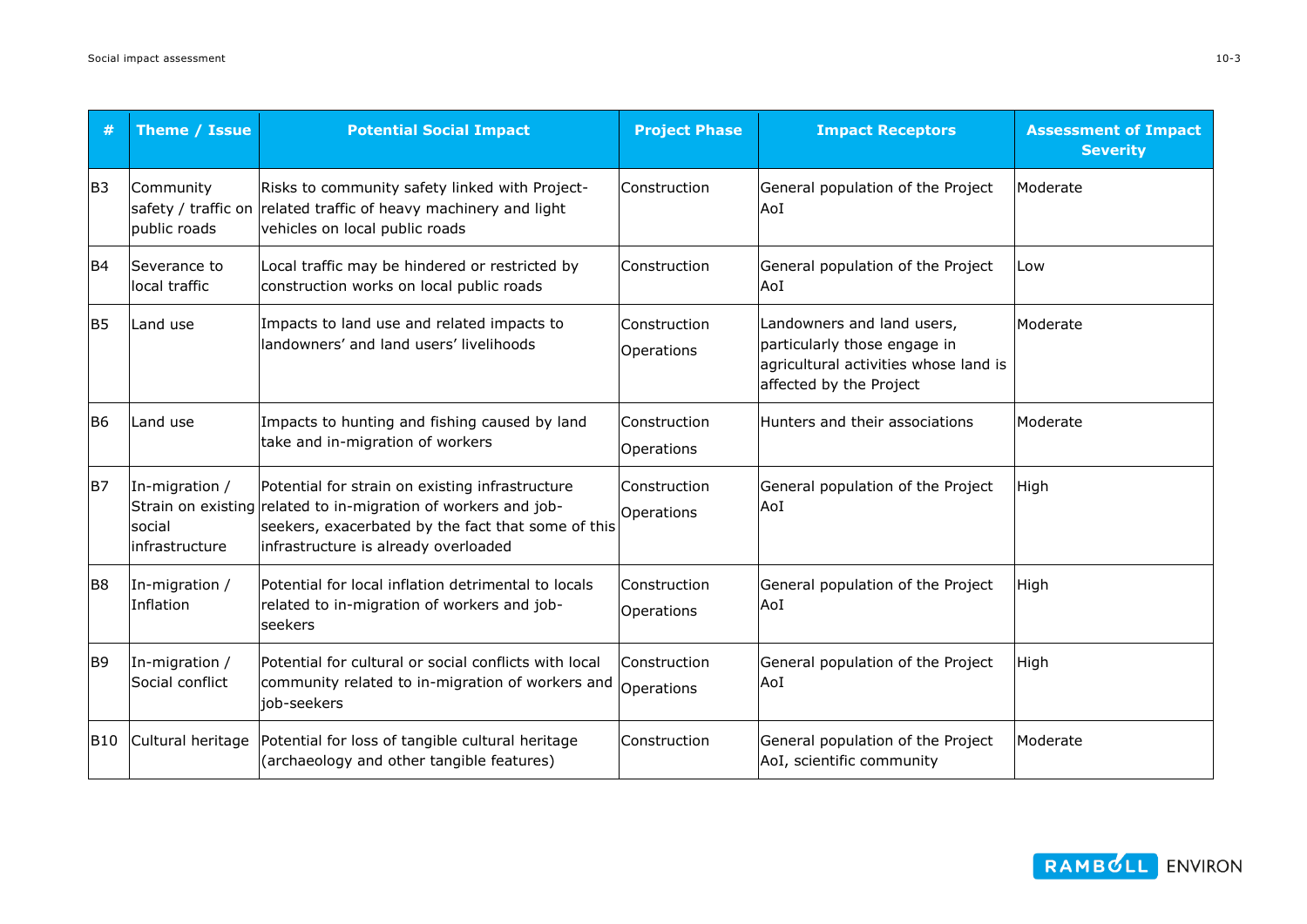## **10.4 Assessment of potential adverse social impacts**

#### *10.4.1 Labour and health and safety risks*

See impacts B1 and B2 in the table below. Experience of similar projects in the Russian Federation and elsewhere indicates that there is a risk to the Company and to the workers themselves if labour and health and safety issues are not addressed in compliance with RF legislation and in the spirit of the IFC PS 2. Impacts and risks may include the following:

- Injuries on the work place due to poor implementation or observance of occupational safety rules, particularly in relation to, but not limited to work at height, loading/unloading of heavy items, work in confined spaces, and hazardous operations such as welding;
- Occupational diseases, including respiratory diseases related to personnel health exposure to chemicals;
- Traffic hazards, at the work site itself and on commuting routes to the work site from worker accommodation or off-site facilities such as the port or the railway station.

Experience also suggests that, while the Project sponsor and main Contractor employees are usually covered by stringent rules and receive consistent training related to occupational health and safety, main risks are typically associated to the chain of sub-contracting, particularly during the construction phase with smaller sub-contractors who may have less awareness of legal requirements and good practice associated to occupational health and safety. Section describes mitigations that GPPB will implement to manage these risks.

In the operations phase, handling of gaseous substances will pose specific hazards, which are usually well addressed in similar facilities by organisations with (both GPPB and its main operations contractors) and qualified professional workers.

## *10.4.2 Community safety risks and severance*

See impacts B3 and B4 in the table above. Works are confined to the Project site and there is going to be only limited work outside of the Project site (road refurbishment and port). The Project site and other construction sites outside of the main Project site are fenced and gated, with 24/7 security, hence the risk of third party intrusion is very low.

However, there will be significant Project traffic on public roads during construction as most loading and unloading operations will be conducted outside of, and at a certain distance from the Project site (either at the Chernigovka port or at the railway station on the Transsib line), thereby necessitating transport to/from these outside facilities to the Project site. In addition, some workers may need to be bussed on local public roads from accommodation located outside of the Project site.

In the operations phase, Project traffic will be mostly limited to workers bussing operations from the worker accommodation microdistrict to be built by GPPB in the town of Svobodny.

Public roads in the Project AoI are generally in good condition and provide adequate traffic safety provisions. Importantly, the Town of Svobodny has a road by-pass, which will allow all Project related traffic from Blagoveshchensk to by-pass the busiest streets of the town. Similarly, traffic from the port and the railway station can reach the Project site without intersecting any settlements.

Temporary severance and disturbance to road users may occur if roads have to be closed for refurbishment works during construction, thereby affecting local traffic and local communities. Related mitigations are described in section [10.6.5.](#page-13-0)

Transportation activities in the construction phase (and to a lesser extent in the operations phase) have potential to become a significant impact if unmitigated by proper traffic management and measures, which are described in section [10.6.5.](#page-13-0)

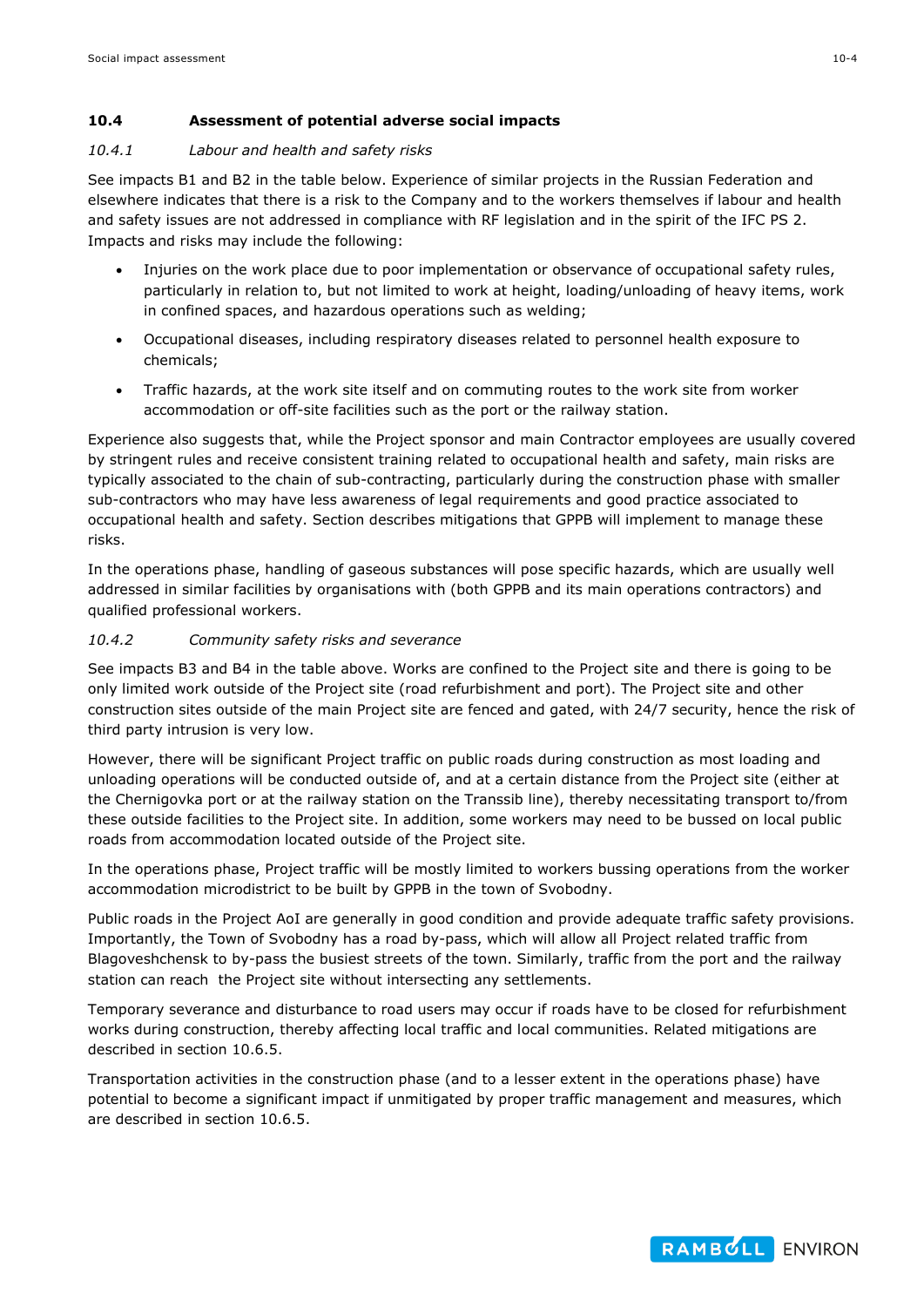## *10.4.3 Land use and natural resources*

#### 10.4.3.1 Land and agriculture

See impacts B5 and B6 in the table above. Impacts to land use are moderate as land in the Project direct footprint is not permanently inhabited. Therefore, the Project entails no 'physical displacement' (loss of housing as defined by IFC's PS5). However, land was used for agriculture and grazing and the Project causes 'economic displacement' (loss of economic activities and livelihoods as defined by PS5).

50 private land plots (total surface area: 528 hectares) have been purchased from as many landowners (with co-owners in a few cases). Landowners are usually local farmers that were using this land for agriculture (with some plots unused), crops being mostly soya, wheat, and barley. Most plots have been acquired in 'willing buyer – willing seller' amicable transactions with compensation based on regional values. Compulsory acquisition procedures, based on the federal interest declared for the Project, have been used in a small number of cases where landowners were unwilling to reach an amicable transaction. The compensation process is currently complete (September 2016). Some land plots did have private land users, usually under a formalised rental agreement with the landowner.

In addition, 113 plots were also acquired from State and municipal property for a total surface area of 1,088 hectares. No private land users have been identified on these plots.

#### 10.4.3.2 Hunting and fishing

The Ramboll-Environ team met with the chairman of the Association of Hunters and Fishermen, which is the Amur Region branch of the Russian Association of Community Societies of Hunters and Fishermen, an officially recognised NGO in the RF. The representative of Hunters and Fishermen indicated that their organisation monitors fauna on an annual basis along defined transects and share the results with regional level enforcement organs.

The representative of hunters and fishermen also shared specific concerns in regards of the Project and other energy projects in the area:

- The deforestation of the Project area itself will be detrimental to local fauna, both from a habitat and from a migration perspective.
- Noise and light from the construction site may also be disruptive to local fauna.
- Lastly, a specific concern was raised in respect of influx of construction and operations workforce to the Project area and to the Svobodny area: it is feared that this will increase the pressure on natural resources in general, but also more specifically that this workforce, which will mostly be male, will include a number of hunters and fishermen, which may significantly increase the pressure on terrestrial and aquatic fauna.

#### *10.4.4 In-migration*

See impacts B9, B10, and B11 in the table above. If workers are predominantly sourced from outside by contractors or the Company, in-migration will occur and this could be detrimental to the economic and social conditions in the Svobodnensky district and in the town of Svobodny, for the following reasons:

- Existing social infrastructure, such as schools, clinics, administrative services, etc. may become undersized to accommodate the population increase, particularly if workers bring in their families;
- Inflation triggered by the higher purchasing power of workers may affect vital commodities, such as housing, food, transport services, etc.;
- The crime situation, which is already not good in Svobodny, might deteriorate in relation to:
	- $\circ$  The perceived 'wealth' of outsiders, who could become targets of violent theft assaults;
	- $\circ$  Alcoholism and substance abuse fuelled by higher purchasing power of workers, particularly when they are off-shift;

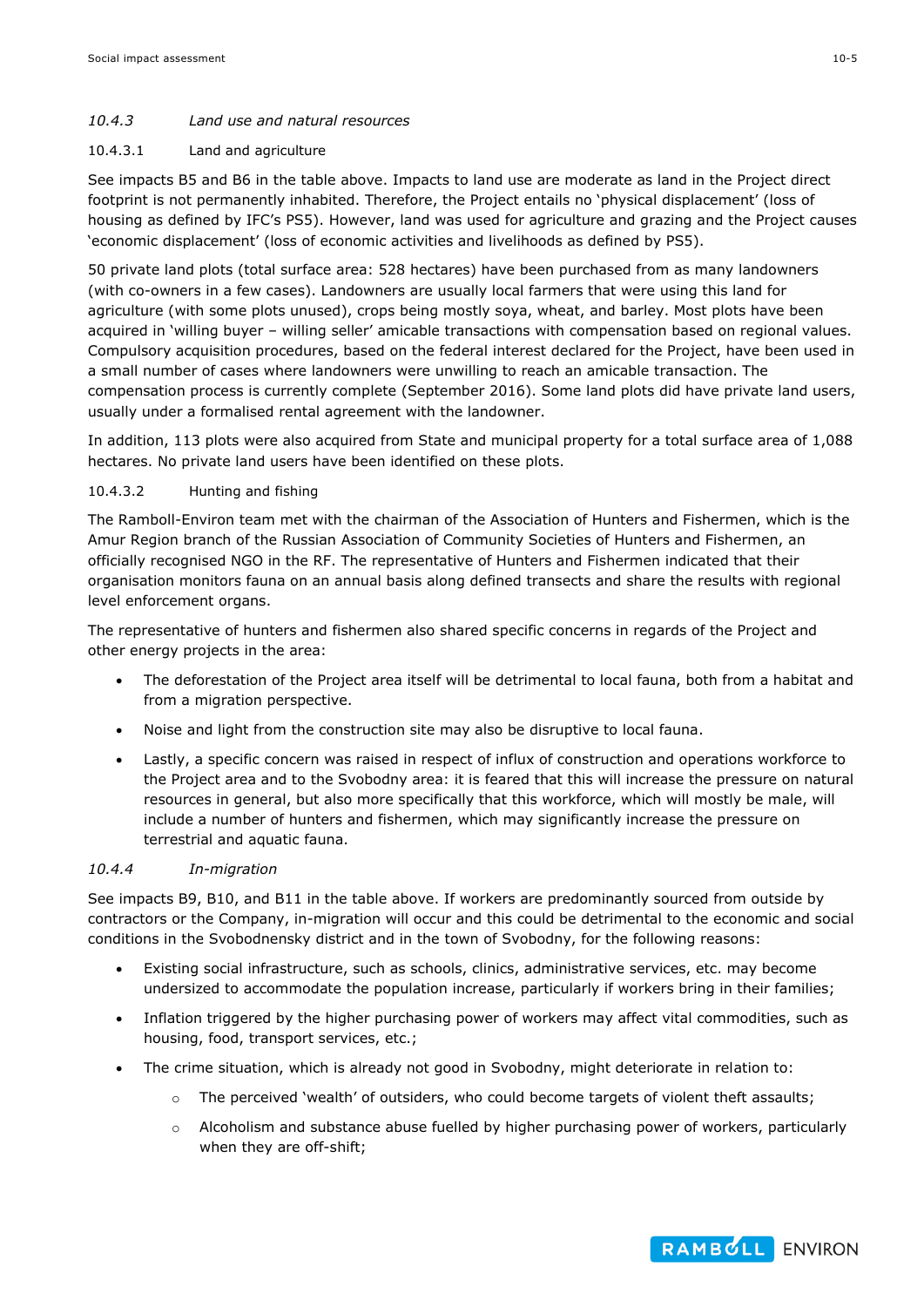The deterioration (or lack of improvement) of economic conditions for the local population may lead to conflict with outsiders, with potential for outbursts of violence targeting people from other ethnic groups and for associated retaliation, thereby resulting in a deterioration of the security situation.

It is noted that the administrations of both Svobodny and Svobodnensky district have mentioned during consultation held with the Ramboll Environ team that the workers sourced from outside of the area for the construction of the spaceport in Tsiolkovsky (new name of the town of Uglegorsk) were causing some disruption when transiting in Svobodny at the end of their shifts on their way to their respective hometowns. The administrations are eager to avoid similar issues with the construction of the AGPP.

However, in-migration and its potential impacts are already recognised and pro-actively managed by the Project, particularly through the formulation and implementation of a local hire policy (see section [10.6.1\)](#page-12-1) and a worker accommodation policy (see section [10.6.6\)](#page-14-0), thereby mitigating this potential impact to an acceptable level.

#### *10.4.5 Cultural heritage*

See impacts B10 in the table above. Detailed archaeological investigations mandated by Russian Federation regulations have been undertaken and these baseline studies have demonstrated that a number of objects of cultural significance were identified within the boundaries of the Project footprint and nearby.

The presence of these sites indicates the potential for similar sites to be found within the boundaries of the Project footprint when excavations and construction continue. A chance finds procedure will therefore need to be put in place for any works involving earthmoving, such that in the event that a similar archaeological site would be uncovered, provisions are made to investigate and protect it, and further allow for its conversation if warranted by its cultural or historical value. This is detailed in section [10.6.7.](#page-14-1)

## <span id="page-5-0"></span>**10.5 Overview of impact management measures**

The following table shows impact management measures, including both positive impact enhancement and adverse impact mitigation. Further details on some of the impact management measures are provided in section [10.6.](#page-12-0)

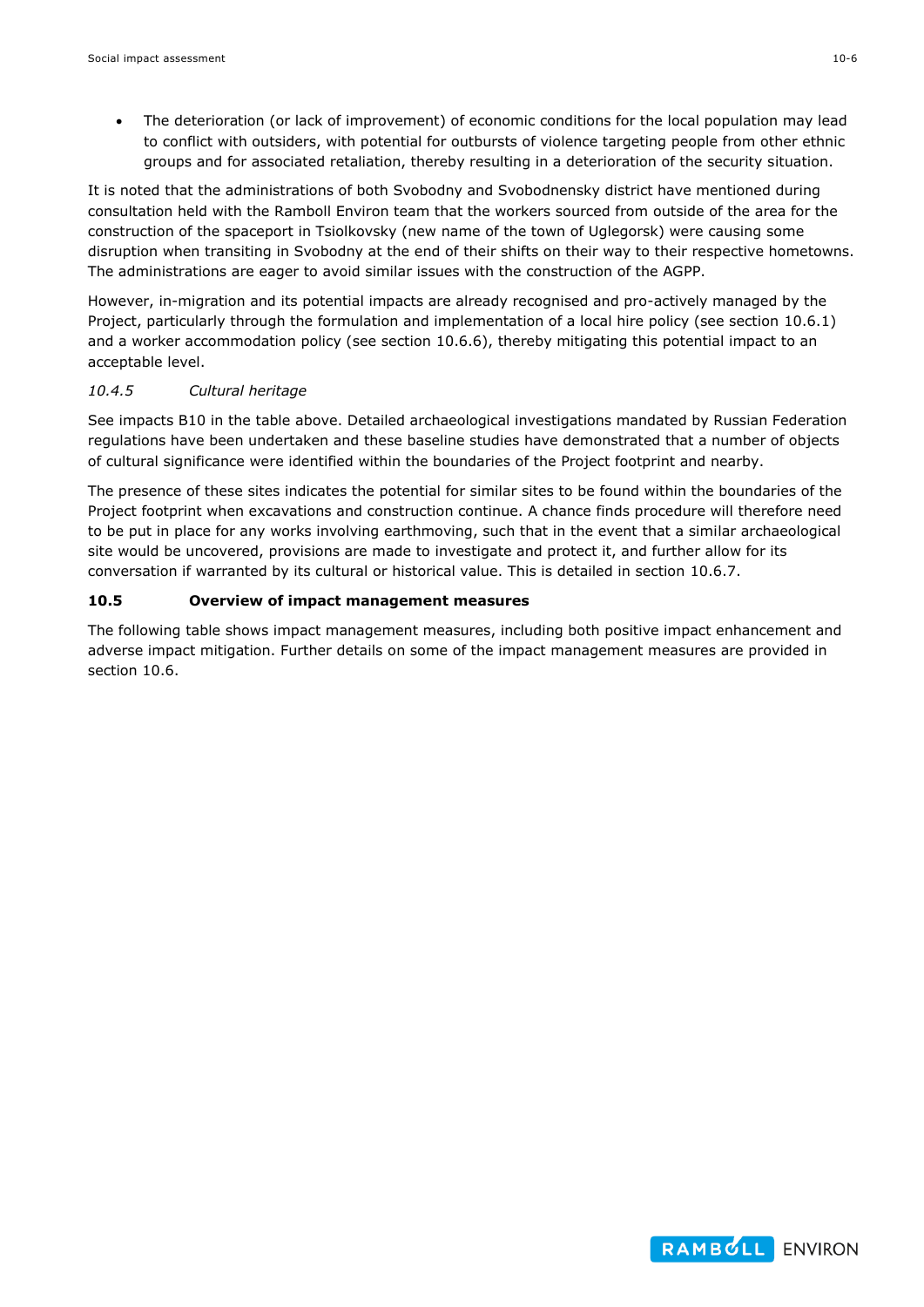#### **Table 10.2: Management of Project Social Impacts**

| #              | Theme /<br><b>Issue</b>      | <b>Potential Social Impact</b>                                                                                                              | <b>Impact</b><br><b>Assessment</b> | <b>Enhancement / Mitigation Measure</b>                                                                                                                                                                                                                                                                                                                                                                                                                                                                                                                                                                                                                                                                                                                                                                                                                                                                                           | <b>Residual</b><br><b>Impact</b><br><b>Assessment</b> |
|----------------|------------------------------|---------------------------------------------------------------------------------------------------------------------------------------------|------------------------------------|-----------------------------------------------------------------------------------------------------------------------------------------------------------------------------------------------------------------------------------------------------------------------------------------------------------------------------------------------------------------------------------------------------------------------------------------------------------------------------------------------------------------------------------------------------------------------------------------------------------------------------------------------------------------------------------------------------------------------------------------------------------------------------------------------------------------------------------------------------------------------------------------------------------------------------------|-------------------------------------------------------|
|                |                              | <b>ENHANCEMENT OF POSITIVE IMPACTS</b>                                                                                                      |                                    |                                                                                                                                                                                                                                                                                                                                                                                                                                                                                                                                                                                                                                                                                                                                                                                                                                                                                                                                   |                                                       |
| A1             | Labour                       | The provision of employment<br>to local workforce will improve<br>the purchasing power and<br>standard of living of the local<br>population | High<br>(Positive)                 | Company to formulate and implement from Project inception a Local<br>Recruitment Policy prioritizing locals for all jobs, with quantitative<br>objectives set for unskilled, semi-skilled, and skilled jobs, subject to<br>available capabilities and operational requirements.<br>Recruitment policy to apply to Project as a whole including Company<br>itself, and all contractors and sub-contractors with more than 50<br>employees at the Project site. See details in section 10.6.1.<br>The Company has already embarked into an ambitious training<br>programme targeting students from Amur Region and particularly<br>from the Svobodny area. This programme is implemented jointly with<br>the Blagoveshchensk State University other companies of the<br>Gazprom group that provide practice grounds to students. Other<br>training initiatives aimed at lower qualification workers are also being<br>contemplated. | <b>Not</b><br>applicable<br>(positive<br>impact)      |
| A2             | <b>IEconomic</b><br>benefits | Local procurement can be<br>beneficial to local enterprises<br>and generate indirect<br>employment                                          | High<br>(Positive)                 | Company to devise from Project inception a Local Procurement Policy<br>prioritizing local companies with adequate capabilities for all contracts<br>under a certain amount threshold and subject to available capabilities<br>and operational requirements. See details in section 10.6.2                                                                                                                                                                                                                                                                                                                                                                                                                                                                                                                                                                                                                                         | Not<br>applicable<br>(positive<br>impact)             |
| A <sub>3</sub> | Economic<br>benefits         | Taxes paid by Company will<br>lbe beneficial to local<br>qovernance and can<br>contribute to enhance local<br>infrastructure                | Moderate<br>(Positive)             | No specific measure as potential enhancement of governance is fully<br>beyond the Company's control.                                                                                                                                                                                                                                                                                                                                                                                                                                                                                                                                                                                                                                                                                                                                                                                                                              | <b>Not</b><br>applicable<br>(positive<br>impact)      |

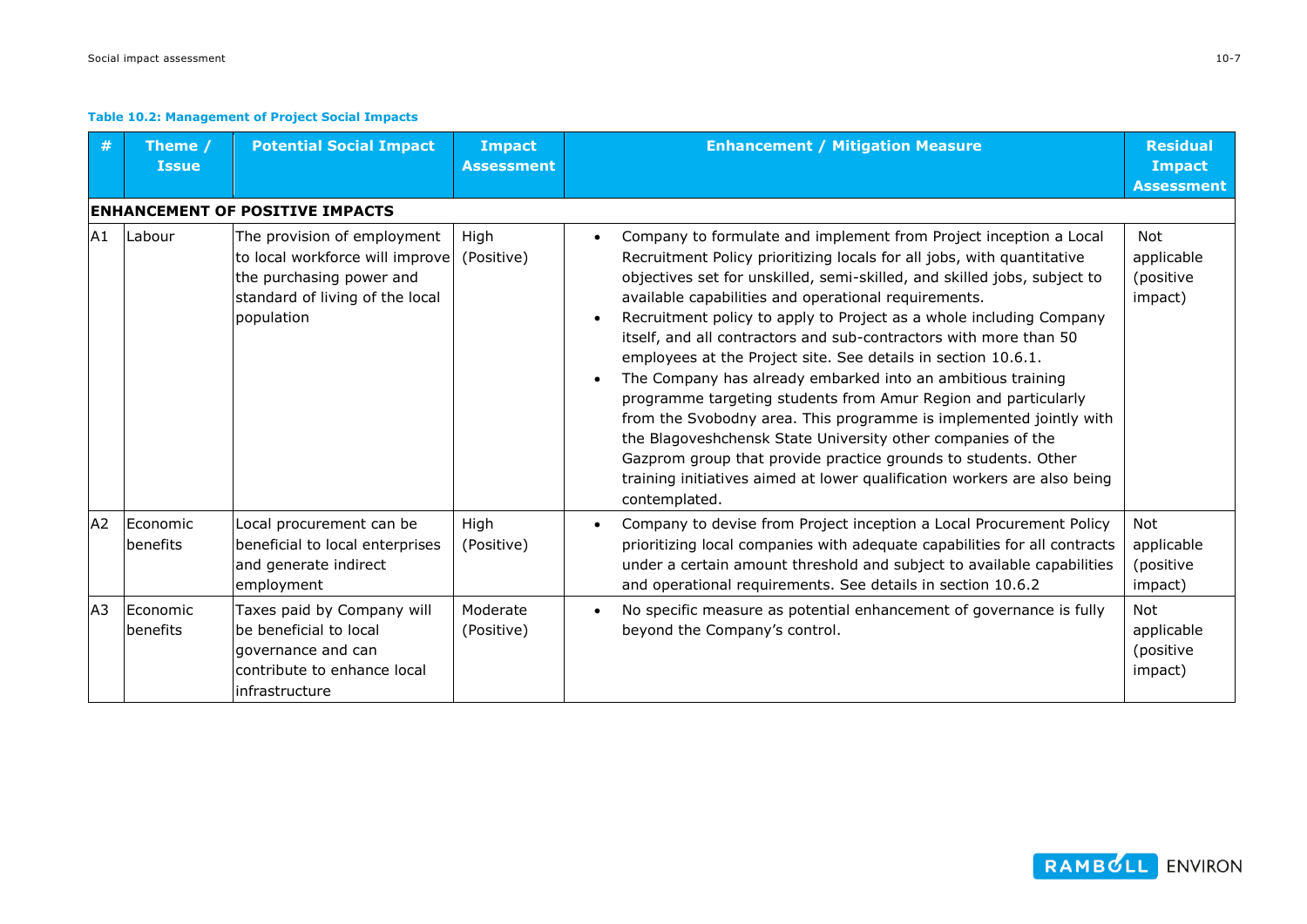| #              | Theme /<br><b>Issue</b>               | <b>Potential Social Impact</b>                                                                                                                                                                                                                 | <b>Impact</b><br><b>Assessment</b> | <b>Enhancement / Mitigation Measure</b>                                                                                                                                                                                                                                                                                                                                                                                                                                                                                                                                                                                                                                                                                                                       | <b>Residual</b><br><b>Impact</b><br><b>Assessment</b> |
|----------------|---------------------------------------|------------------------------------------------------------------------------------------------------------------------------------------------------------------------------------------------------------------------------------------------|------------------------------------|---------------------------------------------------------------------------------------------------------------------------------------------------------------------------------------------------------------------------------------------------------------------------------------------------------------------------------------------------------------------------------------------------------------------------------------------------------------------------------------------------------------------------------------------------------------------------------------------------------------------------------------------------------------------------------------------------------------------------------------------------------------|-------------------------------------------------------|
| A4             | Economic<br>benefits                  | The provision of employment<br>will reduce idleness within the<br>local population and can<br>contribute to reducing out-<br>migration of youth, which the<br>baseline demographic studies<br>indicate is a major issue in<br>the Project area | Moderate<br>(Positive)             | Local recruitment policy, see above A1.<br>Local procurement policy, see above A2.                                                                                                                                                                                                                                                                                                                                                                                                                                                                                                                                                                                                                                                                            | <b>Not</b><br>applicable<br>(positive<br>impact)      |
| A <sub>5</sub> | Corporate<br>Social<br>Responsibility | Provision of social benefits to<br>surrounding communities<br>within the overall Corporate<br>social responsibility of the<br>Company                                                                                                          | High<br>(Positive)                 | Company to devise annual Corporate Social Responsibility<br>programmes in consultation with Regional and local authorities in<br>Svobodnensky District and the town of Svobodny, and civil society<br>organisations as applicable. Programmes and measures to be<br>discussed with the Community Council (see description in section 5.3<br>of the SEP)                                                                                                                                                                                                                                                                                                                                                                                                       | Not<br>applicable<br>(positive<br>impact)             |
|                |                                       | AVOIDANCE, MINIMISATION AND MITIGATION OF POTENTIAL ADVERSE IMPACTS                                                                                                                                                                            |                                    |                                                                                                                                                                                                                                                                                                                                                                                                                                                                                                                                                                                                                                                                                                                                                               |                                                       |
| B <sub>1</sub> | Labour                                | Potential violations of RF<br>labour regulations by<br>contractors or sub-contractors                                                                                                                                                          | Low                                | Company to abide by conclusions of any labour inspection and to<br>impose compliance with RF labour regulations to contractors and sub-<br>contractors present at site.<br>Company to monitor compliance of contractors and sub-contractors<br>present at Project site with the provisions of the Labour Code of the<br>RF.<br>Company to put in place a grievance mechanism open and accessible<br>to its own employees as well as to contractor and sub-contractors<br>workers and fully accessible to workers, per the requirements of IFC's<br><b>PS 2.</b><br>Company to include compliance with these provisions in contracts<br>passed with contractors, with an obligation upon contractors to pass<br>the same obligations to their sub-contractors. | Low                                                   |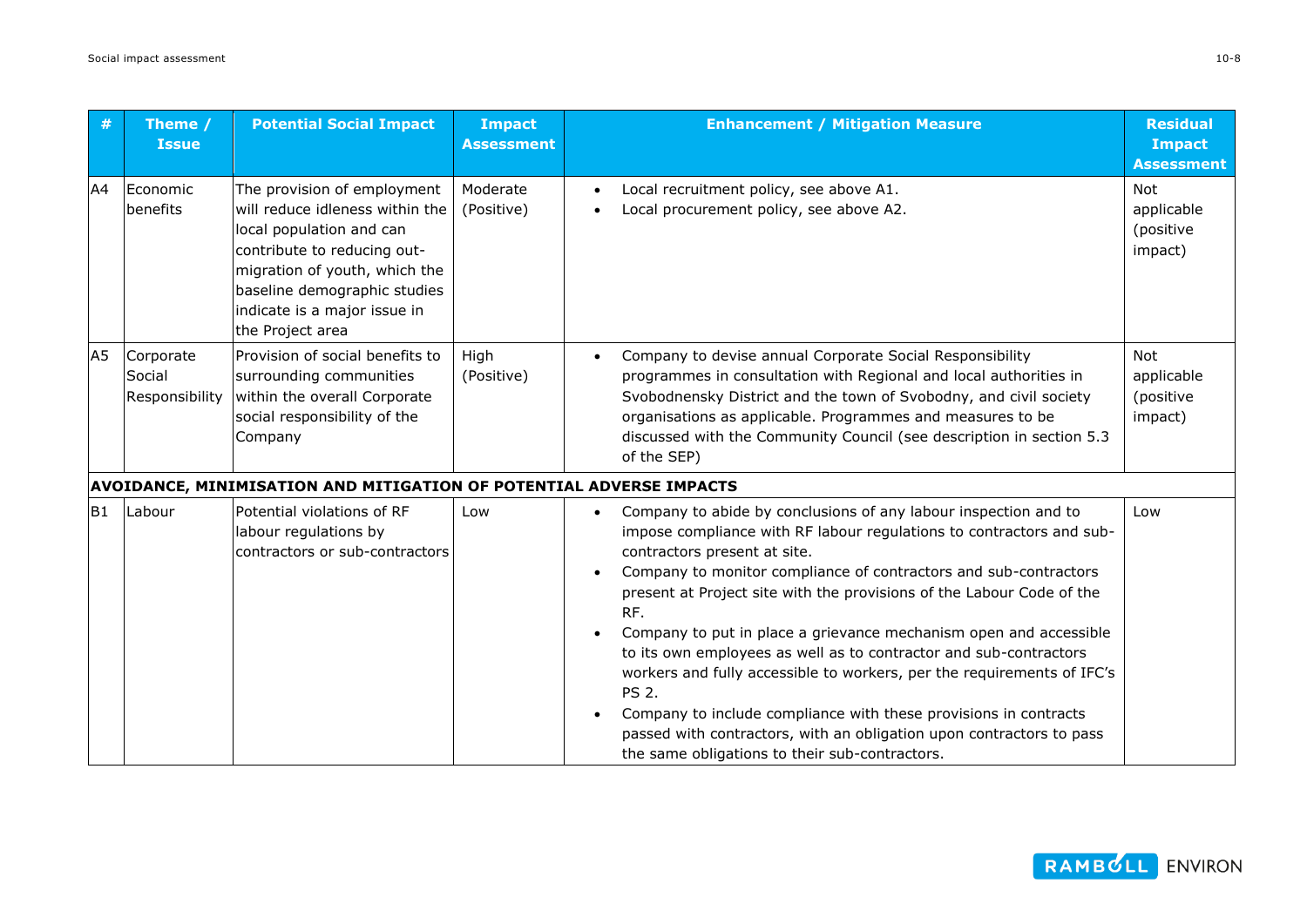| #               | Theme /<br><b>Issue</b>                             | <b>Potential Social Impact</b>                        | <b>Impact</b><br><b>Assessment</b> | <b>Enhancement / Mitigation Measure</b>                                                                                                                                                                                                                                                                                                                                                                                                                                                                                                                                                                                                                                                                                                                                                                                                                                                                                                                                                                                                            | <b>Residual</b><br><b>Impact</b><br><b>Assessment</b> |
|-----------------|-----------------------------------------------------|-------------------------------------------------------|------------------------------------|----------------------------------------------------------------------------------------------------------------------------------------------------------------------------------------------------------------------------------------------------------------------------------------------------------------------------------------------------------------------------------------------------------------------------------------------------------------------------------------------------------------------------------------------------------------------------------------------------------------------------------------------------------------------------------------------------------------------------------------------------------------------------------------------------------------------------------------------------------------------------------------------------------------------------------------------------------------------------------------------------------------------------------------------------|-------------------------------------------------------|
| IB <sub>2</sub> | Occupational<br>health and<br>safety of<br>lworkers | Occupational risks to health<br>and safety of workers | High                               | Company to abide by the conclusions and recommendations of any<br>health and safety inspection commissioned by relevant RF authorities.<br>Company to develop plans for improvement of working conditions for<br>the different phases and components of its work and have them peer-<br>reviewed by independent specialists.<br>Company to accommodate its workers in compliance with RF<br>regulations and good international practice.<br>Company to require specific plans for improvement of working<br>conditions from its contractors and to pass to contractors the<br>requirement to have their own sub-contractors develop health and<br>safety plans where applicable.<br>Company to require its contractors to accommodate their workers in<br>compliance with RF regulations and good international practice.<br>Company to monitor key Health and Safety indicators on a monthly<br>basis and to report thereupon (internal reporting). When revealing<br>noncompliances, reports will be directed to the financing<br>organisations. | Moderate                                              |

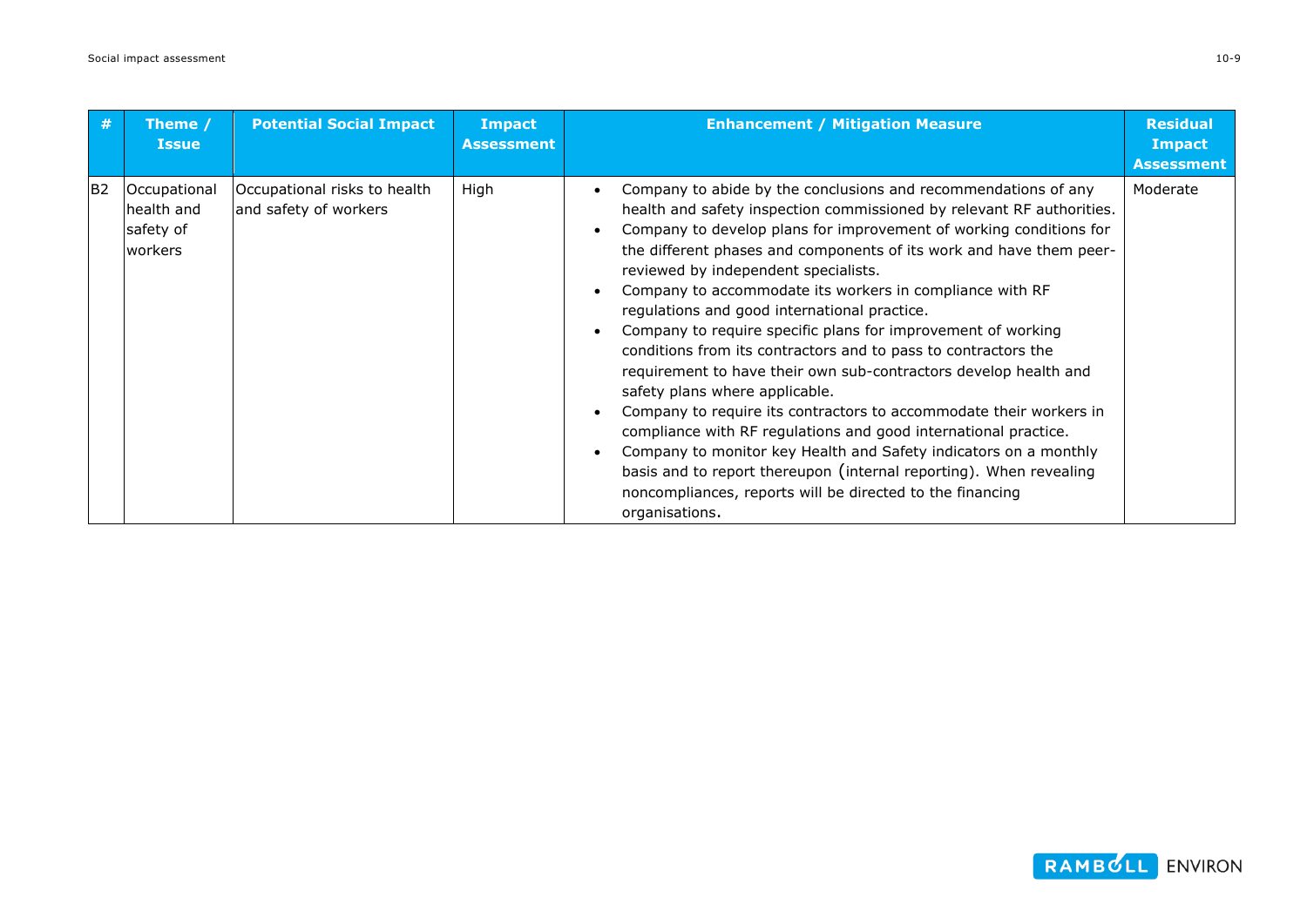| #              | Theme /<br><b>Issue</b>         | <b>Potential Social Impact</b>                                                                                                                         | <b>Impact</b><br><b>Assessment</b> | <b>Enhancement / Mitigation Measure</b>                                                                                                                                                                                                                                                                                                                                                                                                                                                                                                                                                                                                                                                                                                                                                                                                                                                                                                                                                                                                                                                                                                                                                                                                                                                                                                                                                                                                                                                                                                                                                                                                                                                                                                                                   | <b>Residual</b><br><b>Impact</b><br><b>Assessment</b> |
|----------------|---------------------------------|--------------------------------------------------------------------------------------------------------------------------------------------------------|------------------------------------|---------------------------------------------------------------------------------------------------------------------------------------------------------------------------------------------------------------------------------------------------------------------------------------------------------------------------------------------------------------------------------------------------------------------------------------------------------------------------------------------------------------------------------------------------------------------------------------------------------------------------------------------------------------------------------------------------------------------------------------------------------------------------------------------------------------------------------------------------------------------------------------------------------------------------------------------------------------------------------------------------------------------------------------------------------------------------------------------------------------------------------------------------------------------------------------------------------------------------------------------------------------------------------------------------------------------------------------------------------------------------------------------------------------------------------------------------------------------------------------------------------------------------------------------------------------------------------------------------------------------------------------------------------------------------------------------------------------------------------------------------------------------------|-------------------------------------------------------|
| IB3            | Community<br>on public<br>roads | Risks to community safety<br>safety / traffic linked with Project-related<br>traffic of heavy machinery and<br>light vehicles on local public<br>roads | Moderate                           | Company to properly signpost all works on public roads or causing<br>diversions or other disruptions to public traffic.<br>Company to publish notices in local mass media wherever disruption<br>or works will exceed one day duration, and to notify relevant local<br>authorities (District road department and selsovet) of the exact<br>location, nature and duration of the works on public local roads.<br>Company to post flagmen at most hazardous work sites on public<br>roads, with particular attention to the intersection of the Project road<br>with regional road R-468 and to the intersection of the Chernigovka<br>port road with the same regional road, both intersections where a<br>traffic light or roundabout intersection should be considered.<br>Company to monitor drivers' driving safety behaviour on a permanent<br>basis and to provide incentives to the safest drivers in the form of a<br>'Driver of the Month' programme or similar (during construction and<br>operation phases).<br>Company to monitor compliance with speed limits on public roads and<br>on Project site for light vehicles, busses, and Project machinery.<br>Company to enforce a zero-tolerance policy on alcohol during working<br>hours, with immediate terminations if needed per the provisions of the<br>RF Labour Code.<br>Company to ensure that its contractors and sub-contractors doing<br>road works abide by these provisions (include relevant provisions in<br>contracts and supervise work in the field).<br>Contractors to prepare Traffic Management Plans as warranted,<br>defining designated itineraries for haulage of large pieces of<br>equipment and to comply with relevant traffic safety regulations of the<br>RF for heavy loads. | Low                                                   |
| B <sub>4</sub> | Severance                       | Local traffic may be hindered<br>or restricted by construction<br>works on local public roads                                                          | Low                                | Company to seek avoidance of such impacts by avoiding such<br>restrictions or hindrance wherever practical.<br>Where unavoidable, see mitigation measures in B3 above.                                                                                                                                                                                                                                                                                                                                                                                                                                                                                                                                                                                                                                                                                                                                                                                                                                                                                                                                                                                                                                                                                                                                                                                                                                                                                                                                                                                                                                                                                                                                                                                                    | Low                                                   |

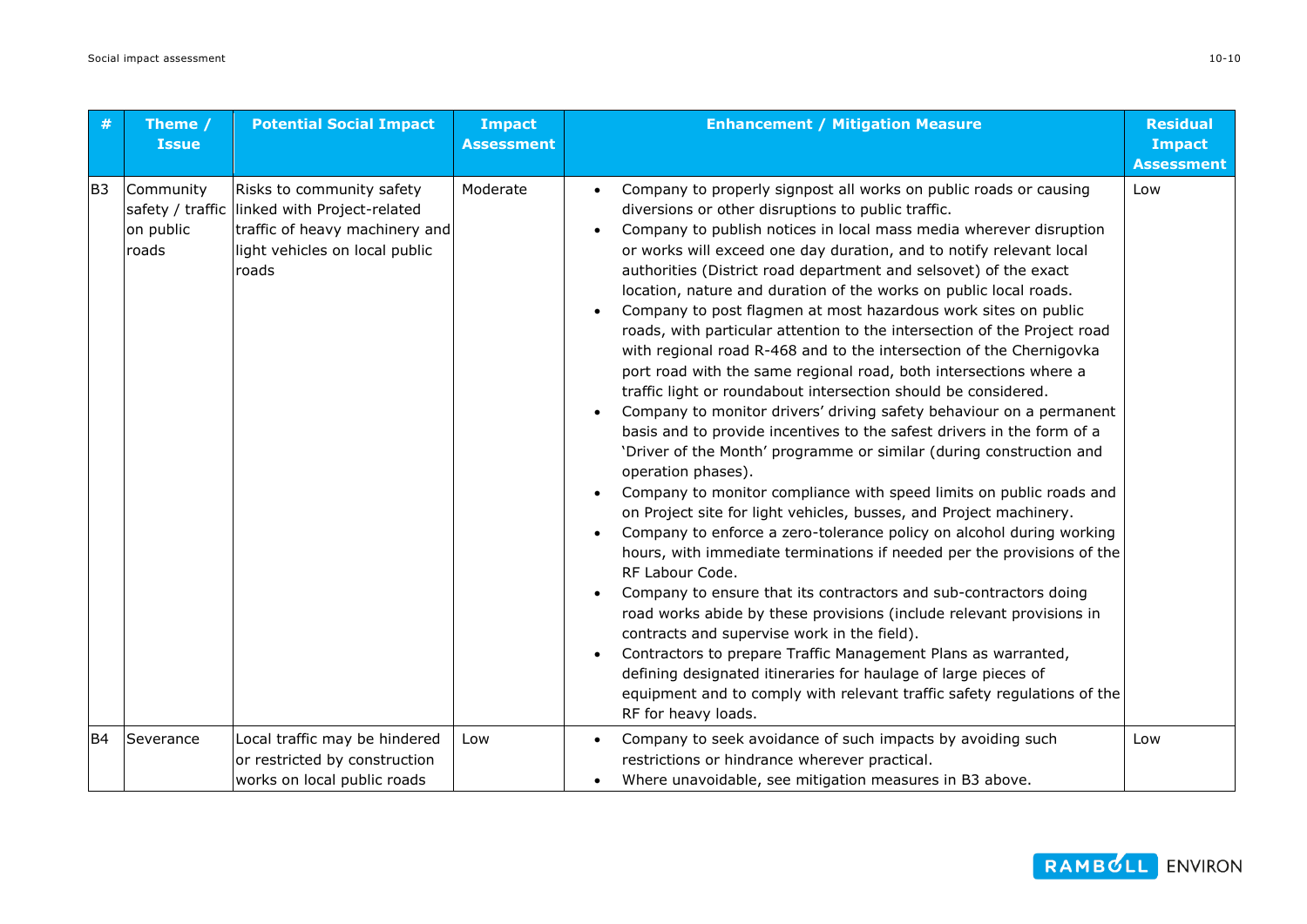| #              | Theme /<br><b>Issue</b>                                          | <b>Potential Social Impact</b>                                                                                                                                                                         | <b>Impact</b><br><b>Assessment</b> | <b>Enhancement / Mitigation Measure</b>                                                                                                                                                                                                                                                                                                                                                                                                                                                                                                                                                                                                                                                                                                                                                                                                                                                                                                                                                                                                                                                                                              | <b>Residual</b><br><b>Impact</b><br><b>Assessment</b> |
|----------------|------------------------------------------------------------------|--------------------------------------------------------------------------------------------------------------------------------------------------------------------------------------------------------|------------------------------------|--------------------------------------------------------------------------------------------------------------------------------------------------------------------------------------------------------------------------------------------------------------------------------------------------------------------------------------------------------------------------------------------------------------------------------------------------------------------------------------------------------------------------------------------------------------------------------------------------------------------------------------------------------------------------------------------------------------------------------------------------------------------------------------------------------------------------------------------------------------------------------------------------------------------------------------------------------------------------------------------------------------------------------------------------------------------------------------------------------------------------------------|-------------------------------------------------------|
| B <sub>5</sub> | Land use                                                         | Impacts to land and related<br>impacts to landowners' and<br>land users' livelihoods                                                                                                                   | Moderate                           | Company to finalise compensation to interested landowners and land<br>users per regulations of the RF.<br>Company to engage with affected farmers to check whether their<br>livelihoods could be affected and to discuss land replacement with<br>these stakeholders and local authorities, as applicable.                                                                                                                                                                                                                                                                                                                                                                                                                                                                                                                                                                                                                                                                                                                                                                                                                           | Low                                                   |
| B <sub>6</sub> | Land use                                                         | Impacts to hunting and<br>fishing caused by land take<br>and in-migration of workers                                                                                                                   | Moderate                           | Prohibit hunting and fishing by workers and enforce the prohibition<br>$\bullet$<br>with periodic checks of vehicles leaving the Project site.<br>Create awareness amongst workers about the prohibition and include<br>a topic on hunting and fishing in the mandatory induction of all<br>workers.<br>It is recommended to negotiate an agreement with the Hunters and<br>Fishermen Association to support their monitoring of local flora and<br>fauna along transects across the Project site and AoI.                                                                                                                                                                                                                                                                                                                                                                                                                                                                                                                                                                                                                           | Low                                                   |
| B7             | In-migration /<br>Strain on<br>existing social<br>infrastructure | Potential for strain on existing<br>infrastructure related to in-<br>migration of workers and job-<br>seekers, exacerbated by the<br>fact that some of this<br>infrastructure is already<br>overloaded | High                               | In the Construction phase, Company to accommodate construction<br>workers in self-contained accommodation at Project site, thereby<br>avoiding pressure on local infrastructure and utilities, avoiding and<br>minimising contact and potential conflicts with local communities, and<br>avoiding pressure on food and minimising inflation.<br>In the Operations phase, Company to build a self-contained<br>accommodation area for Operations workers in the Town of Svobodny.<br>The plan includes all amenities and has been discussed with urban<br>planning departments in the Municipality of the Town of Svobodny to<br>avoid any additional pressure on existing infrastructure.<br>In the Operations phase, Company to consider providing its operations<br>workers with a company shop to minimise pressure on local shops and<br>inflation.<br>Both the local recruitment policy and the local procurement policy are<br>meant, amongst others, to reduce in-migration and will contribute to<br>mitigating this potential impact.<br>Local recruitment policy, see above A1.<br>Local procurement policy, see above A2. | Low                                                   |

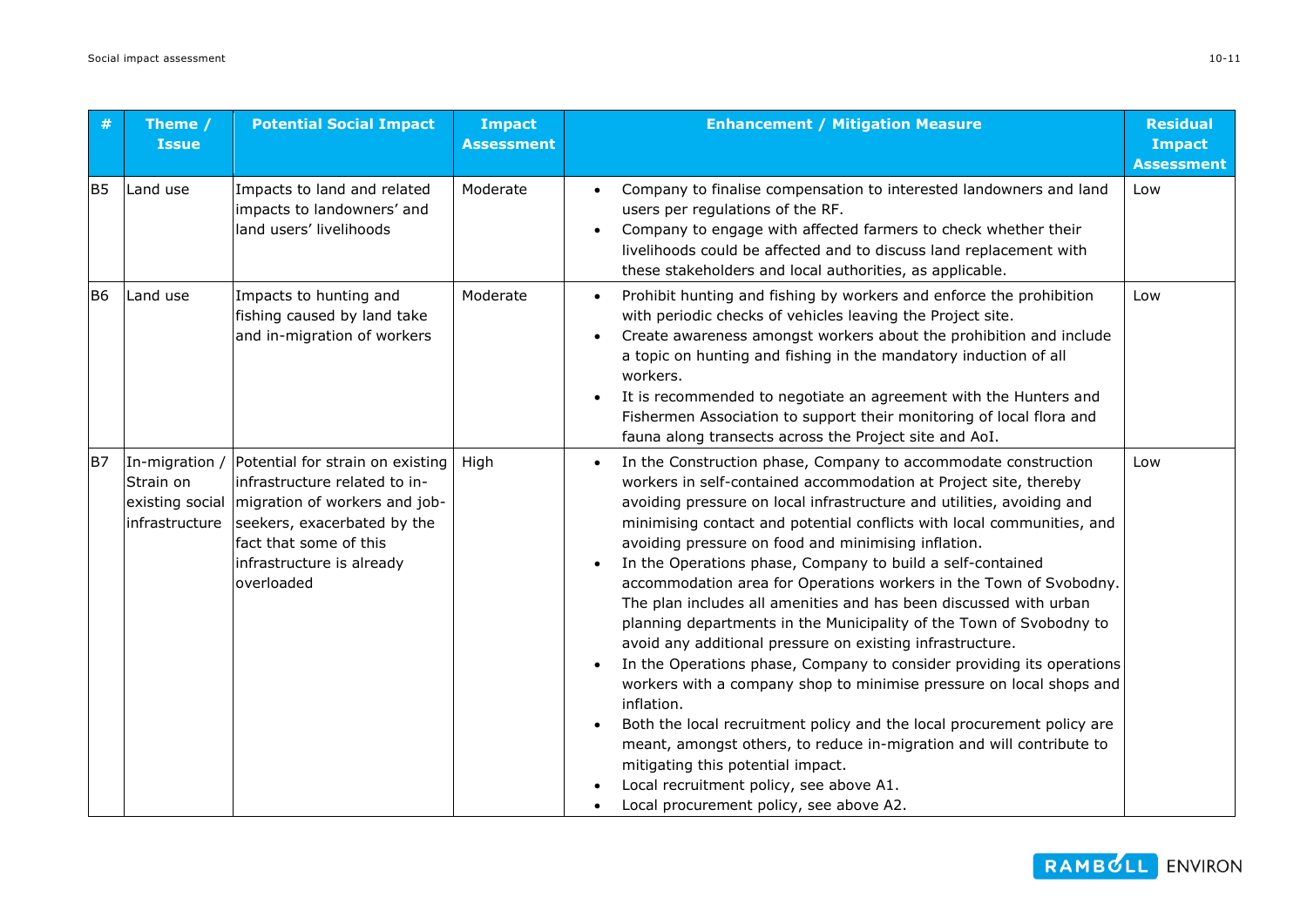| #              | Theme /<br><b>Issue</b>         | <b>Potential Social Impact</b>                                                                                                                             | <b>Impact</b><br><b>Assessment</b> | <b>Enhancement / Mitigation Measure</b>                                                                                                                                                                                                                                                                                                                       | <b>Residual</b><br><b>Impact</b><br><b>Assessment</b> |
|----------------|---------------------------------|------------------------------------------------------------------------------------------------------------------------------------------------------------|------------------------------------|---------------------------------------------------------------------------------------------------------------------------------------------------------------------------------------------------------------------------------------------------------------------------------------------------------------------------------------------------------------|-------------------------------------------------------|
| IB8            | In-migration /<br>Inflation     | Potential for local inflation<br>ldetrimental to locals related<br>to in-migration of workers and<br>iob-seekers                                           | High                               | See above B7, reduction of in-migration.<br>$\bullet$<br>Local recruitment policy, see above A1.<br>Local procurement policy, see above A2.<br>Inflation monitoring: Company to devise a monitoring procedure<br>(quarterly verification of prices of key items, including housing and<br>food staples)                                                       | Low                                                   |
| B <sub>9</sub> |                                 | In-migration / Potential for cultural or social<br>Social conflict conflicts with local community<br>related to in-migration of<br>workers and job-seekers | High                               | See above B7, reduction of in-migration.<br>٠<br>Local recruitment policy, see above A1.<br>Local procurement policy, see above A2.<br>In addition, the Company will train its own security personnel to avoid<br>conflict with local community members.                                                                                                      | Low                                                   |
|                | <b>B10 Cultural</b><br>heritage | Potential for loss of tangible<br>cultural heritage (archaeology<br>and other tangible features)                                                           | Moderate                           | Company to develop a chance finds procedure applicable to all works<br>involving earth moving and to discuss it with Chief Archaeologist of<br>Amur Region.<br>Company to include the chance-finds procedure in all contracts for<br>works involving earth moving, with an obligation to contractors to<br>pass this requirement on to their sub-contractors. | Low                                                   |



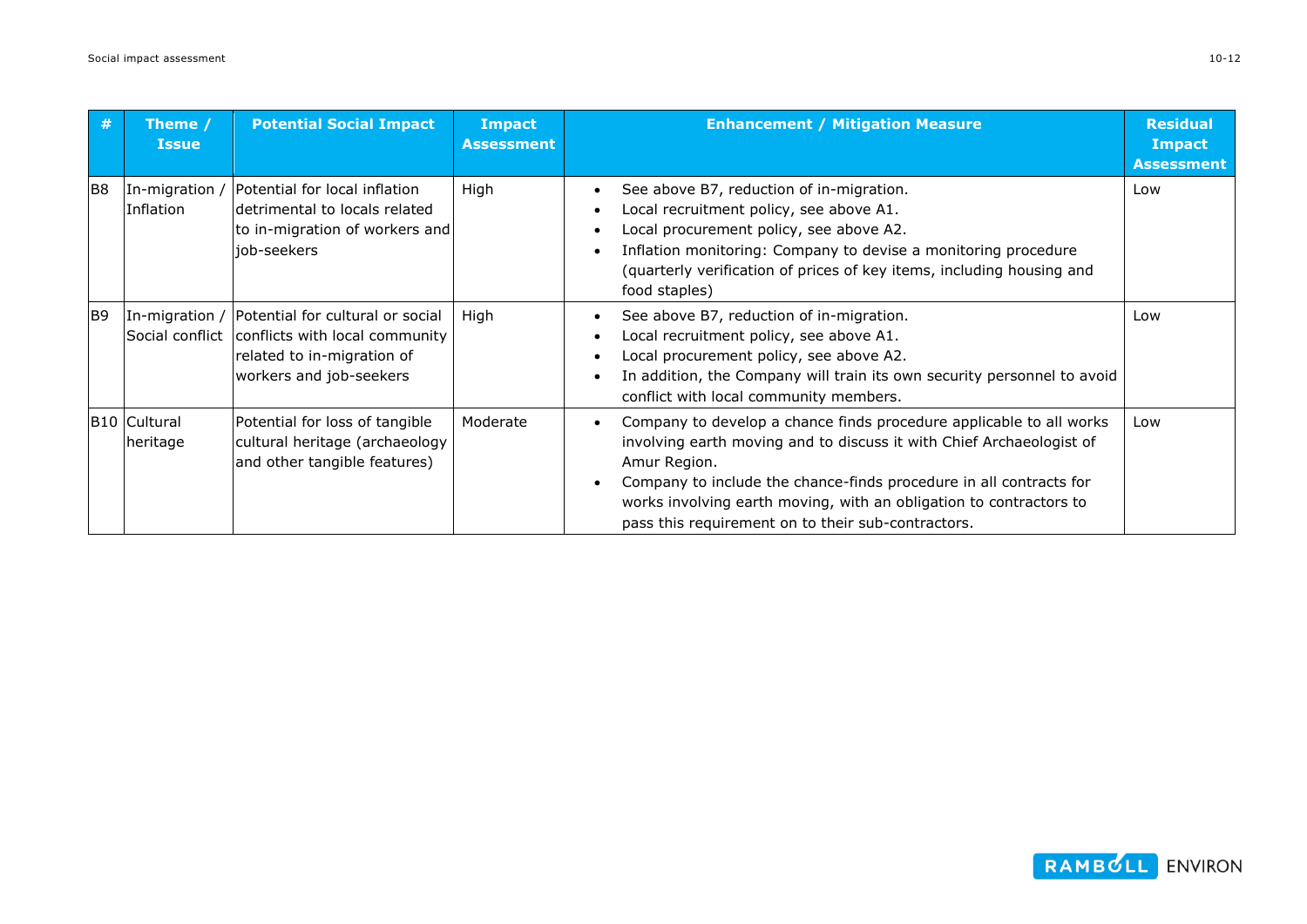## <span id="page-12-2"></span><span id="page-12-0"></span>**10.6 Details on some of the social impact management measures**

## <span id="page-12-1"></span>*10.6.1 Local recruitment policy*

The Company is recommended to prepare a detailed recruitment policy applicable to the Company itself as well as to its contractors and sub-contractors with more than a certain number of staff at site (for example more than 50 staff at site). This policy will define the exact meaning of "local" (for example person should be registered in Svobodny or in Svobodnensky district) and establish thresholds of local vs. non-local employees for each category of workers, for example the following:

- Unskilled<sup>1</sup> labour: 100% locals
- Semi-skilled labour: 50% locals
- Skilled labour: 10% locals.

<span id="page-12-3"></span>In accordance with current good practice in the Oil & Gas industry worldwide, the policy could also refine the concept of "local" by defining "local-local" as residents of the communities in the Project AoI (Svobodny and settlements of Dmitrievka, Ust-Pera, Yukhta, Yukhta 3, and Chernigovka) and define specific thresholds for "local-local" workers as well, for example as follows:

- Unskilled labour: 80% "local locals"
- Semi-skilled labour: 30% "local locals"
- Skilled labour: 5% "local locals".

It is suggested that the policy will also identify selection and recruitment procedures. Good practice is to establish beforehand a database of local (and "local-local" if applicable) workers based on information available at employment offices, and to impose recruiters (whether Company or contractors/subcontractors) to select workers from this database for the relevant categories as defined above.

The Policy will stipulate that local job-seekers shall be only preferred if their professional qualities meet the vacancy requirements. It is suggested that during development and implementation of the Policy the Company will take into account its experience in attracting local candidates from the town of Svobodny and Svobodnensky district, which will help define more precisely the thresholds of local vs. non-local employees described above.

## *10.6.2 Local procurement policy*

-

The recommended mechanism of the local procurement policy is similar to that described above for the local recruitment policy:

- for any contracts under a certain threshold (for example USD 200,000), the Company and its contractors/sub-contractors are recommended to procure the contracted services from a company registered locally (i.e. in Svobodnensky District or in the town of Svobodny);
- for contracts under another, higher threshold (for example USD 500,000), the Company and its contractors/sub-contractors are recommended to procure the contracted services from a company registered in the Amur Region.

It is suggested that while developing the Policy based on its experience of attracting local contractors, the Company will define the contractual threshold(s) under which local procurement is preferable and (if warranted) define exemptions from the policy for certain categories of services. Once prepared, this policy will be rolled over to contractors and sub-contractors working at the Project site.

The Policy will stipulate that local organizations and companies shall be only preferred if they meet the requirements of GPPB.



*<sup>1</sup> These categories should also be defined precisely in the policy in reference to categories recognised by the RF Labour Code or in the Oil & Gas industry of the RF.*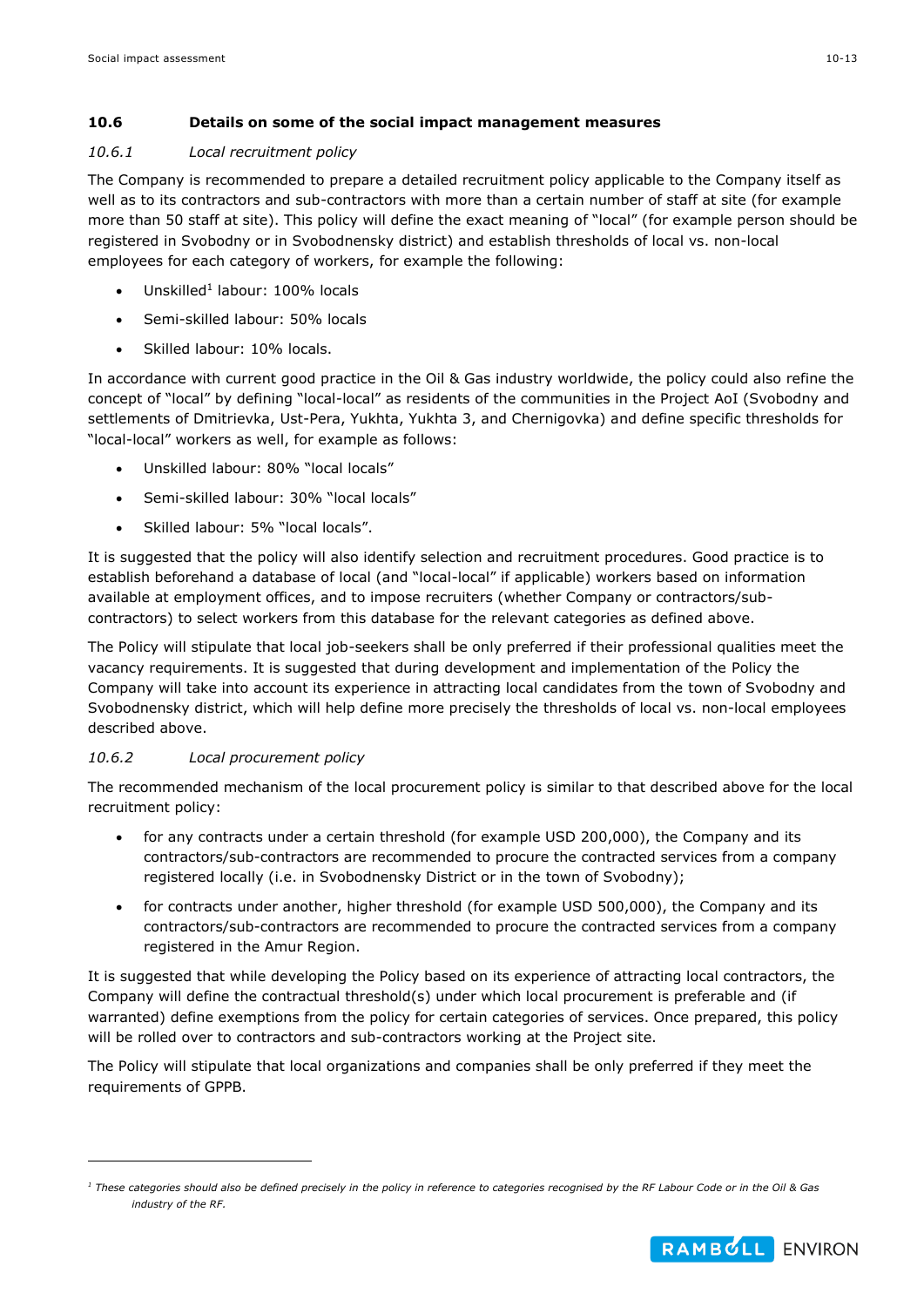## *10.6.3 Labour*

GPPB will impose compliance with RF labour regulations to contractors and sub-contractors present at site through inclusion of relevant contractual provisions in contracts. GPPB will monitor compliance of contractors and sub-contractors present at Project site with the provisions of the Labour Code of the RF by introducing a grievance mechanism (see below) and conducting regular health and safety monitoring. In addition, GPPB will timely react to conclusions and recommendations (if such occur) of any labour inspection organised by the relevant authorities (e.g. by the Federal Labour Inspectorate).

GPPB shall put in place a grievance mechanism open and accessible to its own employees as well as to contractor and sub-contractors workers and fully accessible to workers, per the requirements of IFC's PS 2. Specifically, the grievance mechanism will allow for anonymous grievances to be lodged. A specific operational procedure will be prepared by GPPB to describe the grievance mechanism. This grievance mechanism will be kept separate from the grievance system intended for communities and other external stakeholders, which is described in the Stakeholder Engagement Plan.

GPPB will roll over above labour-related provisions to all contractors through appropriate contractual provisions in all construction and procurement contracts, with also an obligation upon contractors to pass the same obligations to their sub-contractors. GPPB shall monitor compliance with these provisions throughout construction and operations.

## *10.6.4 Occupational health and safety*

The Company will seek to minimise occupational risks and hazards to workers employed at Project sites. Specifically, the following measures will be implemented:

- GPPB will cause its contractors to develop plans for improvement of working conditions for the different phases and components of its work.
- For designated tasks recognised as entailing specific hazards (examples: erection of specific structures involving work at height, work in confined spaces such as tanks, etc…), specific Job Hazard Analysis (JRA) will be generated by the relevant contractor for approval by GPPB.
- GPPB shall abide by the conclusions and recommendations of any health and safety inspection commissioned by relevant RF authorities.
- GPPB shall accommodate its workers in compliance with RF sanitary regulations and good international practice (particularly the IFC/EBRD guidance on worker accommodation and associated sanitary standards). Similarly, GPPB will require its contractors and their sub-contractors to accommodate any workers in compliance with these standards.
- Given the specific tuberculosis (TB) situation in the Project AoI, GPPB will cause the general contractor to control its workers and contractors for TB once upon work commencement and further once a year at least.
- GPPB shall monitor key Health and Safety indicators on a monthly basis in line with applicable standards in the Russian Oil and Gas industry, and shall report thereupon on a quarterly basis as part of the general environmental and social reporting.

#### <span id="page-13-0"></span>*10.6.5 Traffic management and traffic safety*

The Company will seek to minimise disruption and risks caused by its activities to users of local roads. Specifically, the following measures will be implemented:

- All works on public roads or causing diversions or other disruptions to public traffic will be properly signposted, with traffic lights and/or flagmen to regulate traffic if necessary;
- Wherever disruption to local traffic or works will exceed one day duration, GPPB or the relevant contractor will notify relevant local authorities (District road department and selsovet) of the exact location, nature and duration of the works on public local roads and will publish notices in local mass media (see SEP for identification of relevant mass media).

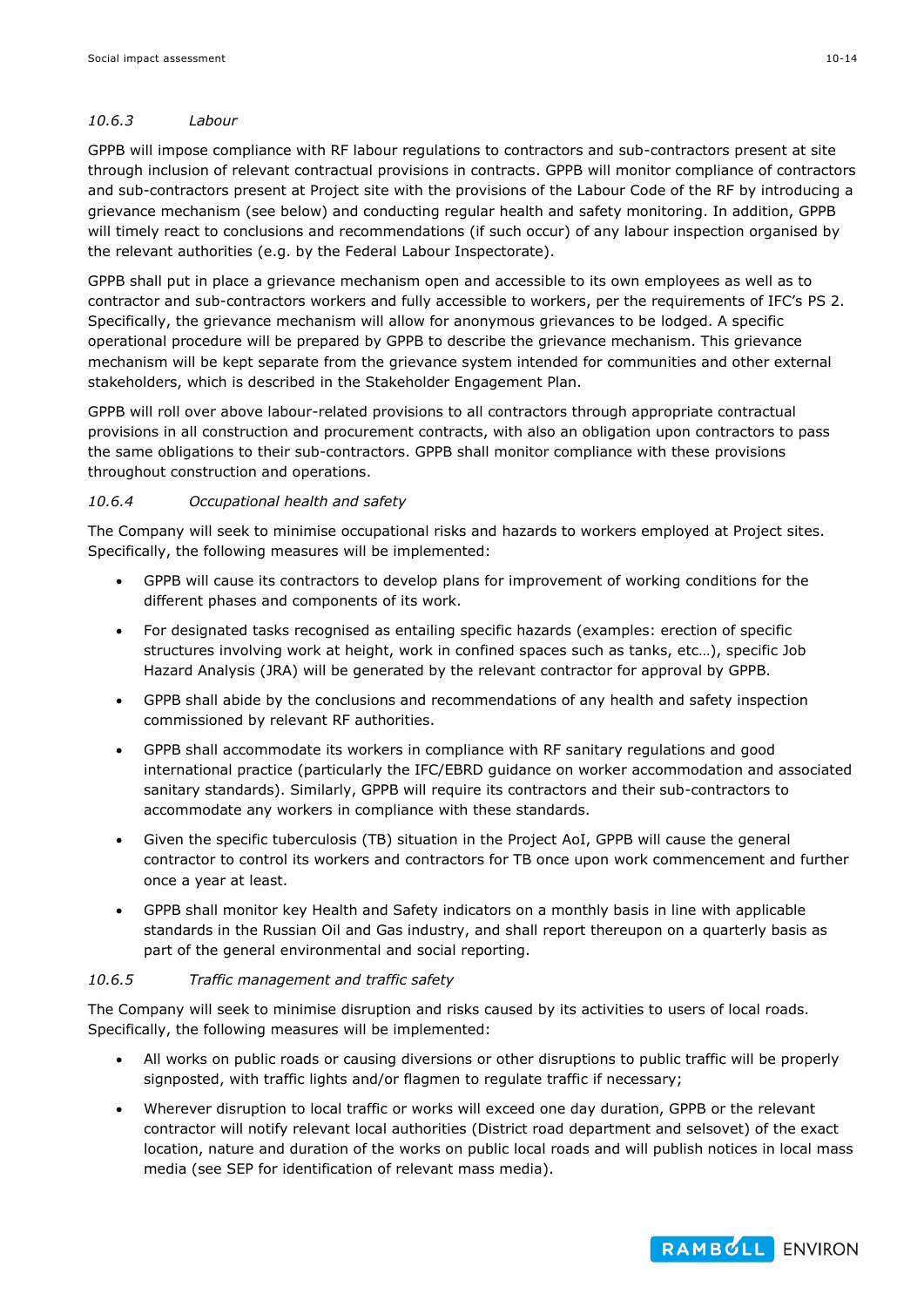- GPPB or the relevant contractor may have to post flagmen at most hazardous work sites on public roads: specifically, the intersection of the Project site road with regional road R-468 and the intersection of the Chernigovka port road with the same regional road will be paid specific attention from a driving safety perspective, with appropriate signposting, and flagmen and/or a traffic light to be considered for the most intensive work phases.
- GPPB and contractors will implement a driving awareness course on defensive driving, with periodic refreshment courses provided. GPPB and contractors will also monitor drivers' driving safety behaviour on a permanent basis and should consider providing incentives to the safest drivers in the form of a 'Driver of the Month' programme or similar.
- GPPB and contractors to monitor compliance with speed limits on public roads and on Project site for light vehicles, busses, and Project machinery. Subject to this conforming to the RF traffic regulations, GPPB should consider checking speed limits observance with portable "radar-guns".
- GPPB and contractors shall enforce a zero-tolerance policy on alcohol (and other substances) during working hours, with immediate terminations if needed subject to the relevant provisions of the RF Labour Code.
- GPPB shall ensure that its contractors and sub-contractors doing road works abide by these provisions (with relevant provisions clearly spelled out in construction and transportation contracts) and shall supervise compliance in the field.
- For haulage of heavy pieces of equipment, Contractors shall prepare Traffic Management Plans as warranted, defining designated itineraries and time schedules, and addressing compliance with relevant traffic safety regulations of the RF for heavy loads.

## <span id="page-14-0"></span>*10.6.6 Workers accommodation*

## 10.6.6.1 Construction stage

The Company's workers accommodation plan for the Construction phase is to accommodate all construction workers at a camp on the Project site, which is currently being constructed. Pioneer camps have already been established by various contractors at the Project site. Workers are not expected to leave these camps, and they sleep and eat there, with recreation facilities available. Workers' interaction with local community members is therefore minimal, and with these mitigation measures in place, it is not expected that the potential impacts of in-migration as described in Table 1-1 will materialise to any significant level.

#### 10.6.6.2 Operation stage

The workers' accommodation strategy for the Operations phase is to build a dedicated microdistrict (urban quarters) in the northern part of the town of Svobodny. The design is complete and has been approved by relevant authorities, and construction is expected to start shortly. As a result:

- There will be no strain on the local housing stock;
- There will be no impact to existing water supply and sanitation facilities as existing facilities will be upgraded as part of the microdistrict project to accommodate the population increase;
- Dedicated educational and health facilities may be built when the load warrants such construction.

## <span id="page-14-1"></span>*10.6.7 Chance finds procedure*

The Chance Finds Procedure will be prepared by the Company with support from the Archaeological and Cultural Heritage Department of the Amur Region to address uncovering of cultural or archaeological heritage upon carrying out earthmoving works. It will be rolled over to all contractors and sub-contractors involved in earthmoving (inclusion in contractual provisions), will be prepared by an experienced local archaeologist, and will address the following:

- Definition of what constitutes cultural and archaeological heritage based on likely examples taken in the Amur Region (with photographs);
- Procedure applicable upon discovery, including:

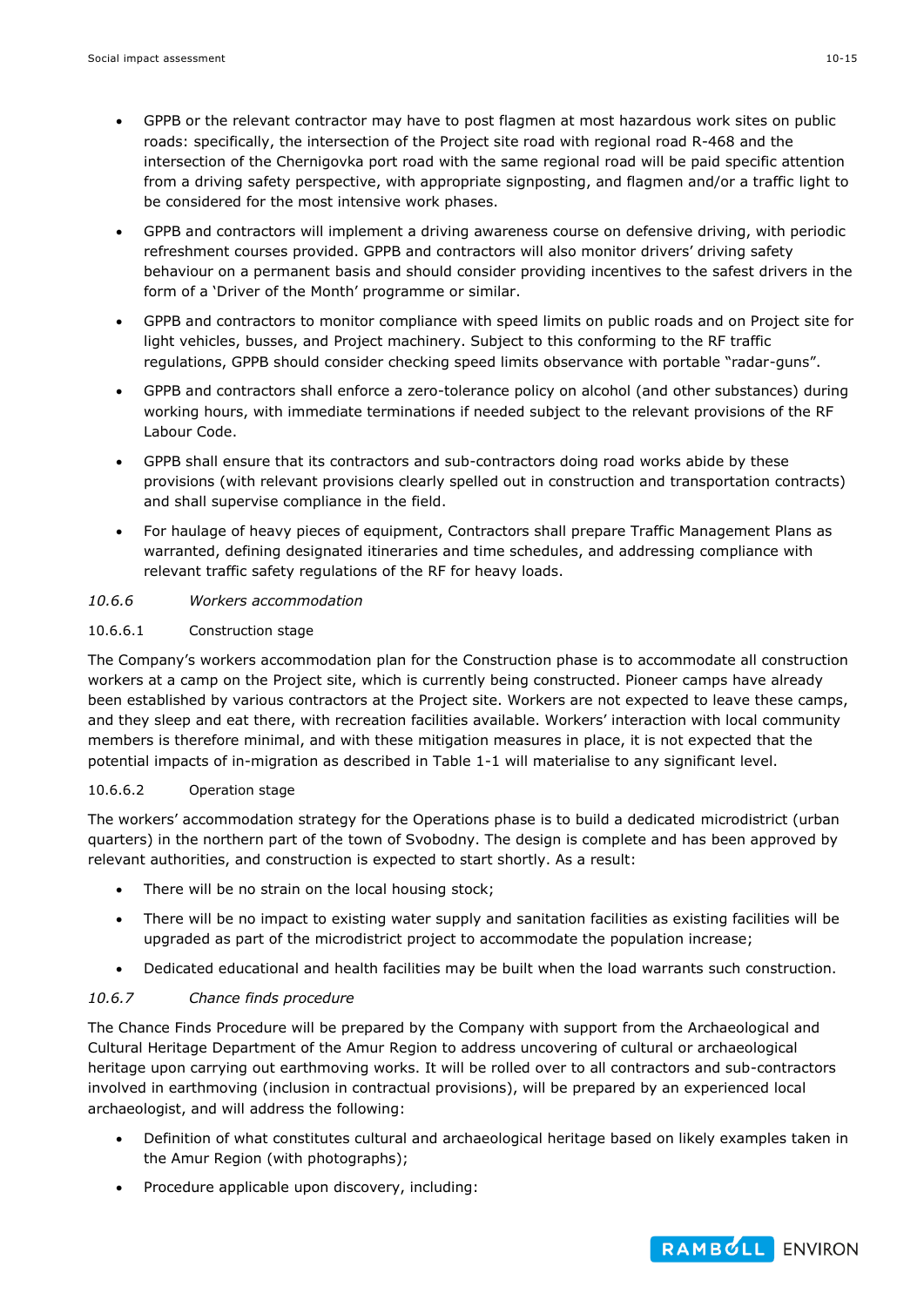- o Signposting and protection of the site;
- o Work stoppage;
- o Notification (internal within Company, and external to relevant authorities);
- o Verification by experts (to be sourced from the Archaeological and Cultural Heritage Department of the Amur Region in Blagoveshchensk);
- o Red light process (work to stop until find is excavated) / green light process (work can resume after investigations).

The procedure will identify clearly the relevant telephone numbers and individuals to whom the notification of the find must be made.

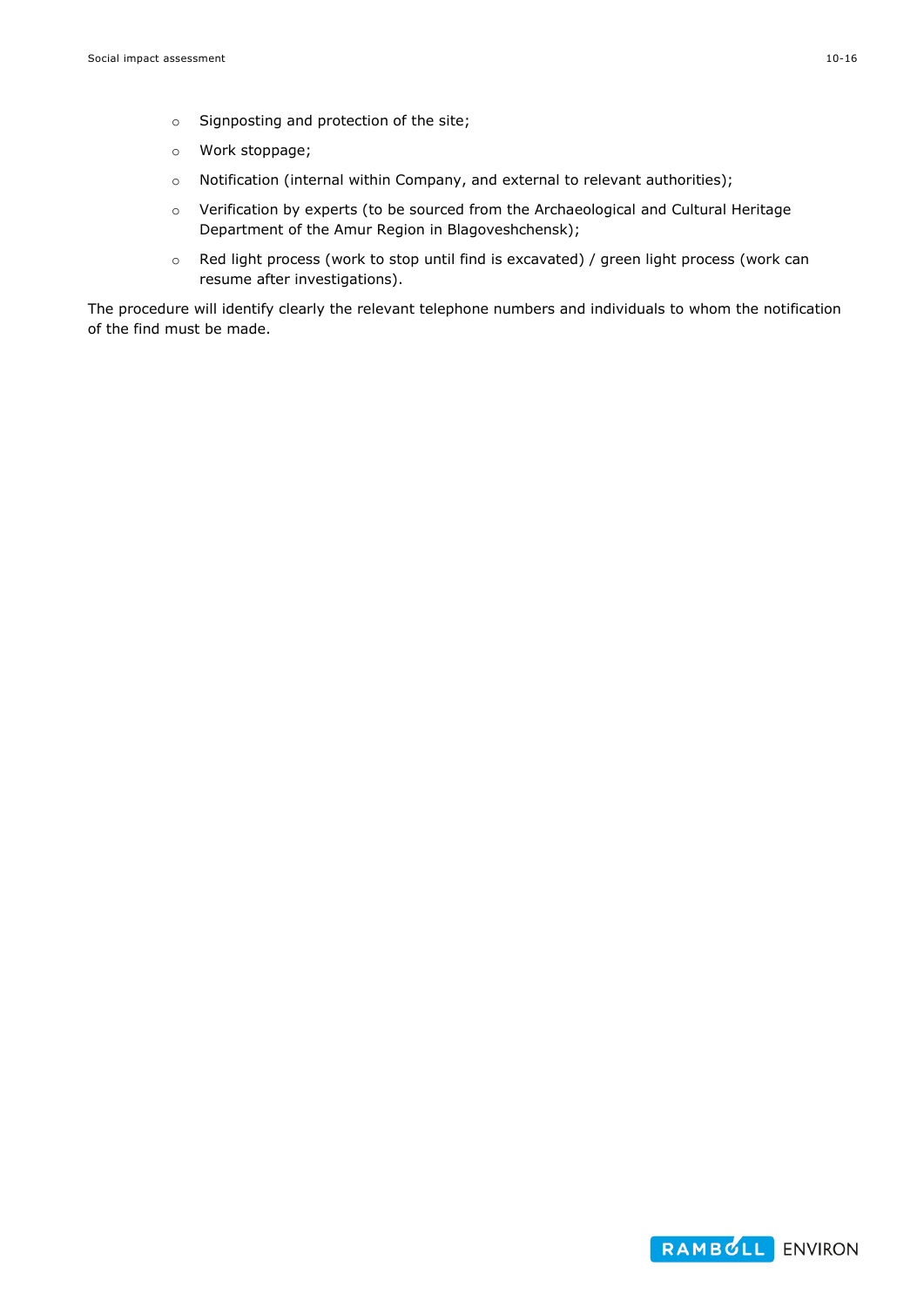## **11. DECOMMISSIONING AND CLOSURE**

According to the Amur GPP Project Statute (approved on 14.03.2016 by Mr. S.F. Prozorov, Member of the Board, Head of the PJSC Gazprom Department, Chairman of the Board of Directors of "Gazprom pererabotka Blagoveshchensk" LLC, after the gradual commissioning of the Amur GPP planned for the period from 2020 to 2025, the Amur GPP will be operated during the design period of 30 years. The water abstraction facilities and the SDIW landfill have each been designed for 25 year design period. Other facilities can be operated for a longer period with adequate maintenance and repairs or modernization, if required (e.g. new access roads and railways). The design lifecycle of the facilities shall be determined by a set of external and internal factors, such as industrial and associated development of the district hosting the GPP, the economic status, socioeconomic and environmental conditions, etc. At present, it does not appear to be possible to accurately predict a detailed timeframe for the decommissioning of the GPP facilities.

The Russian legislation does not require the preparation of a design for conservation or for the dismantling of capital facilities at the time of the project design development or at the primary construction phase of a project. A separate design should be developed at an undefined point in the future and include appropriate preliminary engineering environmental surveys. The closure design is subject to governmental expert review. One of the information sources for the engineering environmental survey for this phase of the Project will be the results of the operational environmental monitoring conducted throughout the entire operations phase of the Project. In conformity with the requirements of the applicable construction rules (par 6.7 of SP 11-102-97 and par. 8.5.4 of SP 47.13330.2012), the environmental survey program for the Project closure phase should include, amongst other requirements, an assessment of changes in the natural and technogenic environment during the operations phase of the Project (including changes caused by the Project impact), an assessment of the consequences of environmental impacts and their effect on the public health, an assessment of the contamination indicators of used or removed soils, recommendations relating to the dismantling (demolition) methods to be used in the process of the closure procedure, as well as proposals for rehabilitation of the natural environment.

In connection with the gradual commissioning of the Amur GPP facilities and due to differences in the lifecycle of various project facilities, their decommissioning and closure will also require a phased approach over a period of time: from a few years to few decades. The requirements to the design development for the Amur GPP decommissioning cannot be fully defined currently for the following reasons:

- Changes in the existing relevant regulatory and legal framework by the time of the decommissioning and closure of the Project facilities;
- Changes in the Project during its planned lifecycle and its condition at the time of the closure; and
- Development of new technologies and methods for conservation and closure of facilities, which would be available at the time of the closure, including also the experience gained at similar facilities elsewhere.

The actual conservation and closure procedures for the Amur GPP facilities can be determined and implemented in the form of an overall plan developed with due consideration of the applicable requirements of the federal legislation of the RF and the legislation of the member territory, as well as the most efficient and safe international industrial practices. The latter is represented currently by the IFC's Performance Standards. According to their basic principles, the decommissioning and closure process will comprise the following stages:

- Safe shutdown of the production / technologic processes on a step-by-step basis;
- Removal of liquid and solid products/wastes for their treatment and disposal; in case of pipelines, reservoirs and process vessels, they should be washed and cleaned to remove residual petroleum products and other industrial liquids and wastes;
- Assessment of potential use of the empty and cleaned vessels, structures and equipment to take the best possible decisions optimal from the environmental, social and economic viewpoints in conformity with the appropriate international industrial practices;
- Dismantling and removal of decommissioned aboveground and underground vessels and process pipework;
- Conservation and abandonment of boreholes using the best available international practices; and

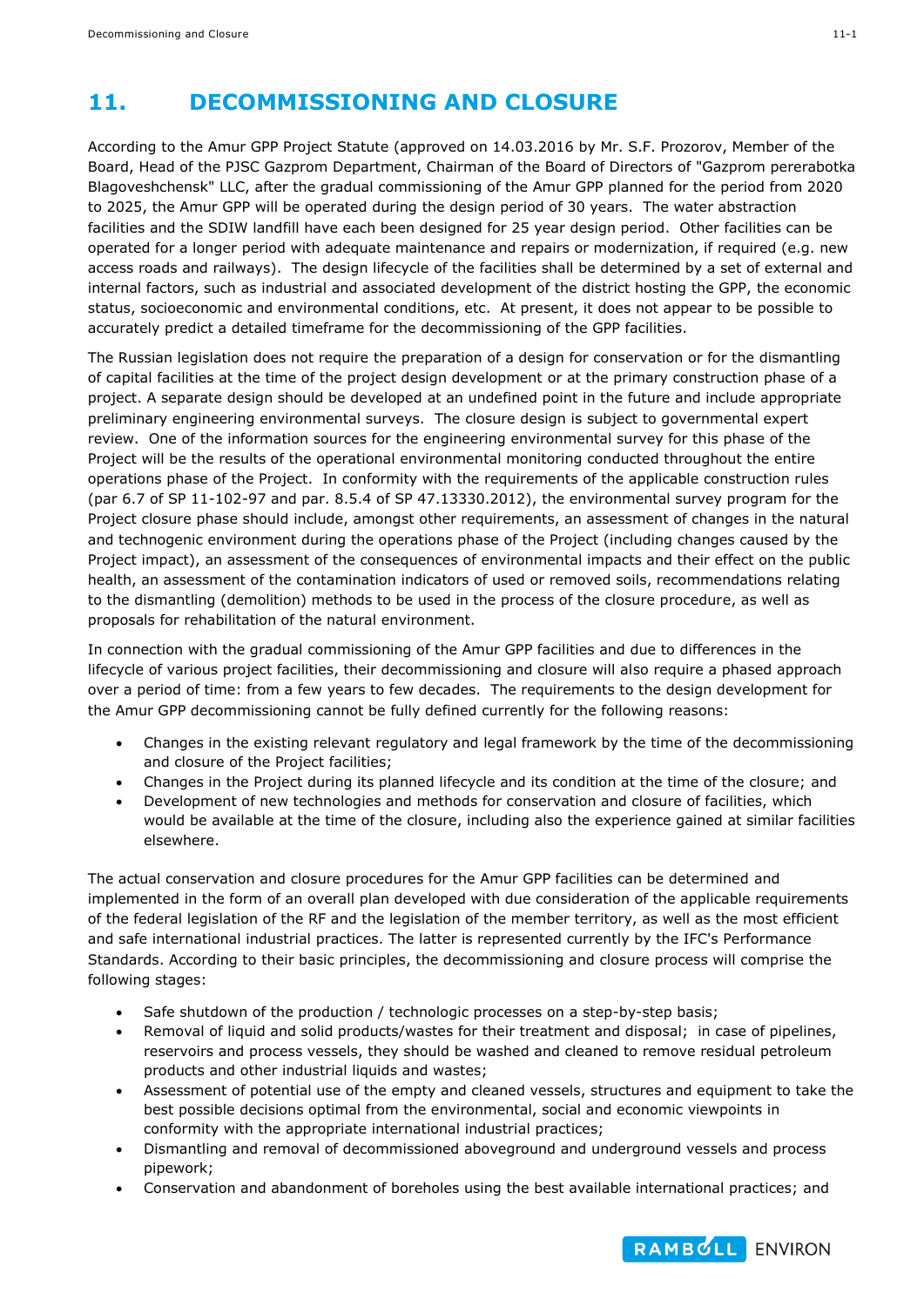Additional research is to be conducted to assess the degree of the environment pollution caused by the Project operations and development of a plan for reinstatement of the original conditions in conformity with the appropriate international industrial practices.

According to current Russian legislation, the main part of the work associated with demolition (dismantling) of buildings and facilities with subsequent technical reclamation of the affected area is classified as construction activities and in this context it is not different from any other construction operation with regard to the environmental protection measures to be taken. The general regulatory requirements to the design development for demolition (dismantling) of capital facilities, except for the linear facilities, are presented in par.24 of the Regulation on the structure of the project design documentation and requirements to its content (approved by RF Government's Decree No.87 of 16.02.2008). In particular, the textual part of Section 7 "Design for organization of work for demolition or dismantling of capital facilities" should contain the following information:

- a) Substantiation of the need for development of a design for organization of work for demolition or dismantling of capital buildings, structures an facilities;
- b) List of capital buildings, structures and facilities subject to demolition (dismantling);
- c) List of measures aimed at decommissioning of capital buildings, structures and facilities;
- d) List of measures preventing entrance of people and animals to the capital buildings, structures and facilities subject to demolition (dismantling) and protecting the existing vegetation;
- e) Description and justification of the adopted demolition (dismantling) methods;
- f) Calculation and justification of the dimensions of the zone affected by demolition and hazardous zones depending on the adopted demolition (dismantling) method;
- g) Assessment of the probability of damage inflicted to engineering infrastructure facilities, including operating underground engineering networks, in the process of demolition (dismantling);
- h) Description and justification of measures and devices to be used for protection of engineering networks agreed upon with the network owners;
- i) Description and justification of solutions proposed for safe execution of demolition (dismantling) operations;
- j) List of measures aimed at ensuring the safety of the local communities, including their warning and evacuation (if required);
- k) Description of solutions relating to waste removal and disposal;
- l) List of measures aimed at land reclamation and site improvement (if required);
- m) Information relating to networks, structures and facilities remaining after demolition (dismantling) underground and in water bodies; information relating to existing permits issued by the relevant supervisory agencies for preservation of such networks, structures and facilities installed underground and in water bodies, if such permits are required by the RF legislation;
- n) Information relating to approvals issued by the relevant supervisory agencies for the technical solutions adopted for demolition (dismantling) of a facility by blasting, burning or any other potentially hazardous method, as well as a list of additional safety measures when using potentially hazardous demolition methods.

In addition, the graphical part of the project design documentation for demolition (dismantling) of capital facilities should be prepared including the following components:

- o) Schematic layout of the site and adjacent areas with indication of the facility to be demolished, associated engineering network, hazardous zones in the process of demolition, areas to be used for short-term storage of dismantled materials, structures, parts and equipment;
- p) Drawings of protective devices of the engineering infrastructure facilities and underground networks; and
- q) Process flow diagrams indicating the sequence of operations for demolition (dismantling) of civil engineering structures and equipment.

Currently, the highest level of uncertainty in connection with the future closure of the Amur GPP Project is associated with the technical solutions to be used for waste management: the landfill to be constructed for domestic and industrial solid waste disposal has a lifecycle duration of 25 years, which is shorter than the design life of the gas processing plant. This means that the significant volumes of wastes generated in the process of the demolition (dismantling) of the GPP buildings and facilities may have to be transported to

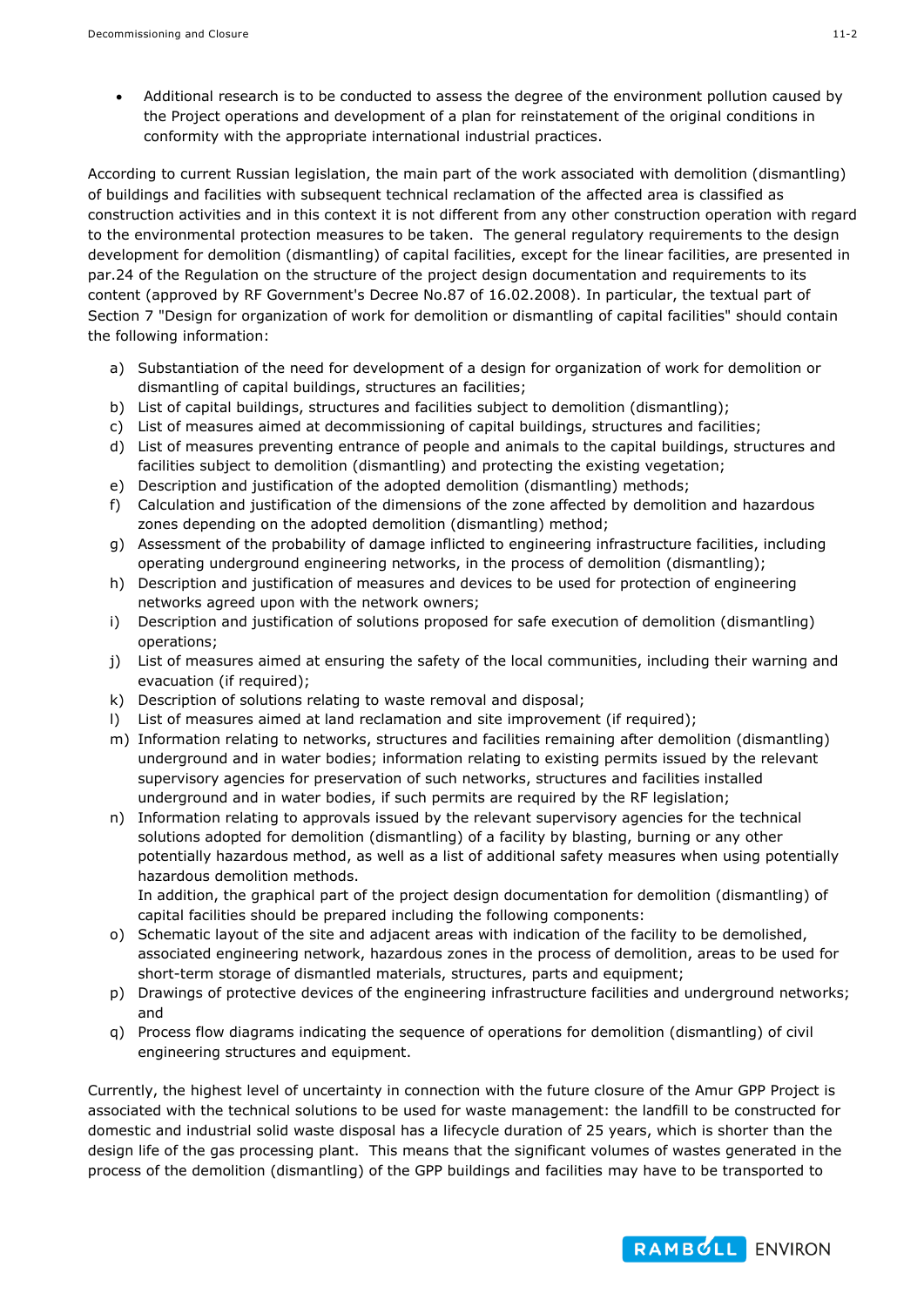other waste disposal facilities located at a distance from the construction zone. An alternative could be construction of a new landfill in the direct vicinity of the GPP site.

Taking into account the abovementioned uncertainties, it is not possible at this stage of the Project implementation to determine potential environmental and social impacts associated with the decommissioning and closure of the Project facilities with any certainty. Nevertheless, the application of the best available international practices should ensure minimization and reduction of such impacts to acceptable levels.

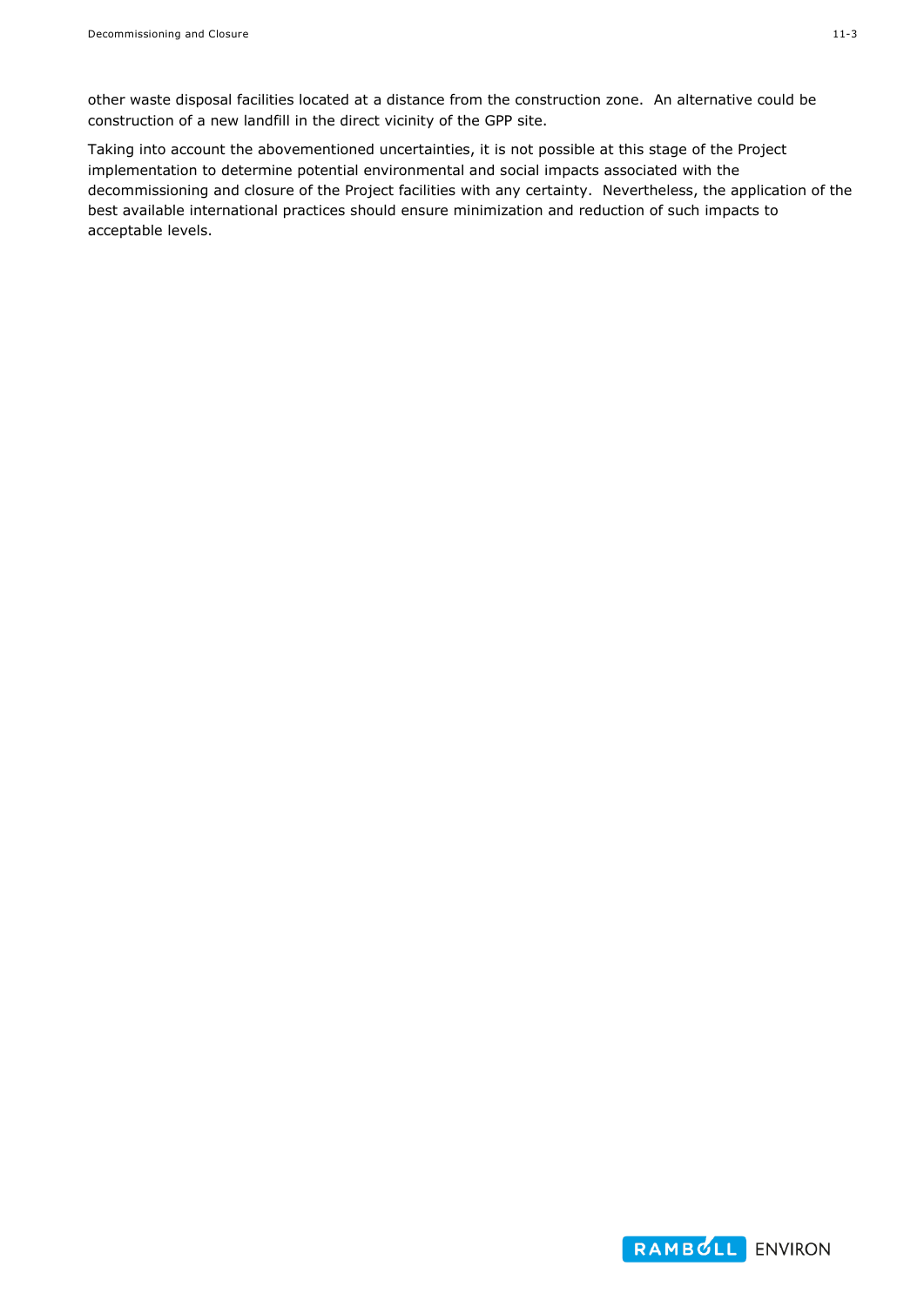# **12. TRANSBOUNDARY IMPACTS**

The Project AoI is not expected to extend beyond international boundaries on the basis of:

- The scope of the Project as defined in Section 9 of Chapter 4 is located entirely within the RF (for example, the LPG/helium transport in existing shipping lanes is excluded from the scope of the ESIA because it is not considered within the Project AoI).
- The extremely low levels of sulphur in the feed gas mean that regional acidification effects of  $SO<sub>2</sub>$ generated by the operation of the Amur GPP and associated power generation plants will not be significant and hence will not result in significant transboundary impacts.
- The effects of nitrogen deposition from the Project's combustion of natural gas are assessed in Chapter 9 (Section 2), but given the location of the Project, significant impacts are not anticipated to extend beyond national boundaries.

Significant transboundary impacts are therefore not anticipated. The one exception to this relates to emission of greenhouse gases (GHG) through the lifecycle of the Project and these impacts are addressed in Section 2 of Chapter 9.

Project waste will generally be managed locally at the onsite waste facility (see Chapters 4 and 9 for further details). Select wastes will also be sent to third party licensed facilities for recycling, including scrap metal, spent catalysts, etc. (see Chapter 9). These will generally be facilities in the RF (only facilities with all relevant licenses will be used).

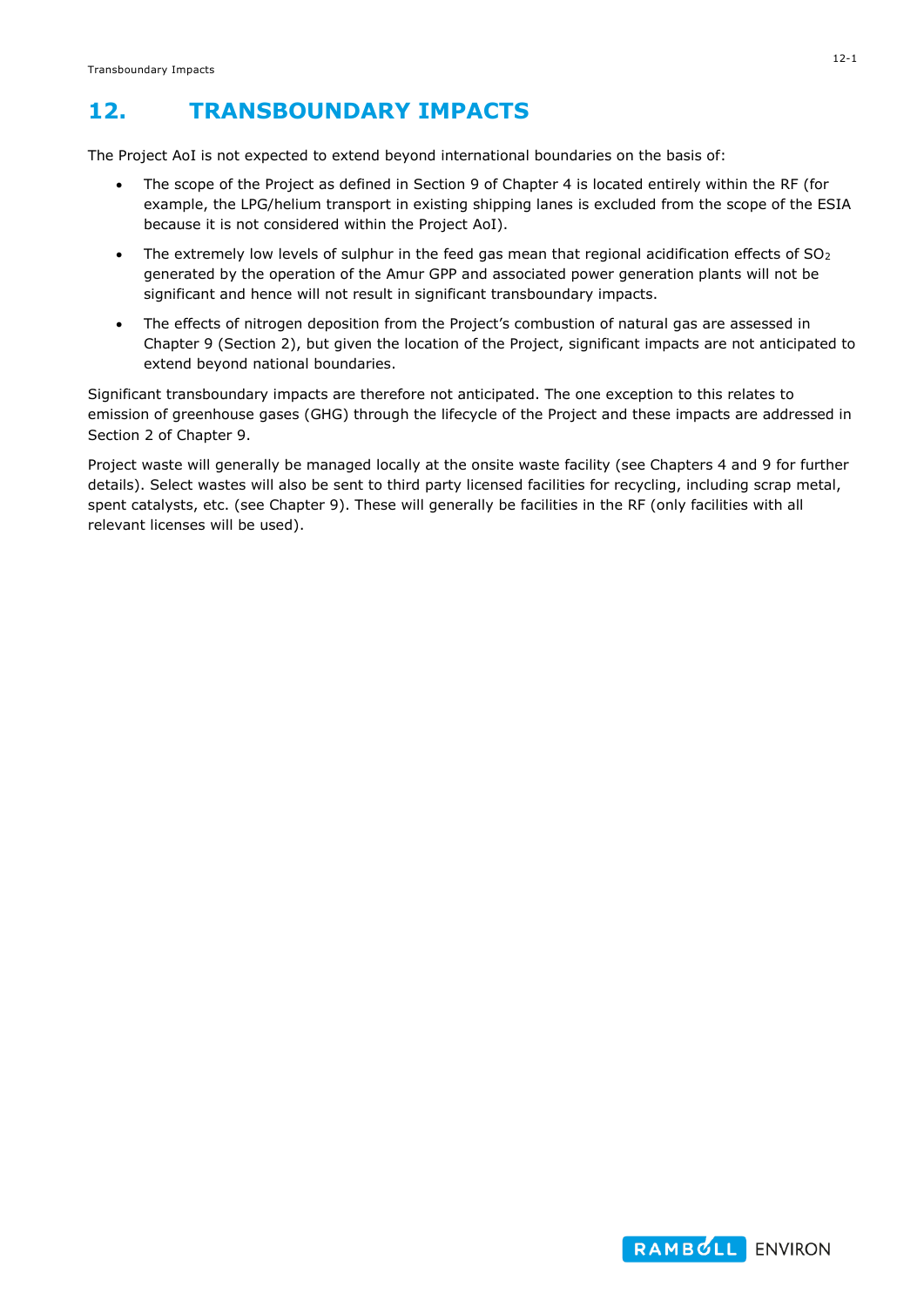## **13. CUMULATIVE IMPACTS**

## **13.1 Introduction**

This Chapter presents a cumulative impact assessment (CIA) on the natural and social environment associated with the existing or planned activities for the Amur GPP Project, taking into account also other types of commercial activities carried out within the subject area and in adjacent territories. This Chapter comprises the following sub-sections.

- Definition of the cumulative impacts on the basis of the currently applicable guidelines;
- Significance of an assessment of cumulative impacts for this Project;
- Approach adopted for this ESIA; and
- Assessment of cumulative impacts.

The types and levels of impacts imposed by individual Project facilities on the natural and social receptors have been reviewed in Chapters 9 and 10, respectively.

## **13.2 Definition and Applicable Guidelines**

CIA is one of the requirements set for a comprehensive ESIA. The relevant IFC Performance Standards are used as the main guideline for this purpose, including the following definition:

*Cumulative impacts that result from the incremental impact, on areas or resources used or directly impacted by the project, from other existing, planned or reasonably defined developments at the time the risks and impacts identification process is conducted.*

## *13.2.1 IFC Guidance Notes: Performance Standards on Environmental and Social Sustainability, 2012*

Recommendations relating to interpretation of CIA are provided in Guidance Note 1 to the IFC Performance Standards. Relevant text from this guidance has been summarized below again with emphasis added using bold text.

*GN37. ….. Multiple environmental and social impacts from existing projects, combined with the potential incremental impacts resulting from proposed and/or anticipated future projects may result in significant cumulative impacts that would not be expected in the case of a stand-alone project or business activity.* 

*GN38. … In those situations, where cumulative impacts are likely to occur from activities by third parties in the region and the impacts from the client's own operations are expected to be a relatively small amount of the cumulative total, a regional or sectoral assessment may be more appropriate than a CIA. [It should be noted that normally this is carried out by regional authorities as a strategic regional assessment].*

*GN40. At a practical level, the critical element of such an assessment is to determine how large an area around the project should be assessed, what an appropriate period of time is, and how to practically assess the complex interactions among different projects occurring at different times. Because a CIA transcends a single project development, the resulting potential management or mitigation measures typically require participation from a larger and more diverse number of stakeholders in order to be coordinated and implemented. Furthermore, the active participation of government authorities is typically required to assess the incremental contribution of each project to the cumulative impacts, monitor and enforce the implementation of the mitigation measures corresponding to each project, identify the additional mitigation measures required, and coordinate, ensure and document their implementation.* 

*GN41. Paragraph 8 of Performance Standard 1 requires that…..the risks and impacts identification process ….. identifies and assesses cumulative impacts from further planned development of the project and other project-related developments, any existing project or condition whose impacts may be exacerbated by the project, and other developments of the same type that are realistically defined at the time of the risks and impacts identification process. Impacts from unplanned but predictable developments caused by the project that may occur later or at a different location should also be identified and assessed.* 

*The assessment should be commensurate with the incremental contribution, source, extent, and severity of the cumulative impacts anticipated, and be limited to only those impacts generally recognized as important* 

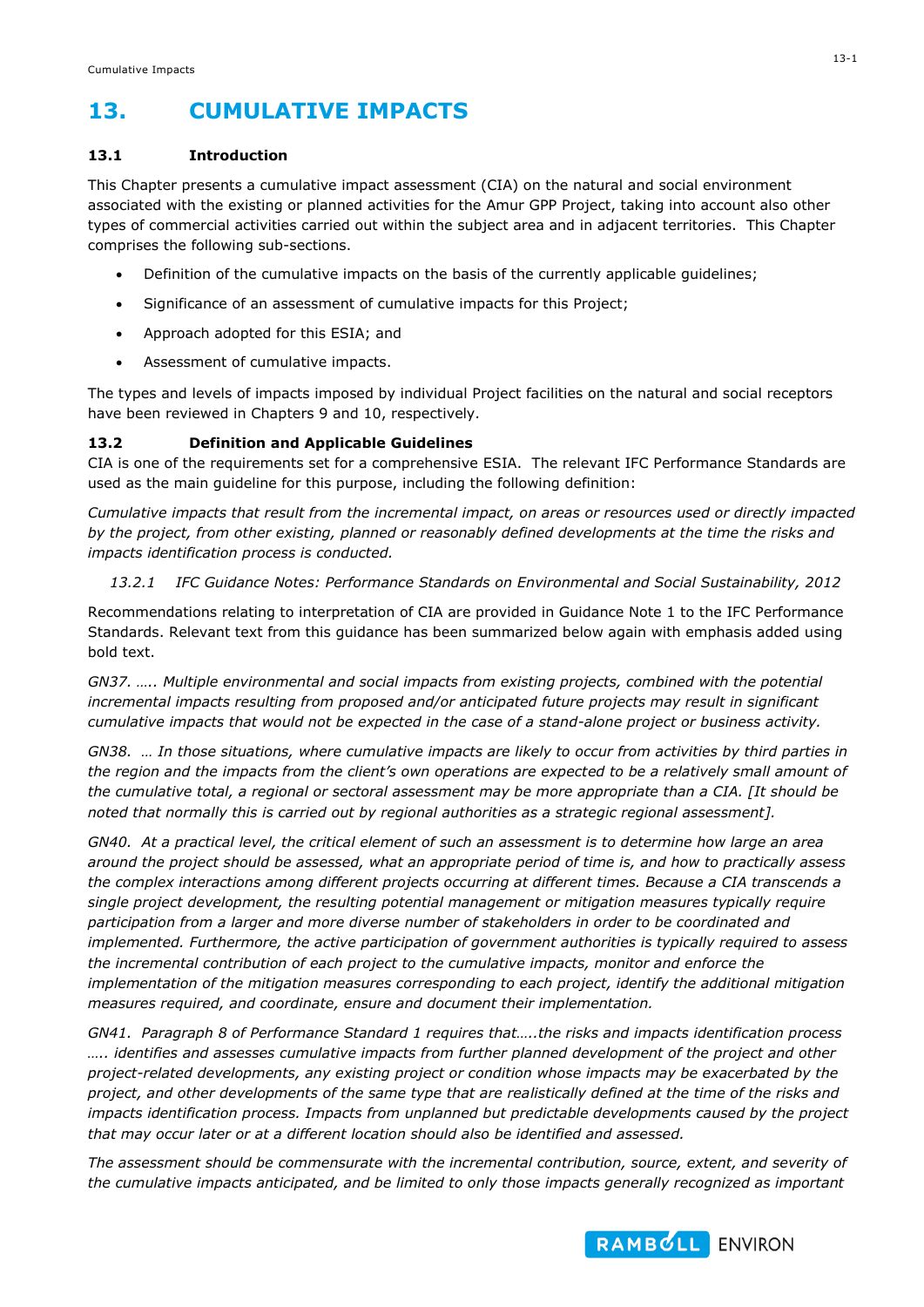*on the basis of scientific concerns and/or concerns from Affected Communities. Potential impacts that would occur without the project or independently of the project should not be considered.* 

*… the client should ensure that its assessment determines the degree to which the project under review is contributing to the cumulative effects.*

*GN42. … In terms of anticipated future projects, priority should be given to assessing cumulative impacts stemming from the project being considered for financing, such as further planned developments associated with the project and other future developments of the same type in the project's AoI that are realistically defined at the time of the assessment (this may include any combination of developments which are either proposed, licensed or for which permits exist).* 

*GN43. Where appropriate, the client should use commercially reasonable efforts to engage relevant government authorities, other developers, Affected Communities, and, where appropriate, other relevant stakeholders, in the assessment, design, and implementation of coordinated mitigation measure to manage the potential cumulative impacts resulting from multiple projects in the same project's AoI.* 

13.2.2 *Good Practice Handbook on Cumulative Impact Assessment and Management Guidance for the Private Sector in Emerging Markets (August 2013)*

IFC published in August 2013 the Good Practice Handbook (GPH) on Cumulative Impact Assessment and Management. This document is a supplement to the IFC Performance Standards and Guidance Notes and provides recommendations relating to practical assessment of cumulative impacts recognizing some of the uncertainties and constraints faced by private sector proponents. It also introduces the concept of valued environmental and social components (VEC) in the assessment of cumulative impacts.

The approach outlined in the Handbook comprises six steps consistent with IFC PS 1 and associated guidance note and is broadly applied in the methodology and approach presented in Section 13.4.

*13.2.3 Guidelines for the Assessment of Indirect and Cumulative Impacts as well as Impact Interactions, EU (1999)*

Recommendations related to CIA are also provided in the EU commissioned document entitled 'Guidelines for the Assessment of Indirect and Cumulative Impacts as well as Impact Interactions' (1999) applied extensively by European companies in the EIA process as a primary source of practical guidance.

Although a relatively old document, it advocates an approach that is consistent with more recent IFC guidance described above, including the following:

- Gathering of project information,
- A scoping phase (temporal and spatial scope),
- Scoping, to identify important issues for further assessment,
- Collection of baseline data, potentially over a wider geographic area than for the Project alone,
- Assessment of cumulative impacts (outlining a range of assessment tools and techniques) with consideration given to the carrying capacity of the receiving environment.

Recognizing that temporal boundaries need to be determined on a project-by-project basis, and that this is dependent upon the availability and quality of information, the Guidance states that *'In setting the future time boundary it is suggested that in general, beyond 5 years there is too much uncertainty associated with most development proposals. It is therefore recommended that in the majority of cases the limit does not exceed 5 years into the future.'*

## **13.3 Approach to CIA**

The approach towards the assessment of cumulative impacts has evolved over recent decades as new guidance has been made available. The approach is therefore based primarily on the 2012 IFC Performance Standards and supplemented by the recommendations provided in the IFC GPH described in Section 13.2.2.

The GPH recognizes that where impacts are likely to arise from multiple projects at a regional level, or where there is uncertainty over potential impacts due to the longer-term timeframes involved, it would be

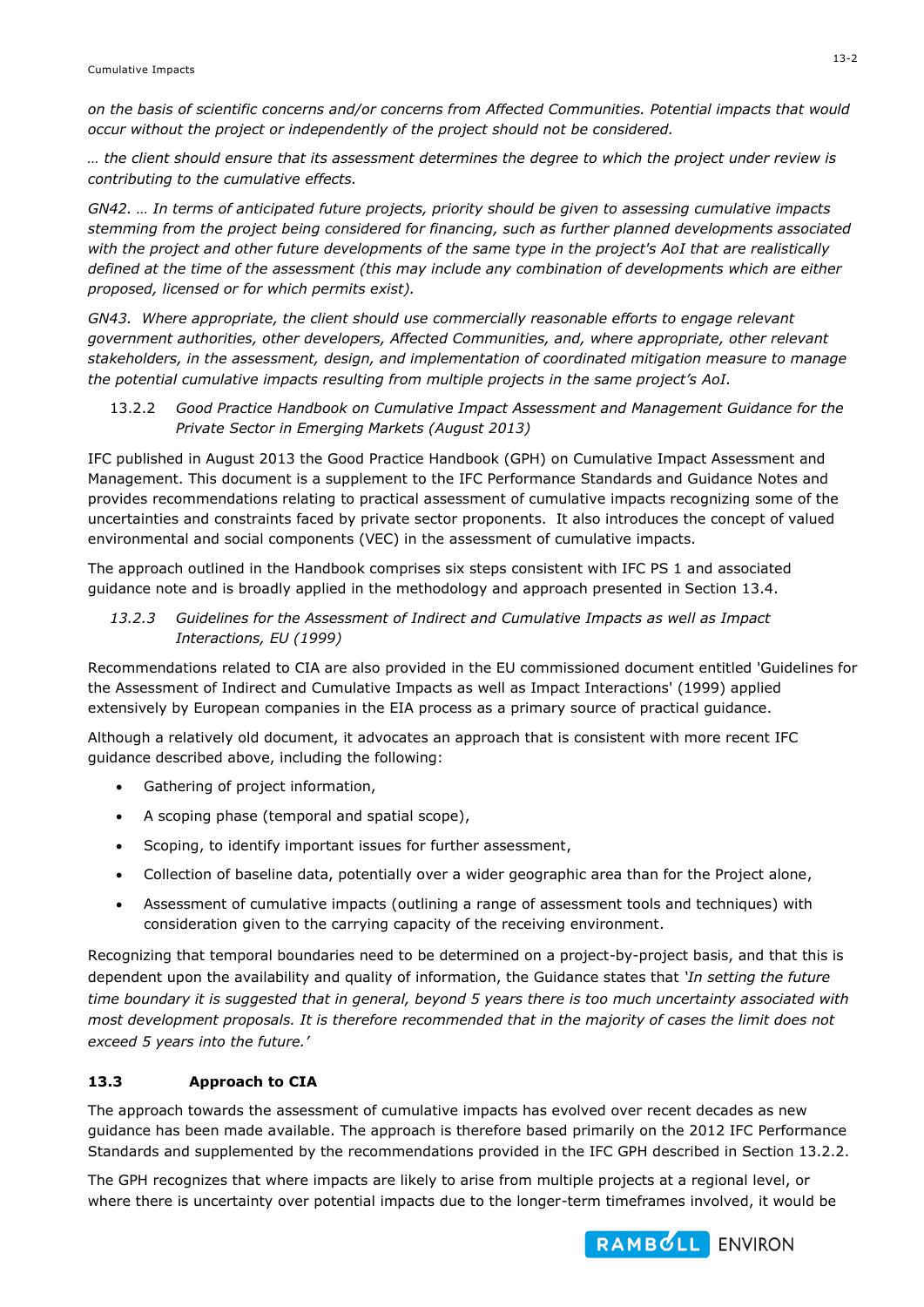more appropriate for a CIA to be undertaken by the relevant authorities. In recognition of the constraints often faced by private sector organizations when assessing cumulative impacts, the GPH introduces the concept of a simpler Rapid Cumulative Impacts Assessment (RCIA) based on a desktop review of readily available information.

For the purpose of this ESIA, the CIA will draw from the following information:

- Detailed primary baseline data gathered in the process of environmental engineering surveys and enabling a rather detailed characterization of the Project Area of Influence,
- Data and information received during the site visit in August 2016,
- Archives and literature data and information from other publicly available sources and used for characterization of a more extensive range of the territory, i.e. at a regional level, outside the Project Area of influence.

Further detail regarding the manner in which the two tiers of information will be applied is discussed below in the section dealing with the CIA methodology.

## **13.4 CIA methodology**

The CIA methodology is based on the guidances described previously (section 13.2) and in particular follows the six step approach outlined in the draft GPH and includes the following six steps.

## **Step 1. Scoping Phase I – VECs, Spatial and Temporal Boundaries**

The first stage of the CIA is aimed at identifying potential VECs and defining the spatial and temporal boundaries.

## *VECs*

VECs are those receptors that are considered to be important when assessing the risks posed from cumulative impacts. VECs have been identified throughout the ESIA process, including through consultations undertaken with stakeholders (e.g. see Chapter 5 and the Stakeholder Engagement Plan) and reviews and assessments undertaken as part of the ESIA (see Chapters 7, 8, 9 and 10).

Consistent with the above-mentioned guidance, the assessment is limited to impacts generally recognized as important on the basis of scientific concerns and concerns from Affected Communities and excludes any potential impacts that would occur without the Project or independently of the Project. In addition, only those environmental and social receptors on which the Project itself is assessed to have potentially significant effects (see Chapters 9 and 10) are included in the CIA. In practical terms, this means that:

- If the impact of the Project on a receptor has been assessed Negligible then it is not considered as a VEC in the CIA (i.e. scoped out in all cases);
- Receptors on which the assessed Project impact is Low are considered on a case-by-case basis for inclusion as a VEC in the CIA.

## *Spatial Boundaries*

-

The Project AoI defined in Chapter 4 in accordance with the IFC Performance Standards' guidance and with due consideration of potential cumulative impacts<sup>2</sup>. The pre-defined AoI includes:

- Project Area (areas directly affected by the Project include those affected by direct physical impacts from GPP or associated auxiliary facilities located within the Project boundaries),
- Areas adjacent to the Project Area where the Project facilities will have indirect impacts.

The CIA also considers a larger spatial area outside of the Project AoI. The precise spatial boundaries are defined on the basis of the geographic range of specific VECs as well as the spatial distribution of other third-party activities or influences that might impact the VECs.

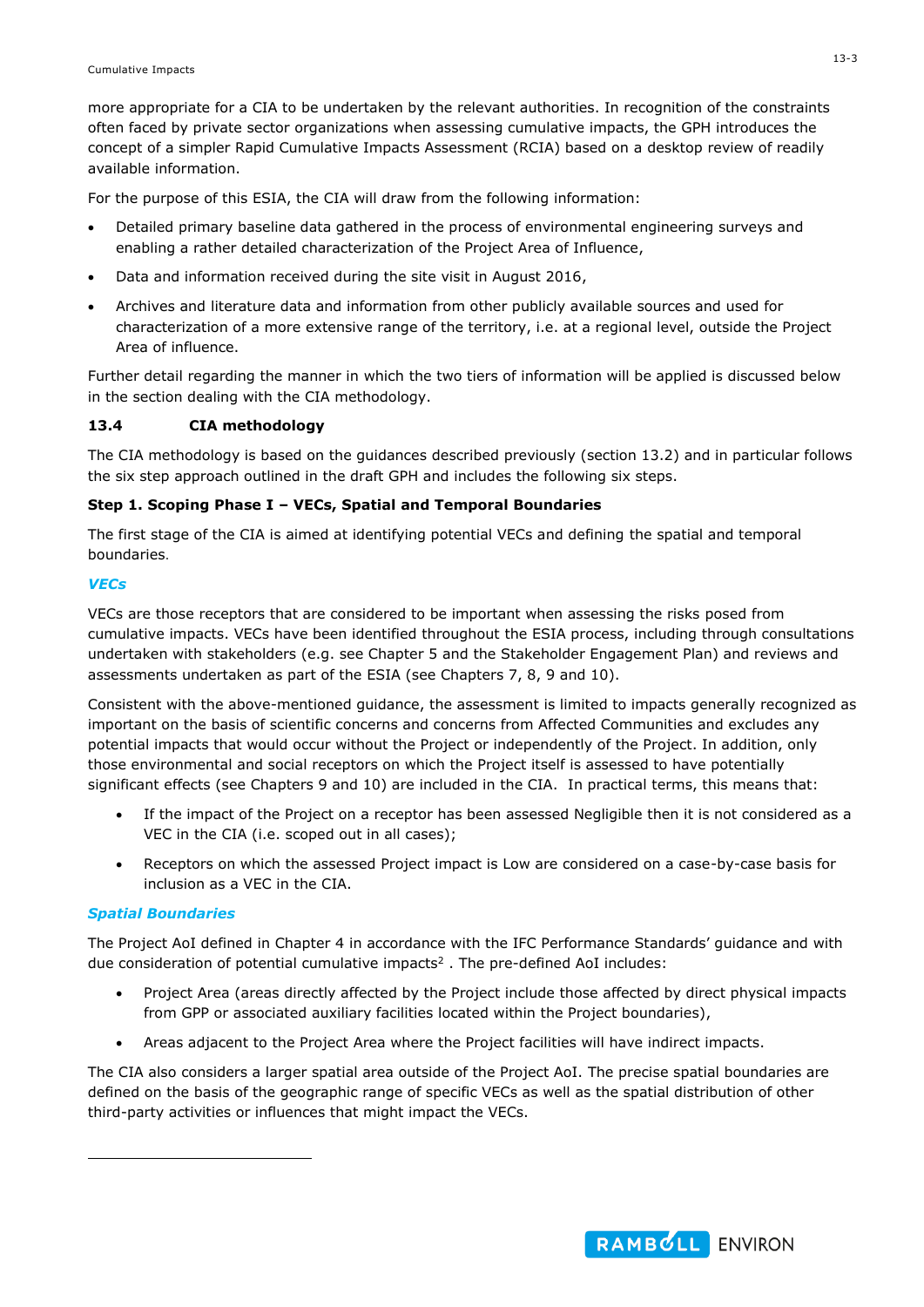#### *Temporal Boundaries*

Consistent with established EU guidance<sup>3</sup>, consideration is normally given to existing projects or those expected to be initiated within a period of 5 years from the data of the CIA completion, with an exception of development projects that may be initiated after 5 years, but for which reliable information and certainty is available. The temporal boundary is therefore defined based on the availability and quality of information about existing and reasonably foreseeable projects or projects with a conceptual plan.

The overall Phase I scoping is undertaken through consideration of the VECs, spatial and temporal boundaries and also the Phase II scoping, in a systematic manner, taking the assessed Project impacts to each social and environmental receptor identified in Chapters 9 and 10, and taking into account the following aspects:

- 1. All the different types of Project impacts on those receptors and the assessed significance of the residual Project impact;
- 2. Spatial extent of a receptor in this particular region;
- 3. Consideration of how the spatial extent of the receptor may overlap with the influence of other industrial activities identified through the Phase II Scoping process;
- 4. Consideration of the relative temporal boundaries of the different stressors (e.g. whether or not such stressors are concurrent, consecutive etc.) and the duration of such impacts;
- 5. Other non-industrial influences that may affect a receptor (within the determined spatial and temporal boundaries).

The above aspects are determined, and the potentially affected receptors identified in the CIA process are taken into consideration for the above factors, which are then considered as VECs.

The results of the Phase I Scoping are presented in Section 13.5.

#### **Step 2. Scoping Phase II – Other Activities and Environmental Drivers**

This part of the scoping exercise identifies historical, existing and planned activities and the presence of natural influences and stressors that have the potential to affect the VECs identified in Step 1 that will require further assessment within the CIA.

Natural influences and stressors that are unrelated to the Project activities are also considered, for example, the potential impact of climate change in terms of the climatic extremes and impacts on permafrost, migratory and predatory animals. Given the inherent uncertainty and variability associated with climate change projections, these factors are only considered in terms of a high-level and qualitative assessment.

The results of the Phase II Scoping are presented in Section 13.6.

#### **Step 3. Baseline Conditions**

-

Available baseline data are gathered for the identified VECs. Baseline data for the Project AoI is based on detailed studies and survey works undertaken by the Project and as described in Chapters 7 and 8. These Project-specific studies are supplemented by readily available information at the regional scale beyond the Project AoI (see also Chapters 7 and 8).

#### **Step 4. Assessment of Cumulative Impacts**

The Project CIA has adopted a VEC centric approach, i.e. VECs and their resilience have been identified / determined then the impacts from various activities on these VECs were assessed.

The assessment presented in this Chapter considers only the residual impacts associated with the Project, i.e. the impacts that will persist after implementation of the planned mitigation measures. The VECs,



<sup>&</sup>lt;sup>3</sup> In the "'Guidelines for the Assessment of Indirect and Cumulative Impacts as well as Impact Interactions" (1999),

it is indicated that normally most of project proposals are associated with too many uncertainties outside of a period of 5 years. *It is recommended, therefore, to assume a time limit of maximum 5 years.*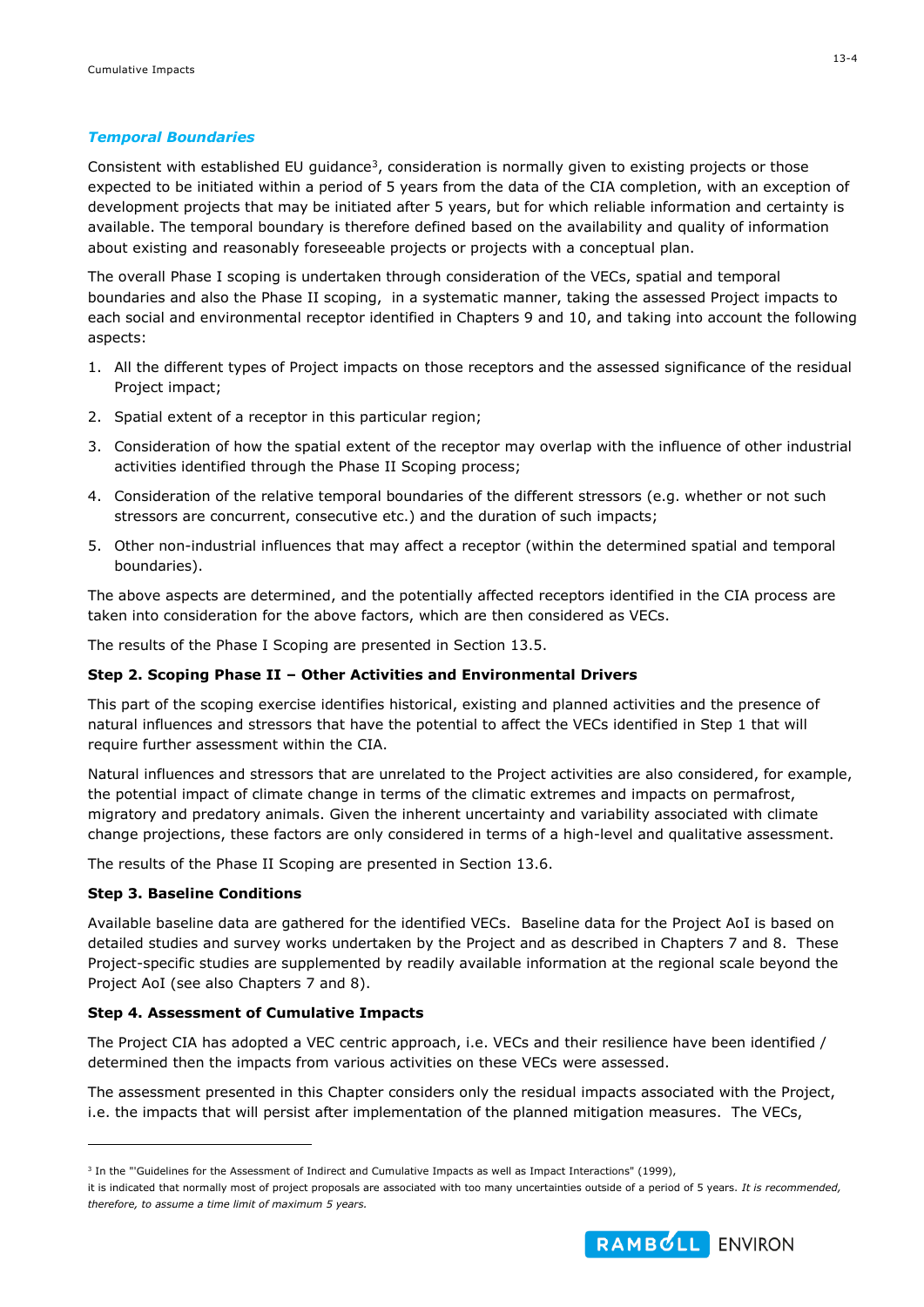potentially affected according to the assessment to an insignificant degree, should not necessarily be included in the cumulative impact assessment (Table 13.1).

|--|--|

| Residual impact     |                                                             |                 |                 |  |  |  |
|---------------------|-------------------------------------------------------------|-----------------|-----------------|--|--|--|
| Insignificant       | Low                                                         | Moderate        | High            |  |  |  |
| Not included in CIA | Considered for assessing the<br>potential cumulative impact | Included in CIA | Included in CIA |  |  |  |

Predicted future conditions for VECs are analyzed taking into consideration all impact factors, including the contribution of this Project to the overall cumulative impacts.

Due to the inherent uncertainties in the nature of cumulative impacts, the CIA has by necessity been performed in a qualitative manner, but nevertheless provides useful context for determining the significance of the Project's contribution to the overall impacts.

The assessment of cumulative impacts is provided in Section 13.7.

## **Step 5. Significance of Cumulative impacts**

The assessment methodology in Chapter 3 describes the assessment of significance as a function of impact 'severity' and 'likelihood'. The methodology was developed primarily for assessing Project-specific impacts, although can be broadly applied to cumulative impacts. However, given the inherent uncertainties associated with the prediction of impacts from future projects where definitive information is expected to be limited, less reliance can be placed on the 'likelihood' component of impact significance (see below).

The cumulative impact assessment draws on the methodology described in Chapter 3 to express the severity of potential cumulative impacts. The detailed criterion of 'probability' mentioned in Table 3.2 in Chapter 3 has not been used.

## **Step 6. Management of Cumulative Impacts**

Many of the mitigation measures defined during the assessment of Project impacts will also be applicable to the mitigation of cumulative impacts. However, it is also recognized that the cumulative impact assessment may generate additional mitigation measures and strategic or long-term actions, for example, the need to share findings of assessments and cooperate with third parties such as future developers and Amur region authorities or local government bodies.

Consistent with the approach taken elsewhere in the ESIA and described in Chapter 3, the mitigation hierarchy, which broadly requires that consideration be given to avoidance, minimization, mitigation and offsetting in that order of preference, has been applied.

The findings of the CIA, including the significance of impacts and necessary mitigation measures / further actions are described in Sections 13.7 and 13.8.

## **13.5 Scoping Phase I –VECs, Spatial and Temporal Boundaries**

The output of the Phase I and Phase II scoping is summarized in Appendix 7 and is the result of the scoping process described in Section 13.4. Based on the results of the scoping process the following VECs have been identified for further consideration within the CIA:

- Atmospheric air,
- Geological environment,
- Underground waters,
- Surface waters,
- Aquatic biological resources
- Terrestrial fauna (natural habitats),
- Landscapes,

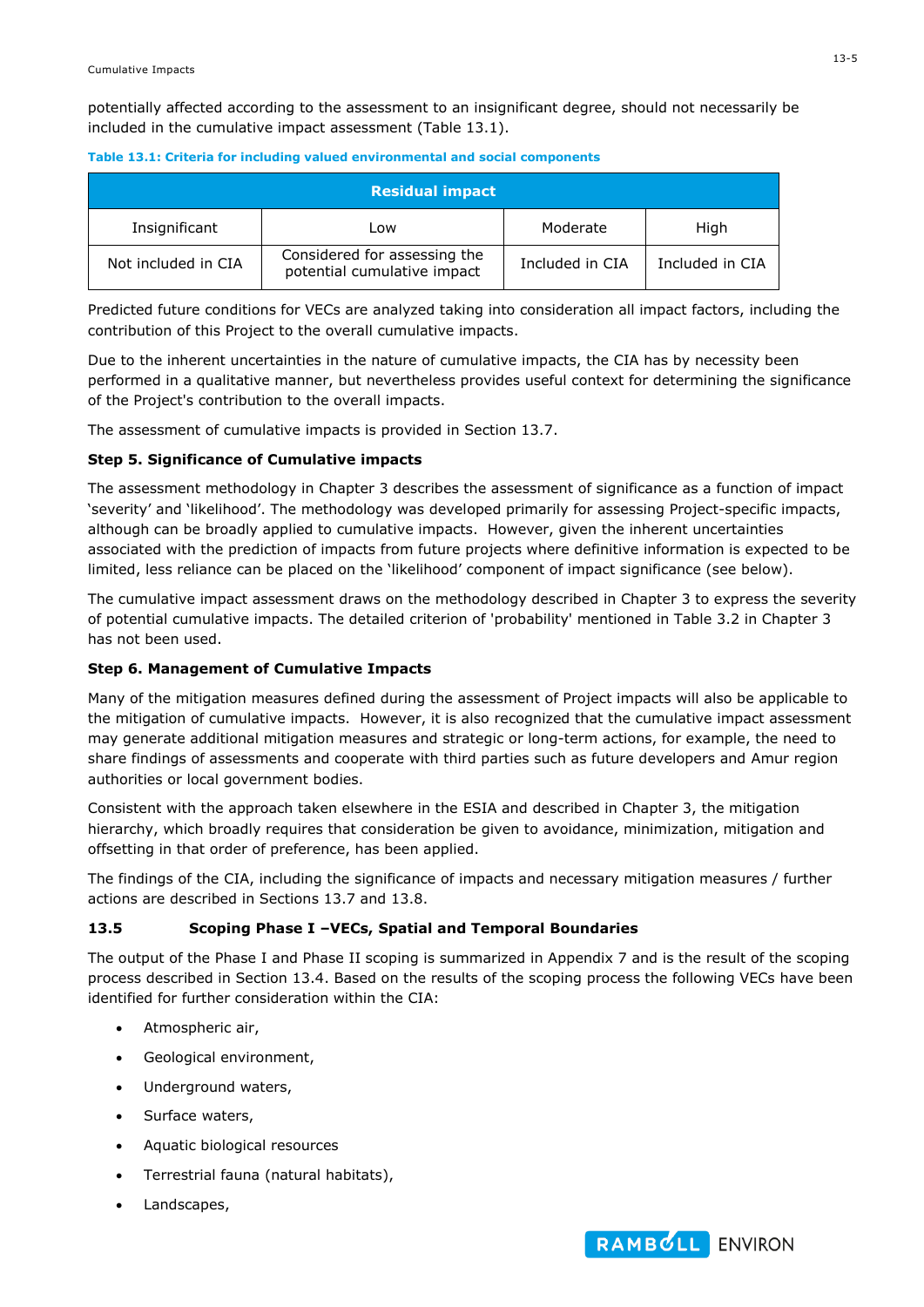- Health and safety of local communities,
- Local infrastructure,
- Employment opportunities and economy.

#### **13.6 Scoping Phase II Results– Other Activities and Environmental Drivers**

This section defines the past, current and planned and reasonably defined developments in the vicinity of the Project. If the Project is able to interact with such developments (temporally and / or spatially), the Project may be able to exert a potential cumulative impact.

## *13.6.1 Historical and current activities*

Based on available data, the Project area constitutes territories developed in the past and covered with ruderal grass and shrub vegetation.

The sites allocated for the planned facilities includes arable farm land. There are fields used for soybean cultivation (arable land is located in the eastern part of the Amur GPP site and projecting toward the site middle for a distance of 560 m).

The following industrial and municipal companies of the town of Svobodny are located in the immediate vicinity of the Amur GPP Project area (i.e. within a range of 10 km to 15 km):

- Svobodny railway carriage repair factory, subsidiary of "TransVagonMash" LLC, performing major repairs of freight cars and upgrades of gondola cars. Its proportion in the total shipped manufactured goods in the manufacturing sector amounted to 55% in 2012;
- The following other enterprises are incorporated in the structure of the Far Eastern railway division, subsidiary of OJSC "RZhD" Company: Chesnokovskaya railway station, railway terminal of the Svobodny railway station, NGCh-7 division for general maintenance works, communication centre, transport vehicle fleet of the Trans-Baikal Railway Department, Svobodny engineering department of the "Zabaikal Zheldor Proyekt" design development institute, cargo loading and unloading section, precast concrete manufacturing yard of the RZhD-Stroy Company;
- Amur Division of the Power Supply Network of the Federal Power Supply Networks of Russia providing utility services in Amur Region and in the southern part of the Republic of Sakha (Yakutia) operating the power supply trunk lines (including also international lines) and substations;
- Construction of an enterprise for quarrying of sandy silts and manufacture of ceramic building bricks. It is designed to exploit the Svobodny sandy silt deposit and produce up to 30 million ceramic bricks per year. It is planned also to construct a railroad track line to transport the products to Blagoveshchensk. Currently, these operations are performed on a seasonal basis, but it is planned to produce bricks and other construction materials round the year. The products will be sold in the town of Svobodny and in other districts of Amur Region; the products will be also used for construction of facilities at the Vostochny Spaceport.
- "StroyDetali" LLC manufacturing reinforced concrete parts, concrete, joinery products and steel structures;
- Enterprises of the food industry. More than 80% of enterprises producing food products belong to the small private business sector;
- "Teploset" LLC providing centralized heating services in urban areas. There are 47 heating sources, including 2 district boiler stations and 17 block boiler stations. The total installed capacity of all boiler stations is 240 Gcal/hour and the connected load is 150 Gcal/hour. The length of the heating networks in terms of double pipelines is 83.3 km, including 34.0 km requiring replacement.
- "Khoz-Alliance" LLC and "Aqua" LLC: 3 water abstraction facilities (Persky, Razdolnensky and Central) and 47 water wells. The installed capacity of the water pipelines is 16,900  $\text{m}^3$ . There are six sewage treatment facilities. The length of the single-line water pipelines in the water supply networks is 91.2 km, of which 59.0 km need replacement. The length of the single-line sewage pipeline network is 119.2 km, of which 75.8 km need replacement.

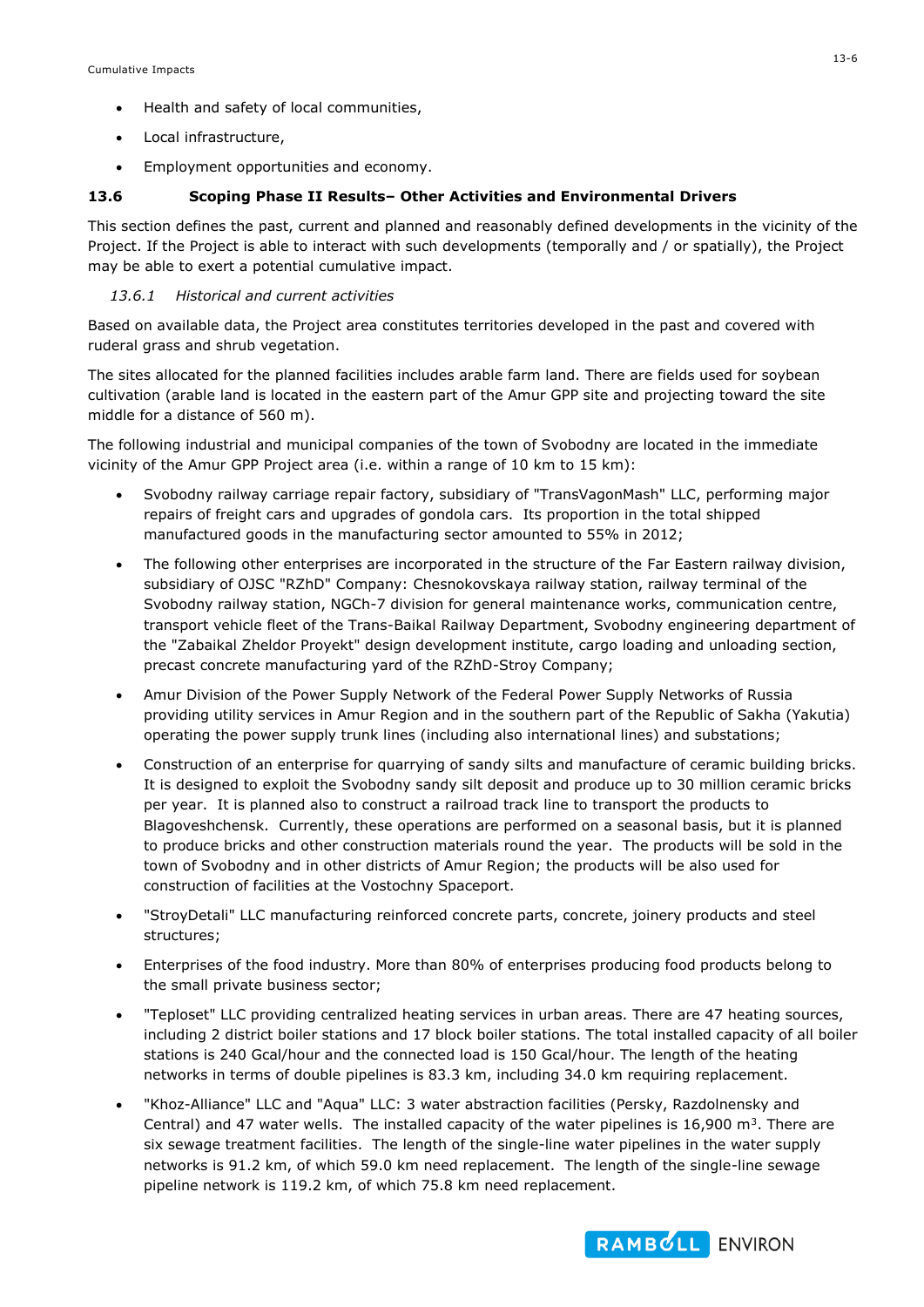#### *13.6.2 Planned future activities*

Since the Project is implemented in an area with a rather limited level of industrial development, the CIA is based on the review of the following policy documents related to development of the studied area:

- Concept of long-term social and economic development of the Russian Federation during the period until 2020 (RF Government's Decree No.1662-r of 17.11.2008);
- Strategy of socioeconomic development of Far East and the Baikal region during the period until 2025 (RF Government's Decree No.2094-r of 28.12.2009);
- Concept of development of border areas of the RF entities, included in the Far East federal district (RF Order No. 2193-r of 28.10.2015);
- Territorial planning scheme of Amur Region (Amur Region Government's Decree No.985 of 30.12.2011);
- Social and Economic Development Strategy of Amur Region for the period up to 2025 (Amur Region Government's Decree No.380 of 13.07.2012);
- Amur Region Government Program for Development of the Transport System in Amur Region in 2013-2020;
- Investment Strategy of Amur Region for the period up to 2018 (Amur Region Government's Decree No.679 of 1411.2014);
- Social and Economic Development Program of Amur Region in 2013-2017 (Amur Region Law No.277-OZ of 13.11.2013);
- Amur Region Government Program "Environment Protection in Amur Region in 2014-2020" (Amur Region Government's Decree No.453 of 25.09.2013);
- Program "Economic development of municipalities in Svobodnensky district in 2015-2020 (Amur Region Government's Decree No.552 of 05.11.2014);
- Municipal Program "Development of the Public Motor Road Network in Svobodnensky district in 2015-2020 (Amur Region Government's Decree No.564 of 05.11.2014);
- Municipal Program "Modernization of Communal Infrastructure Facilities in Svobodnensky district in 2015-2020" (Amur Region Government's Decree No.562 of 05.11.2014);
- Integrated Investment Plan for modernization of the mono-profile municipality of the town of Svobodny, Amur Region, during the period of 2013-2018;
- Social and Economic Development Strategy of the town of Svobodny until 2025 (Amur Region Government's Decree No.2371 of 26.12.2014).

According to the strategic planning documents covering the Far East and Baikal regions, three main zones for territorial development have been formed in Amur Region: natural resources zone along the Baikal-Amur railway line; industrial and logistics zone along the Amur river; and Svobodny zone associated with the spaceport; as well as two advanced development zones (ADZ): Belogorsk ADZ (agro-industrial complex) and Svobodny ADZ (gas-processing chemical industry sector).

The Svobodny advanced development zone is located within an area of an administrative unit of Uglegorsk and adjacent areas within the boundaries of Svobodnensky district. It is planned to develop the construction sector, high-tech instrument-engineering and machine-buildings sectors to provide services for construction and operation of the Vostochny spaceport.

In connection with the development of the gas processing complex in Svobodnensky district, a RF Government's Decree was issued in 2015 aimed at establishing the Svobodny ADZ to support the construction and operation of major gas processing enterprises.

A list of main projects to be implemented during the period until 2025 is presented in Table 13-2 (in compliance with the Territorial Development Scheme for Svobodny urban zone and with the Integrated

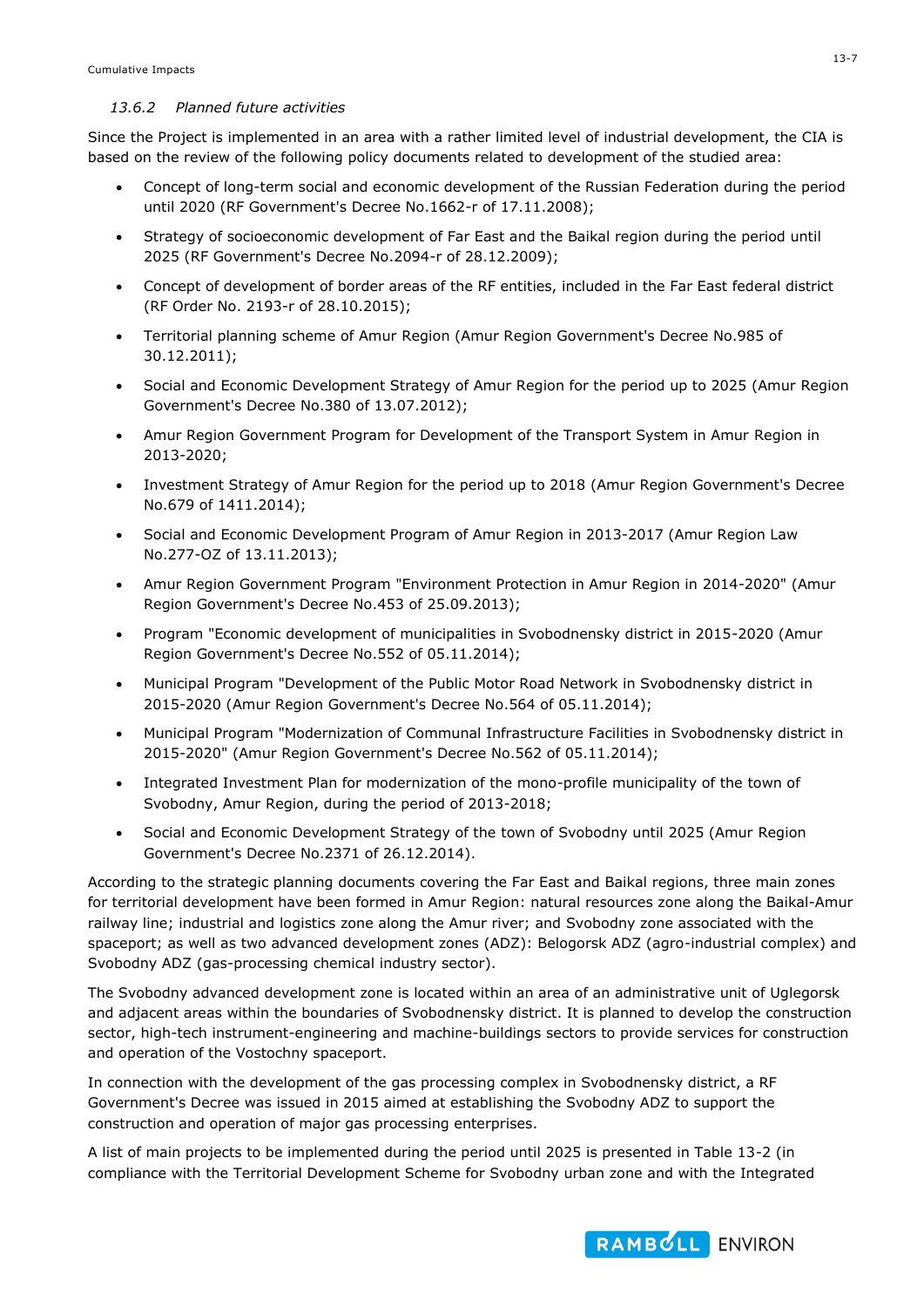Investment Plan for modernization of the multi-profile municipality of the town of Svobodny, Amur Region, for the period of 2013-2018).

#### *Development of the Spaceport Cluster*

The national Far Eastern spaceport of Vostochny is based on the use of state-of-the-art technologies and the integration of the space development activities within the general industrial development and the activities of research and educational institutions. It is supposed to be the basis for the space development cluster and give a stimulus for development and strengthening of the socioeconomic situation not only in Amur Region, but also the entire Far Eastern region of Russia. The creation of the spaceport cluster is scheduled to be completed in 2018-2020. The total investments for the spaceport construction will amount to 300 billion Rubles.

The capacities of the construction sector will be increased to a significant degree for the purpose of the spaceport construction; new capacities will be built in the sector of construction industry and for manufacture of advanced construction materials.

The construction and operation of the Vostochny spaceport will facilitate an increase in the capacity of the Trans-Siberian railway line, modernization of the railway track network, intensification of the traffic through the federal "Amur" highway up to its design capacity and its integration with the overall motor road network of the region (express road Blagoveshchensk-Svobodny bypassing the town of Svobodny, the federal Amur-Uglegorsk highway), creation of modern road infrastructure facilities (radio communication system, medical services and other road service facilities). Along with the development of the multi-functional transport and logistics complex, new opportunities will be provided for development of the transport network in Amur Region as a whole and for the use of the regional transit potential.

Within the framework of the project new industrial capacities will be built to provide support services for the spaceport, including an oxygen and nitrogen plant, facilities for manufacture of spare parts, construction industry, a specialized medical complex, research laboratories and centers, and a modern housing complex for up to 30,000 residents.

#### *Creation of a gas chemical cluster*

Construction of the Amur GPP is directly related to the implementation of the Power of Siberia gas pipeline project. The pipeline will cross the region from north to south and will be connected to the Amur GPP site. The compression station KS-7a "Zeiskaya" of the "Power of Siberia" pipeline is located in 1.5 km to the north of the Amur GPP site. It is planned to complete construction of the "Power of Siberia" pipeline until 2018 and its construction schedule is coordinated with the GPP construction.

"Power of Siberia" TPP with a capacity of 440 MW and the associated transmission lines and substations are planned to be built for steam and power supply of the Amur GPP. It will be located in a close vicinity of the Project area (around 1 km south from the Amur GPP site). It is planned to be commissioned in IV quarter of 2020.

The Sibur Holding Company considers construction of a (Sibur plant) in the direct vicinity of the Project area (1.5-2 km south-east of the Amur GPP site) to be connected to the "Power of Siberia" gas pipeline and the Amur GPP as the main supplier of the raw-material gas for the Sibur plant. Ethane to be produced by the Amur GPP at a rate of 3.4 million t/year will be used for polyethylene manufacture at the Sibur plant. Currently, the Sibur Holding Company selects a co-investor to share financial risks and support the project to ensure product sales in Asian markets. According to the RF Ministry for Far East Development, the potential investments for construction of a gas chemical plant can be as high as 11.5 billion US Dollars, but no decision has been taken so far with regard to implementation of this project, its timeframe and investments.

In order to facilitate these investment projects, an ADZ of Svobodny will be established in Amur Region during 2016-2017. The status of such a zone provides the following advantages: the plant as an ADZ resident will be exempted of property and land tax and the charges to be paid to the extra-budgetary funds will be reduced down to 7.6%.

In addition to the major projects in the energy and space development sectors, it is planned to implement in the town of Svobodny and in Svobodnensky district a number of investment projects in various sectors of

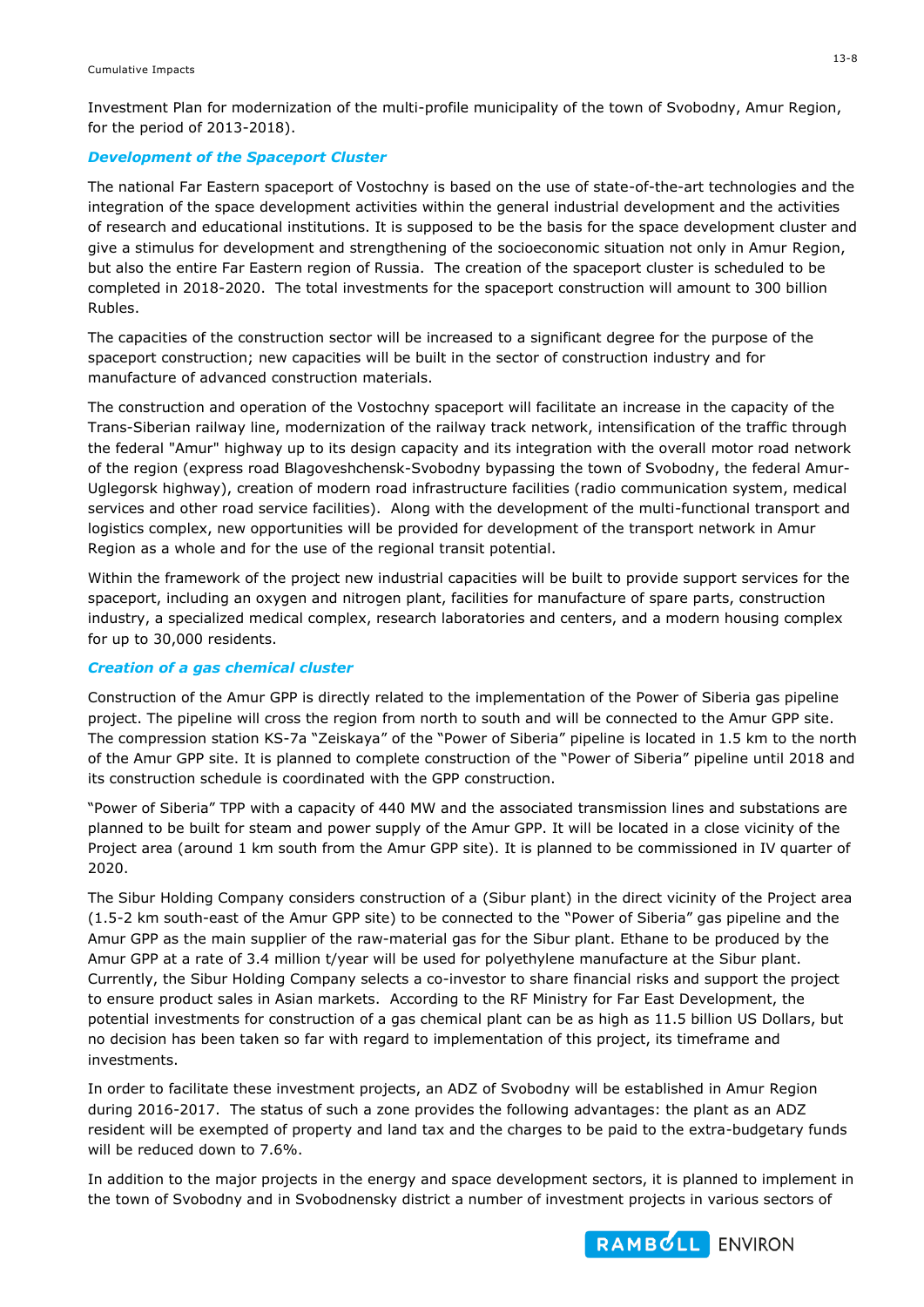economy, including industry, agro-industrial sector, communal services, transport and communication infrastructure, recreational and tourism sector, as well as social infrastructure. Main investment projects planned in Svobodnensky district are described below:

#### *Development of the Svobodny sandy silt deposit for construction mix manufacture*

It is planned to construction in 2014-2016 a plant for loose construction mix manufacture (SK "Gorodok") on the basis of the Svobodny sandy silt deposit, the development of which was started to provide raw materials for the brick-manufacturing plant built in 2015 by the Construction Ceramics Company. The investments for the plant construction amounted to 200 million Rubles.

#### *Modernization of production facilities of OOO "Amur-Agro-Invest"*

Modernization of the Company's plant for production of extruded low-fat soybean flour is carried out at the existing facilities with their subsequent expansion (installation of a second production line, construction of vertical storage facilities, automation of loading facilities for railway transport). The final product will be sold in Chelyabinsk and Sverdlovsk Regions and in the Republic of Bashkortostan. The total investments will amount to 15 million Rubles; the projects will provide 6 permanent jobs.

## *Construction of a dairy and meat complex*

The project for construction of a new livestock farm for 300 head of cattle using a close-circuit system will provide comprehensive technologic support throughout the entire period of the project design development, construction, equipment installation and commissioning phases. A livestock farm building having an area of 572 m<sup>2</sup> will comprise a cattle farm and a meat processing plant. It is planned to use a farmland area of 50 ha for growing fodder crops. The farm will produce during a period of 5 year 380,000 l of milk and 10 tonnes of meat. To implement this project, it is planned to construct also a required infrastructure: a cable line 1000m to 1200m long and an access road to the farm 400m long. The project should be implemented during 2014-2016. The total investments will amount to 30 million Rubles. Ten permanent jobs will be created.

#### *Construction of a maize processing complex*

The objective of this project is to ensure high degree of maize processing and manufacture of maize starch and associated by-products (maize flour, cereals, popcorn, etc.). The complex will comprise three independent production facilities combined in a single line and ensuring a waste-less maize processing process. To implement this project, it is also planned to construct the required infrastructure facilities: an access road and a boiler house, as well as connections to water and heat supply systems. From the environmental viewpoint, this complex will have an insignificant impact on the surrounding environment; it has been mentioned in the feasibility study documentation that the air emission sources will be equipped with exhaust air treatment devices. The total investments will amount to 30 million Rubles. Ten permanent jobs will be created.

There is also some information about the following agro-industrial projects planned in Svobodnensky district during the period until 2025:

- Construction of the cattle farm building for 300 head in Svobodnensky district, village of Klimoutsy;
- Horse meat farm for 50 head in Svobodnensky district, village of Klimoutsy;
- Construction of a pig farm complex for 15,000 head in Svobodnensky district, village of Zagornensky;
- Extension of the livestock farm for meat production for 300 head of cattle and 100 pigs in Svobodnensky district.

#### *Development of the transport infrastructure*

It is planned to implement the following projects aimed at development of the transport and communications infrastructure during the period until 2025 in order to ensure comprehensive balanced development of the region as a whole and Svobodnensky district in particular:

Construction of express road Blagoveshchensk-Svobodny;

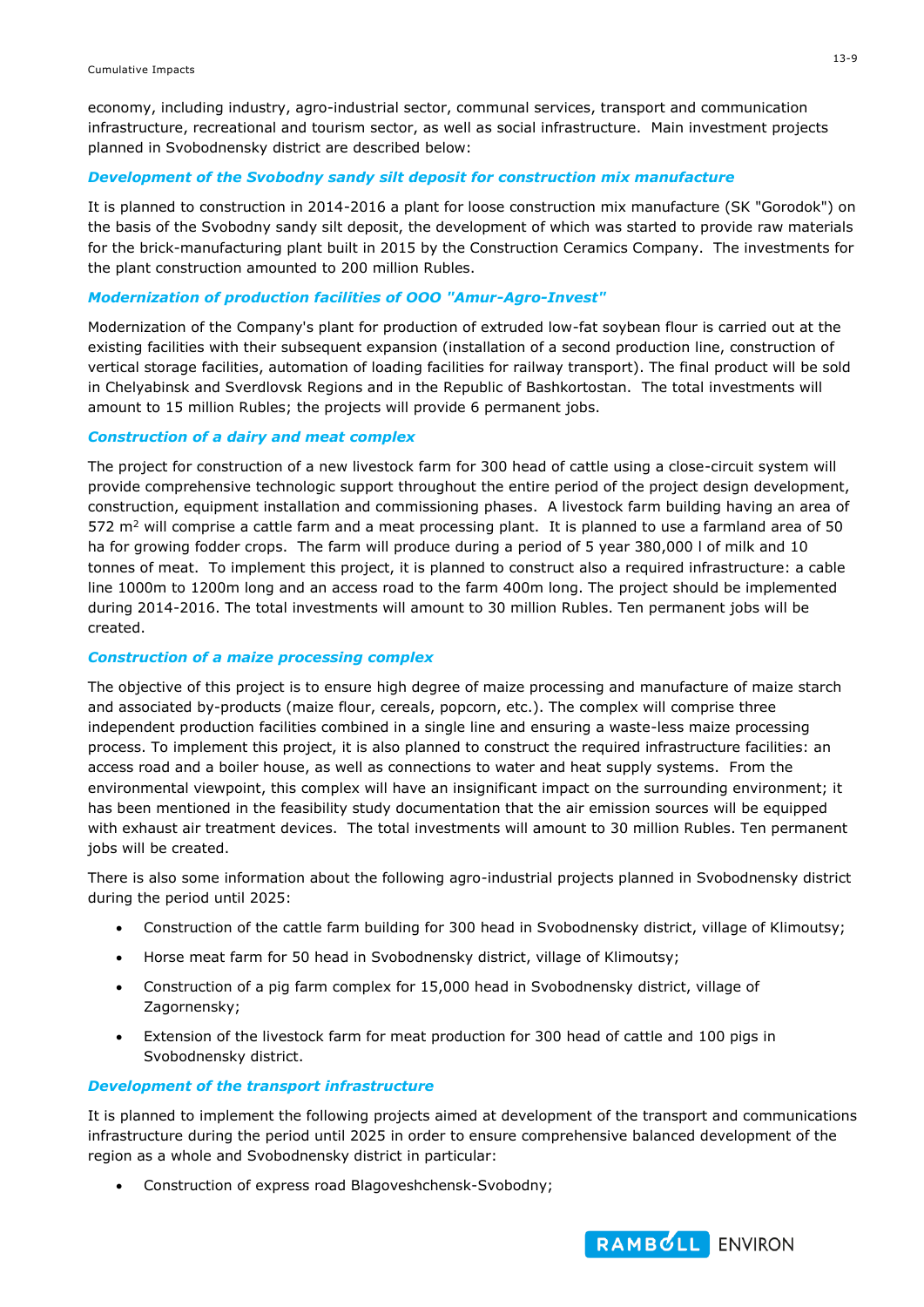- Modernization of the infrastructure and the building of the river port of Svobodny;
- Modernization of the airport building and the runway in the town of Svobodny (2014-2020), installation of up-to-date equipment;
- Modernization of the highway Blagoveshchensk-Svobodny;
- Construction of bypass roads to bypass the cities of Svobodny and Uglegorsk;
- Construction of a bridge across the Serebryanka river at the 32km point of the Svobodny-Busse motor road;
- Construction of a regional motor road Sergeyevka Guran (10km long) to backup the Blagoveshchensk-Svobodny highway (until 2025);
- Modernization of the Svobodny Talali motor road (until 2025);
- Construction of a fiber-optic communication line Shimanovsk-Svobodny-Belogorsk-Bureya.

## *Construction of a transport and logistics complex in Svobodny*

It is planned to establish within the urban district of Svobodny an advance development zone: Svobodny transport and logistics complex (STLC). The complex project design has been developed for a built-up area of 145 ha with a potential expansion of up to 290 ha within the boundaries of the town of Svobodny in the vicinity of the "Ust-Pera" railway station with an access to the Svobodny – Shimanovsk motor road. The following facilities will be constructed within the allocated land area:

- storage facilities for temporary storage, an open-air store for bulky cargoes and a transport and shipping enterprise;
- authorized service station for repair and maintenance of heavy-duty trucks and trailers;
- parking lot for transport vehicles;
- a plant for manufacture of tires for heavy-duty trucks.

#### *Development of recreational facilities and tourism*

It is planned to establish three recreational and touristic zones, for which purpose a land area of 3,000 ha has been allocated:

- a recreational area at the Bardagon lake for construction of recreational facilities, children's recreation camps and boarding houses (400 ha);
- a recreational area of "Moskvitinskaya" for seasonal recreational facilities (593 ha);
- a recreational area "Natalyino Istochny" for recreational facilities and children's recreation camps (1873 ha).

## *Modernization and creation of communal infrastructure facilities and wastewater treatment plants*

It is planned to construct in the town of Svobodny a number of municipal sewage treatment facilities and incinerators foe medical waste incineration at the municipal landfill for solid waste disposal.

It is planned to construct a local landfill for biological waste disposal (cattle burial ground) at a distance of approximately 6 km from the village of Chernigovka, Svobodnensky district. No data is available with regard to the exact location of this facility. It might potentially be located within the Project AoI.

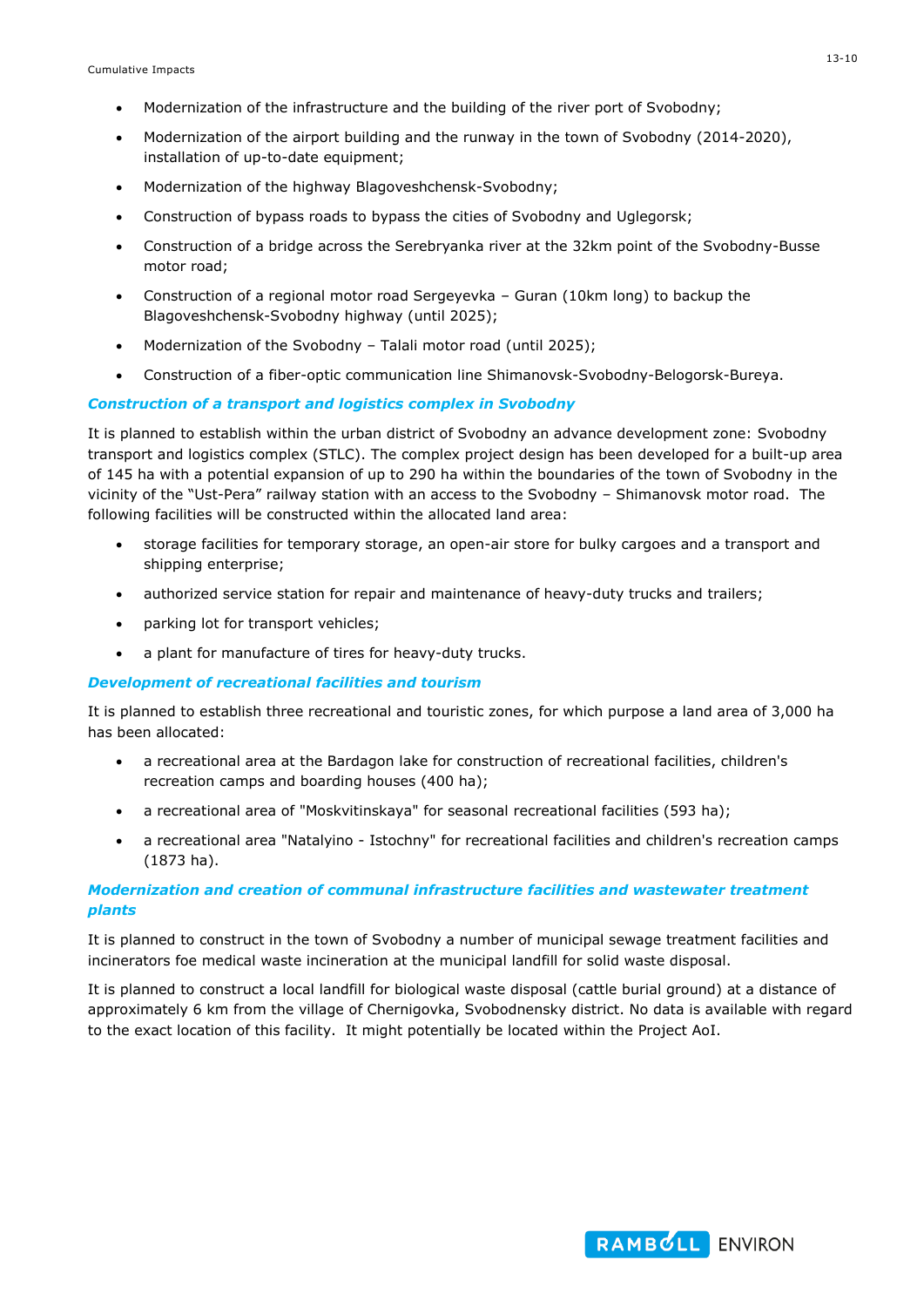| Table 13.2: List of main facilities foreseen in the development plan of Svobodnensky district and Town of Svobodny, |  |  |
|---------------------------------------------------------------------------------------------------------------------|--|--|
| <b>Amur Region</b>                                                                                                  |  |  |

|                          |                                                                                                                                                                                                                                                                                                                                                                         |                                                                           | <b>Implementation timeframe</b> |                                                |                    |
|--------------------------|-------------------------------------------------------------------------------------------------------------------------------------------------------------------------------------------------------------------------------------------------------------------------------------------------------------------------------------------------------------------------|---------------------------------------------------------------------------|---------------------------------|------------------------------------------------|--------------------|
| Ser.<br>Nos.             | <b>Planned projects</b>                                                                                                                                                                                                                                                                                                                                                 | <b>Area of implementation</b>                                             | Top priority                    | <b>Estimated timefram</b><br><b>until 2025</b> | Degree of priority |
| I                        |                                                                                                                                                                                                                                                                                                                                                                         | Spaceport complex                                                         |                                 |                                                |                    |
|                          | Implementation of the project aimed at<br>construction of a spaceport cluster, including:                                                                                                                                                                                                                                                                               | Closed administrative<br>territorial unit "Uglegorsk"                     |                                 | 2013-2020                                      |                    |
| $\mathbf{1}$             | Construction of Vostochny spaceport                                                                                                                                                                                                                                                                                                                                     | Closed administrative<br>territorial unit "Uglegorsk"                     |                                 | 2017-2020                                      | 6                  |
| $\overline{2}$           | Construction of associated infrastructure<br>facilities for the Vostochny spaceport (housing<br>complex, industrial, construction and<br>maintenance base: oxygen and nitrogen plant,<br>spare parts manufacturing plant, construction<br>organizations, research center, specialized<br>medical center, construction of motor roads<br>and engineering networks, etc.) | Closed administrative<br>territorial unit "Uglegorsk"                     | $2013 -$<br>2017                |                                                | 1,6                |
| П                        |                                                                                                                                                                                                                                                                                                                                                                         | Fuel and energy sector                                                    |                                 |                                                |                    |
|                          | Construction of a gas chemical cluster,<br>including:                                                                                                                                                                                                                                                                                                                   |                                                                           |                                 |                                                |                    |
| 1                        | Construction of the "Power of Siberia" gas<br>pipeline within the Svobodnensky district<br>(pipelines, KS-7a "Zeiskaya")                                                                                                                                                                                                                                                | Chayanda gas field -<br>Blagoveshchensk (across<br>Svobodnensky district) | 2014                            | 2018                                           | 4                  |
| 2                        | Construction of Amur GPP                                                                                                                                                                                                                                                                                                                                                | 15 km to the north of the<br>town of Svobodny                             | 2015                            | 2021                                           | 1,4                |
| 3                        | Construction of "Power of Siberia" TPP and<br>associated transmission lines/substations                                                                                                                                                                                                                                                                                 | 15 km to the north of the<br>town of Svobodny                             |                                 | 2020                                           | 2,4                |
| $\overline{\mathcal{L}}$ | Construction of Sibur's deep hydrocarbon<br>conversion plant                                                                                                                                                                                                                                                                                                            | 10-15 km to the north of<br>the town of Svobodny                          | 2017                            | 2024                                           | 1,4                |
| Ш                        |                                                                                                                                                                                                                                                                                                                                                                         | Construction complex                                                      |                                 |                                                |                    |
| $\mathbf{1}$             | Construction of a plant for manufacture of<br>ceramic bricks (Construction Ceramics<br>Company) for development of the Svobodny<br>sandy silt deposit                                                                                                                                                                                                                   | Town of Svobodny                                                          | 2012                            | 2015                                           | 4                  |
| $\overline{2}$           | Construction of a plant for manufacture of<br>construction mix (SK "Gorodok") using the<br>Svobodny sandy silt deposit                                                                                                                                                                                                                                                  | Town of Svobodny                                                          | 2014                            | 2016                                           | 4                  |
| IV                       |                                                                                                                                                                                                                                                                                                                                                                         | Agro-industrial complex                                                   |                                 |                                                |                    |

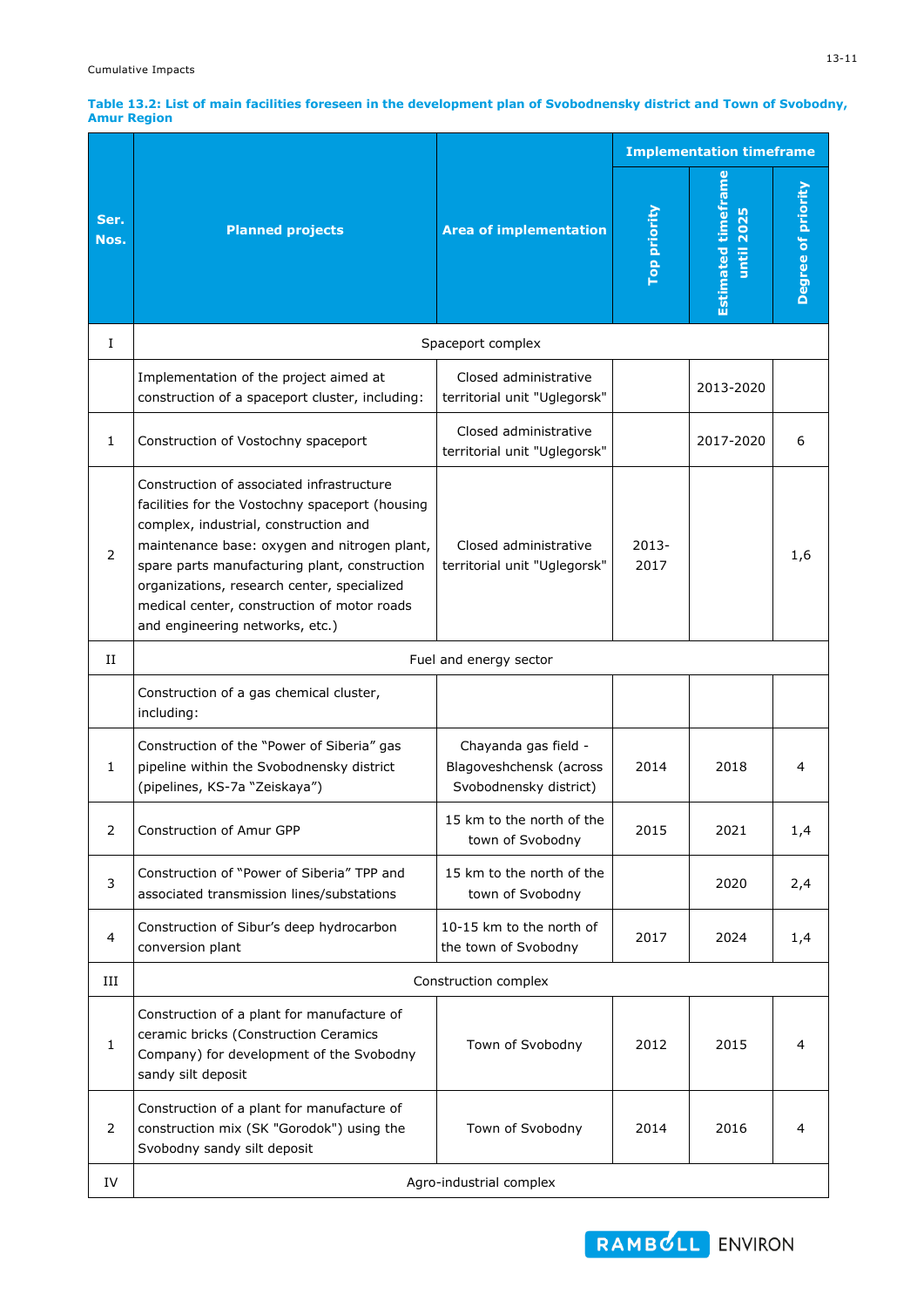|                |                                                                                                                                                                                                        |                                                                             | <b>Implementation timeframe</b> |                                          |                    |
|----------------|--------------------------------------------------------------------------------------------------------------------------------------------------------------------------------------------------------|-----------------------------------------------------------------------------|---------------------------------|------------------------------------------|--------------------|
| Ser.<br>Nos.   | <b>Planned projects</b>                                                                                                                                                                                | <b>Area of implementation</b>                                               | Top priority                    | <b>Estimated timeframe</b><br>until 2025 | Degree of priority |
| 1              | Modernization of soya bean flour production<br>facilities of "Amur-Agro-Invest" LLC                                                                                                                    | Town of Svobodny                                                            | 2014                            |                                          | 8                  |
| $\overline{2}$ | Construction of livestock farm complex for<br>dairy and meat products production                                                                                                                       | Town of Svobodny                                                            | 2014                            | 2016                                     | 8                  |
| 3              | Construction of a maize processing facility                                                                                                                                                            | Town of Svobodny                                                            |                                 | 2015                                     | 8                  |
| 4              | Construction of cattle farm buildings                                                                                                                                                                  | Village of Klimoutsy,<br>Svobodnensky district                              |                                 | 2025                                     | 8                  |
| 5              | Village of Klimoutsy,<br>Development of horse meat production<br>Svobodnensky district<br>complex                                                                                                      |                                                                             |                                 | 2025                                     | 8                  |
| 6              | Zagornensky Village<br>Construction of pit farm buildings<br>Council, Svobodnensky<br>district                                                                                                         |                                                                             |                                 | 2025                                     | 8                  |
| $\overline{7}$ | Expansion of the facilities for meat production<br>(cattle and pigs)                                                                                                                                   | Svobodnensky district                                                       |                                 | 2025                                     | 8                  |
| V              | Development of transport and motor road infrastructure                                                                                                                                                 |                                                                             |                                 |                                          |                    |
| 1              | Construction of an express road<br>Blagoveshchensk-Svobodny                                                                                                                                            | Cities of Blagoveshchensk<br>and Svobodny                                   |                                 | 2017                                     | 2,4                |
| 2              | Modernization of the river port infrastructure<br>and building                                                                                                                                         | Town of Svobodny                                                            |                                 | 2020                                     | 2                  |
| 3              | Modernization of the airport and runway                                                                                                                                                                | Town of Svobodny                                                            | 2014                            | 2020                                     | $\overline{2}$     |
| $\overline{4}$ | Creation of a transport and logistics complex<br>of Svobodny                                                                                                                                           | Town of Svobodny                                                            | 2016-<br>2017                   | 2020                                     | 2,4                |
| 5              | Modernization of the existing highway<br>Blagoveshchensk-Svobodny                                                                                                                                      | Cities of Blagoveshchensk<br>and Svobodny 46-47 km,<br>46-83, 90, 92-142 km | 2015                            | 2025                                     | 2                  |
| 6              | Construction of bypass roads to bypass the<br>cities of Svobodny and Uglegorsk                                                                                                                         | Town of Svobodny,<br>Closed administrative<br>territorial unit "Uglegorsk"  | 2015                            |                                          | 2,7                |
| $\overline{7}$ | Construction of a bridge across Serebryanka<br>river                                                                                                                                                   | 32km point of motor road<br>Svobodny -Busse                                 |                                 | 2025                                     | $\overline{2}$     |
| 8              | Construction of a regional motor road<br>Settlement of Sergeyevka<br>Sergeyevka - Guran to back up the existing<br>- Settlement of Guran<br>highway Blagoveshchensk-Svobodny<br>$(10 \text{ km long})$ |                                                                             |                                 | 2025                                     | 2                  |

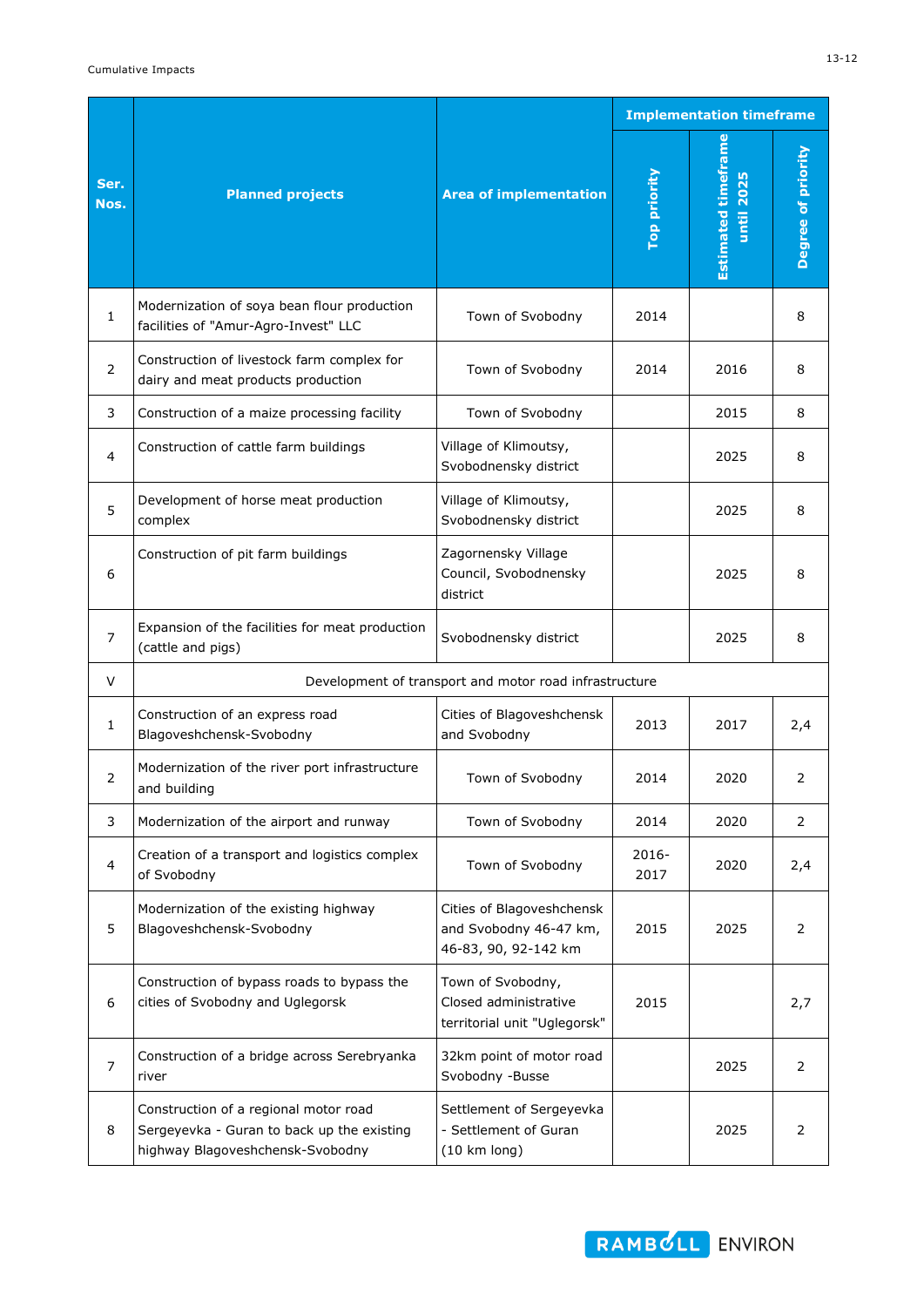|                |                                                                                                                                                                      |                                                                        | <b>Implementation timeframe</b> |                                             |                    |  |
|----------------|----------------------------------------------------------------------------------------------------------------------------------------------------------------------|------------------------------------------------------------------------|---------------------------------|---------------------------------------------|--------------------|--|
| Ser.<br>Nos.   | <b>Planned projects</b>                                                                                                                                              | <b>Area of implementation</b>                                          | Top priority                    | <b>Estimated timeframe</b><br>2025<br>until | Degree of priority |  |
| 9              | Modernization of motor road connecting the<br>town of Svobodny and settlement of Talali                                                                              | Svobodny - Talali                                                      |                                 | 2025                                        | 2                  |  |
| VI             | Development of communal engineering infrastructure and waste disposal facilities                                                                                     |                                                                        |                                 |                                             |                    |  |
| $\mathbf{1}$   | Construction of sewage treatment facilities                                                                                                                          | Town of Svobodny                                                       | 2015                            |                                             | 1,5,7              |  |
| $\overline{2}$ | Installation of an incinerator for medical waste<br>incineration at the municipal landfill                                                                           | Town of Svobodny                                                       |                                 | 2025                                        | 1,5,7              |  |
| 3              | Construction of a cattle burial ground                                                                                                                               | Village of Chernigovka<br>Svobodnensky district                        | 2015                            | 2025                                        | 7,8                |  |
| VII            | Recreation and tourism                                                                                                                                               |                                                                        |                                 |                                             |                    |  |
| $\mathbf{1}$   | Construction of infrastructure in recreational<br>zones: recreation facilities, children's<br>recreation camps, boarding houses, seasonal<br>recreational facilities | Bardagon Lake,<br>settlement of Moskvitino,<br>settlement of Natalyino | 2010                            | 2020                                        | 1,4                |  |

#### *13.6.3 Other environmental pressures*

Other environmental pressures in the area include habitat degradation due to different agricultural activities (croplands, cattle and sheep farming) and forest fires; and illegal fishing and hunting.

Climate change also has the potential to lead to region-wide impacts in Amur Region. Potential impacts include changes to range of migratory species and increase of unfavorable conditions such as floods, forest fires and etc. However, the strength and nature of any such induced changes over the lifetime of the Project are highly uncertain. As such, the effects of climate change are discussed only in qualitative high-level terms in this CIA.

#### *13.6.4 Discussion*

An analysis has been undertaken of current activities and development proposal features (programme, distance from the Project activities, development footprint characteristics) in order to ascertain the Project's potential to contribute to a cumulative impact. This analysis is presented in Table 13-3 and details which activities/ development proposals have been scoped in and out of the CIA (i.e. developments scoped out of the assessment are considered to not have the ability to generate a significant cumulative impact as associated with the Project) or where development proposals have a high degree of uncertainty or are undefined such that the potential for cumulative impacts cannot be appropriately assessed.

Based on an analysis presented in Table 13.3, the following projects / activities have been included in the Cumulative Impact Assessment:

- Construction of the Vostochny spaceport and its auxiliary facilities within the closed administrative territorial unit "Uglegorsk";
- Construction and operation of the "Power of Siberia" gas pipeline within the boundaries of Svobonensky district (pipelines, KS-7a "Zeiskaya");
- Construction of "Power of Siberia" TPP and associated transmission lines/substations;

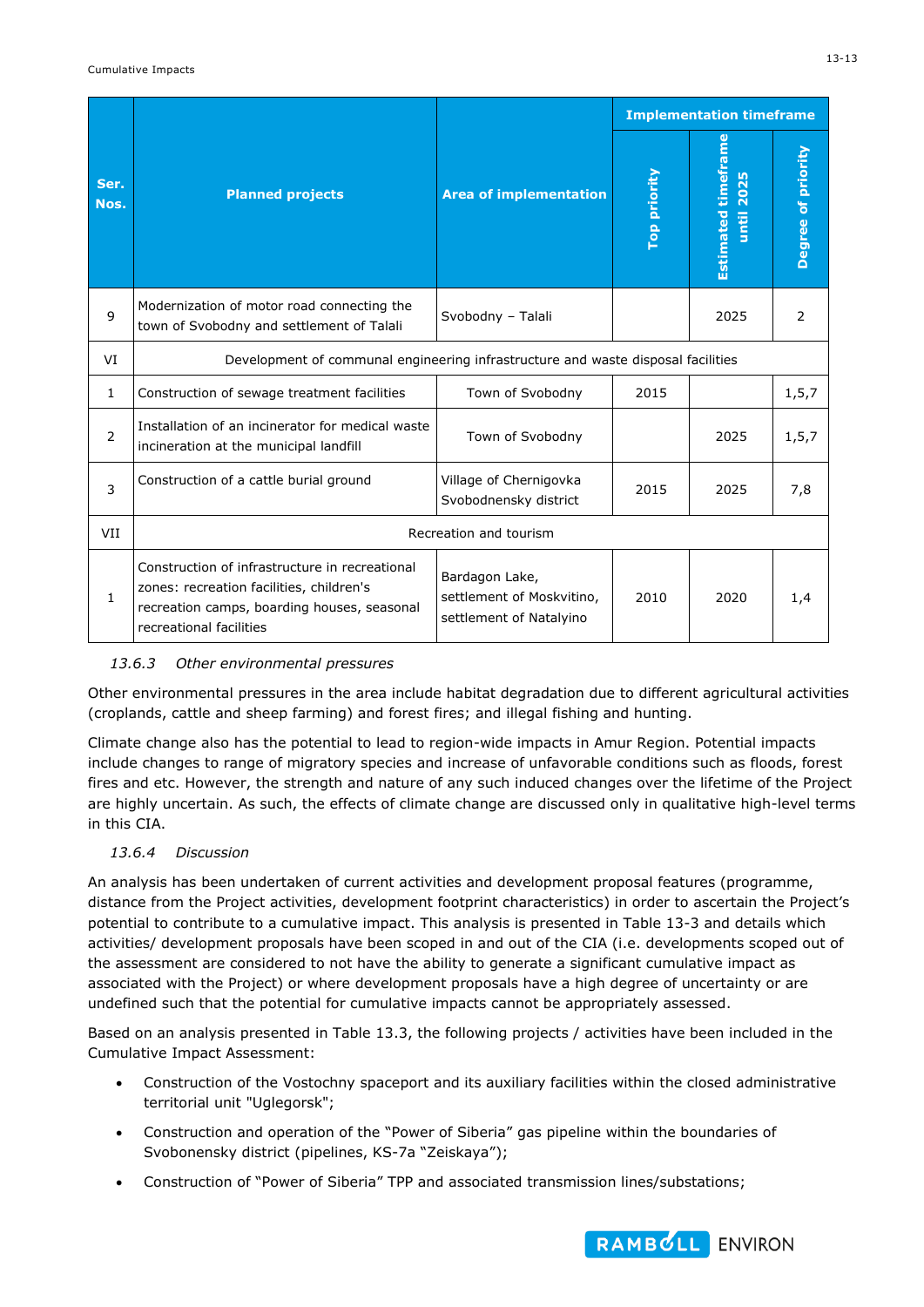- Construction and operation of the Sibur plant;
- Trains and lorries for transportation of liquefied gases.

Other developments have been scoped out of the CIA on the basis that:

- The temporal or spatial interactions with the Project are such that significant adverse cumulative impacts would be avoided;
- The development proposals are only at the conceptual stage; or
- There is lack of information available to undertake a meaningful assessment.

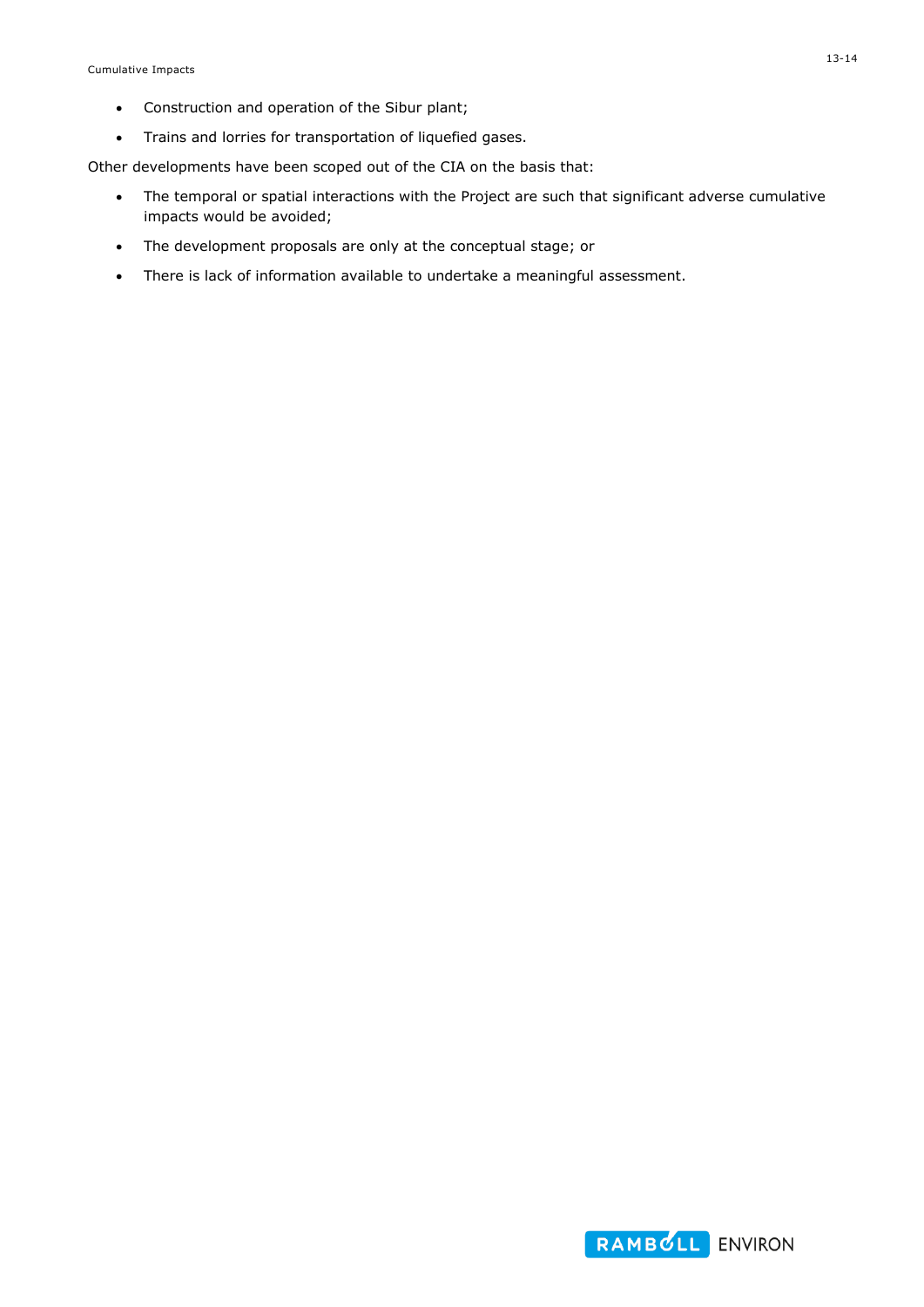## **Table 13.3: Analysis of activities / projects capable generate cumulative impacts in combination with AGPP Project**

| <b>Activity / Potential development</b>                                                                                                                                                                                                                                                                                                                                                                                                                                                                                       | <b>Interrelations with the Project</b>                                                                                                                                                                                                                               | <b>Included / Nor included in CIA</b> |
|-------------------------------------------------------------------------------------------------------------------------------------------------------------------------------------------------------------------------------------------------------------------------------------------------------------------------------------------------------------------------------------------------------------------------------------------------------------------------------------------------------------------------------|----------------------------------------------------------------------------------------------------------------------------------------------------------------------------------------------------------------------------------------------------------------------|---------------------------------------|
| Enterprises and facilities incorporated in the RZhD Company's<br>structure: Svobodny railway carriage repair plant, railway station<br>Chesnokovskaya, railway terminal Svobodny, NGCh-7 division for<br>general maintenance works, communication centre, transport vehicle<br>fleet of the Trans-Baikal Railway Department, Svobodny engineering<br>department of the "Zabaikal Zheldor Proyekt" design institute, cargo<br>loading and unloading section, precast concrete manufacturing yard<br>of the RZhD-Stroy Company. | The facilities are located outside of the Project AoI.<br>Temporal and spatial interrelation with the Project will not<br>cause any unfavorable cumulative impact.                                                                                                   | Not included                          |
| An enterprise for manufacturing construction materials: ceramic<br>bricks by the Construction Ceramics Company and construction mix<br>by the "Gorodok" Construction Company using raw materials from<br>the sandy silt deposit at Svobodny.                                                                                                                                                                                                                                                                                  | The facilities are located outside of the Project AoI.<br>Temporal and spatial interrelation with the Project will not<br>cause any unfavorable cumulative impact.                                                                                                   | Not included                          |
| Construction of the Vostochny spaceport and associated<br>infrastructure (housing complex, creation of an industrial and<br>construction base, i.e. an oxygen and nitrogen plant; a plant for<br>components manufacture, plants for manufacture of construction<br>materials, a research center and laboratories, a specialized medical<br>center, motor roads and engineering networks, etc.).                                                                                                                               | Development is planned outside of the Project AoI.<br>Cumulative impact is possible in case of impact on the same<br>VECs within the Project AoI.                                                                                                                    | Included                              |
| Construction of the Sibur plant.                                                                                                                                                                                                                                                                                                                                                                                                                                                                                              | It is planned to construct a gas chemical plant within the<br>Project AoI. It can be coordinated in the temporal and<br>spatial respect. Cumulative impact is possible in case of<br>impact on the same VECs within the Project AoI (natural<br>and social aspects). | Included                              |
| Construction of "Power of Siberia" TPP and associated transmission<br>lines/substations                                                                                                                                                                                                                                                                                                                                                                                                                                       | Construction is planned within the Project AoI. It can enter<br>into interaction with the Project both in temporal and spatial                                                                                                                                       | Included                              |

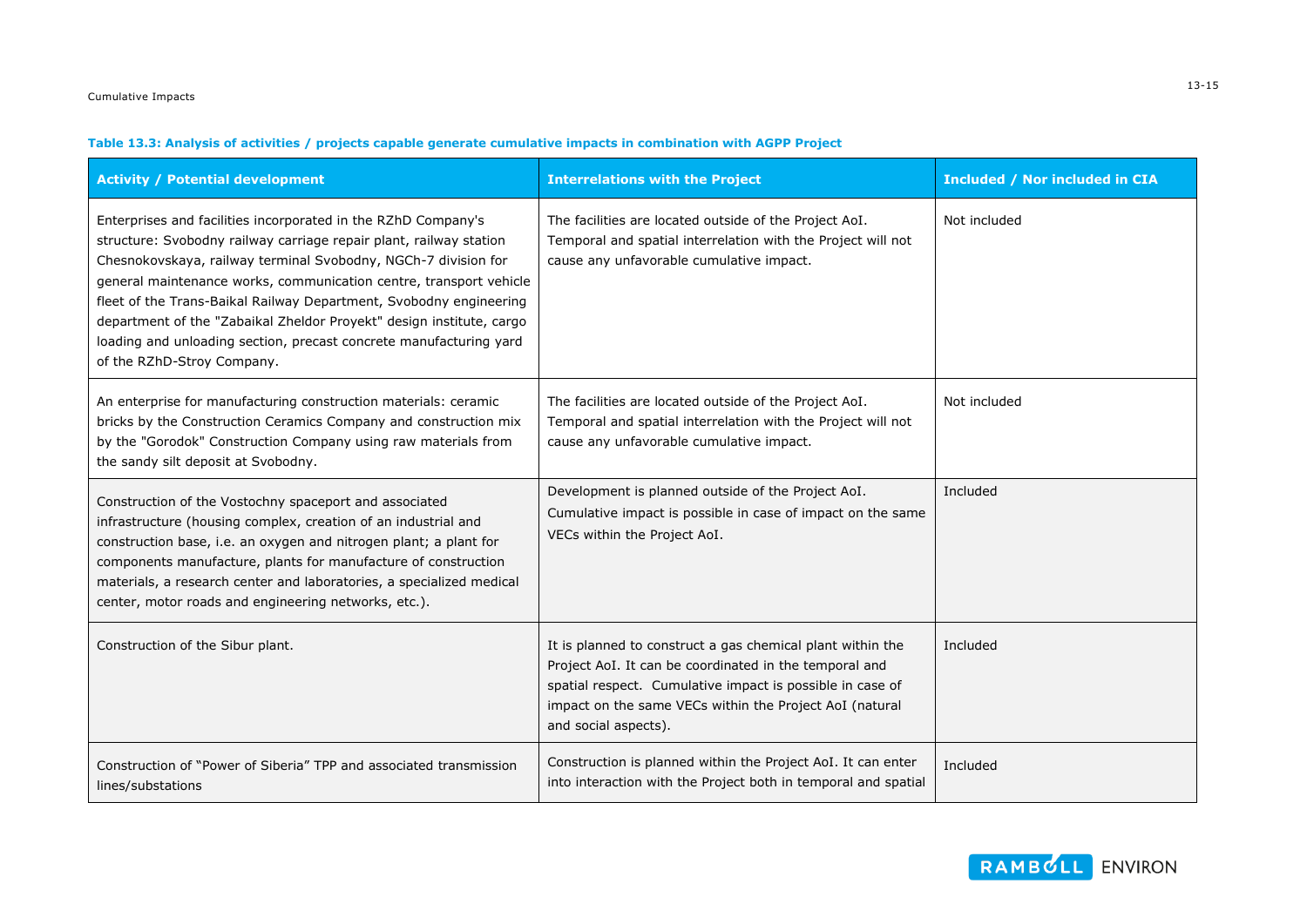| <b>Activity / Potential development</b>                                                                                                                                                                                                                       | <b>Interrelations with the Project</b>                                                                                                                                                                                                   | <b>Included / Nor included in CIA</b> |  |
|---------------------------------------------------------------------------------------------------------------------------------------------------------------------------------------------------------------------------------------------------------------|------------------------------------------------------------------------------------------------------------------------------------------------------------------------------------------------------------------------------------------|---------------------------------------|--|
|                                                                                                                                                                                                                                                               | relation. Cumulative impact is possible in case of impact on<br>the same VECs in the Project AoI.                                                                                                                                        |                                       |  |
| Construction of the "Power of Siberia" gas pipeline (within the<br>boundaries of Svobodnensky district)                                                                                                                                                       | Construction is planned also within the Project AoI. It can<br>enter into interaction with the Project both in temporal and<br>spatial relation. Cumulative impact is possible in case of<br>impact on the same VECs in the Project AoI. | Included                              |  |
| Modernization of the soya bean flour production facility operated by<br>the Amur-Agro-Invest Company in the town of Svobodny                                                                                                                                  | The facility is located at a significant distance from the<br>Project area. Temporal interrelations with the Project will<br>not cause any adverse cumulative impact.                                                                    | Not included                          |  |
| Construction of a dairy and meat-processing complex in the town of<br>Svobodny                                                                                                                                                                                | The facility is located at a significant distance from the<br>Project area. Temporal interrelations with the Project will<br>not cause any adverse cumulative impact.                                                                    | Not included                          |  |
| Construction of a maize processing plant in the town of Svobodny                                                                                                                                                                                              | The facility is located at a long distance from the Project<br>area. Temporal interrelations with the Project will not cause<br>any adverse cumulative impact.                                                                           | Not included                          |  |
| Development of a livestock complex in Svobodnensky district<br>(including construction of a cattle farm and development of horse<br>meat production complex in the village of Klimoutsy; construction of<br>a pig farm complex in the village of Zagornensky. | The planned facilities are located at a significant distance<br>from the Project area. Temporal interrelations with the<br>Project will not cause any adverse cumulative impact.                                                         | Not included                          |  |
| Construction of an express road Blagoveshchensk-Svobodny                                                                                                                                                                                                      | No accurate data is available with regard to the location of<br>the planned express road.                                                                                                                                                | Not included                          |  |
| Modernization of the river port infrastructure and building in<br>Svobodny.                                                                                                                                                                                   | The facility is located at a significant distance from the<br>Project area. Temporal interrelations with the Project will<br>not cause any adverse cumulative impact.                                                                    | Not included                          |  |

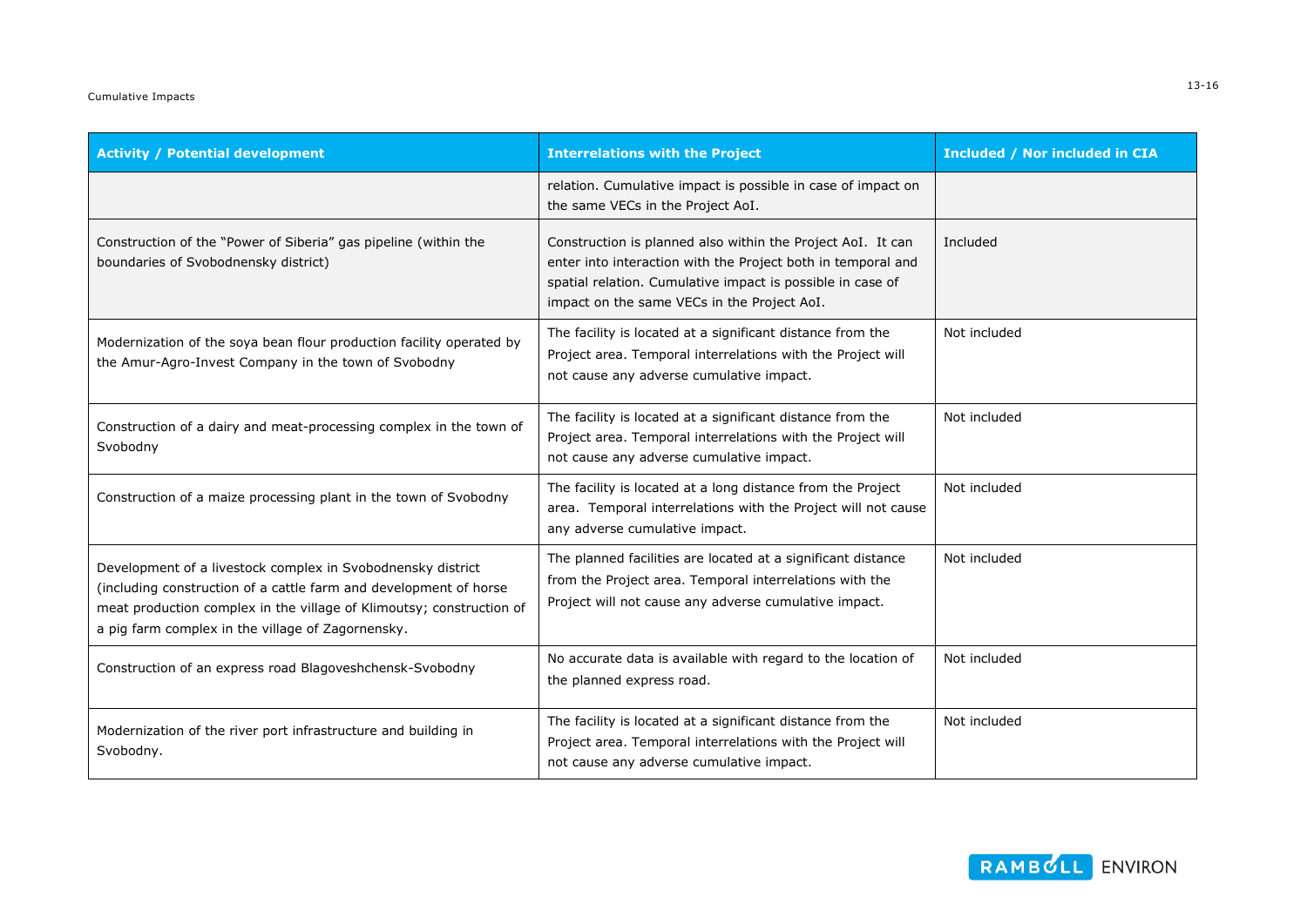#### Cumulative Impacts

| <b>Activity / Potential development</b>                                                                                                                                                                                                                           | <b>Interrelations with the Project</b>                                                                                                                                                                                                                                                                                                                                                                                             | <b>Included / Nor included in CIA</b> |
|-------------------------------------------------------------------------------------------------------------------------------------------------------------------------------------------------------------------------------------------------------------------|------------------------------------------------------------------------------------------------------------------------------------------------------------------------------------------------------------------------------------------------------------------------------------------------------------------------------------------------------------------------------------------------------------------------------------|---------------------------------------|
| Modernization of the airport building and runway in the town of<br>Svobodny                                                                                                                                                                                       | The facility is located at a significant distance from the<br>Project area. Temporal interrelations with the Project will<br>not cause any adverse cumulative impact.                                                                                                                                                                                                                                                              | Not included                          |
| Establishment of a transport and logistics complex in Svobodny                                                                                                                                                                                                    | The facility is located at a significant distance from the<br>Project area. Temporal interrelations with the Project will<br>not cause any adverse cumulative impact.                                                                                                                                                                                                                                                              | Not included                          |
| Construction and modernization of the motor road network in<br>Svobodnensky district (bypass roads bypassing the cities of<br>Svobodny and Uglegorsk, a bridge across the Serebryanka river,<br>roads of regional significance Sergeyevka-Guran, Svobodny-Talali) | Development is planned within the Project AoI. Temporal<br>interrelations with the Project will not cause any adverse<br>cumulative impacts.                                                                                                                                                                                                                                                                                       | Not included                          |
| Operation of the social facilities constructed during Stage 5 of the<br>Project.                                                                                                                                                                                  | The social infrastructure (microdistrict in Svobodny city) is<br>sponsored by the Project and handed over to the Svobodny<br>District administration. Therefore, during the construction<br>phase it is considered as an associated facility of the Project<br>and its impacts are to be assessed within the current ESIA.<br>Operation of the microdistrict will unlikely to result in<br>significant adverse cumulative effects. | Not included                          |
| Engineering and communal infrastructure and waste disposal<br>facilities in the town of Svobodny                                                                                                                                                                  | Facilities or activities on which the Project is not dependent,<br>and which do not result in risks and impacts in the Project<br>AoI.                                                                                                                                                                                                                                                                                             | Not included                          |
| Construction of a biological waste disposal facility (cattle burial<br>ground) near the village of Chernigovka, Svobodnensky district                                                                                                                             | There is no accurate data available with regard to the<br>location and timeframe of the cattle burial ground<br>construction and operation.                                                                                                                                                                                                                                                                                        | Not included                          |
| Recreation and tourism in Svobodnensky district                                                                                                                                                                                                                   | Recreational facilities and areas are located at a significant<br>distance from the Project area and will not have any<br>interrelations with the Project.                                                                                                                                                                                                                                                                         | Not included                          |

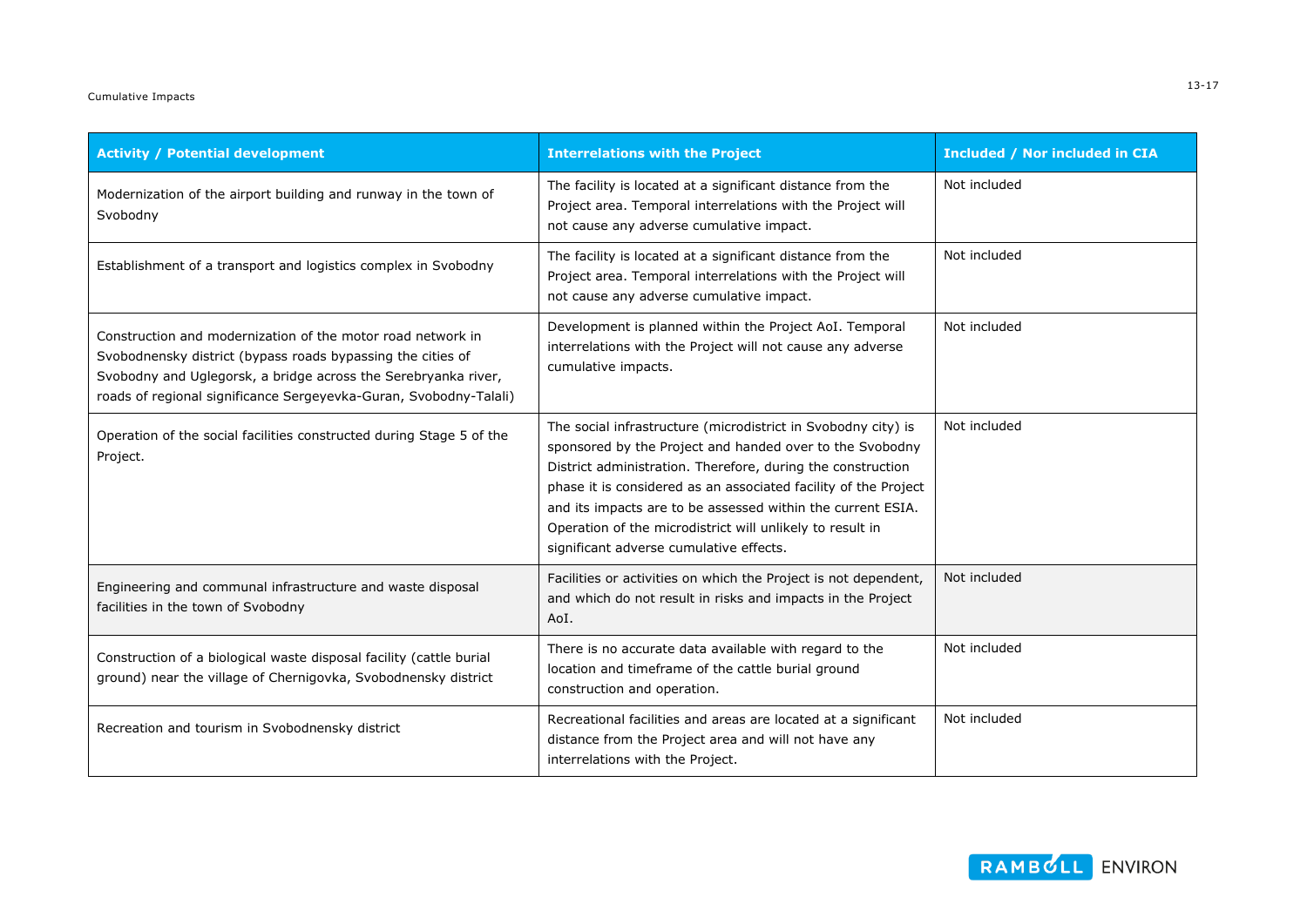Cumulative Impacts

| <b>Activity / Potential development</b>                                                                                                                       | <b>Interrelations with the Project</b>                                                   | Included / Nor included in CIA |
|---------------------------------------------------------------------------------------------------------------------------------------------------------------|------------------------------------------------------------------------------------------|--------------------------------|
| Trains and lorries for transportation of liquefied gases (helium -by<br>lorries, propane, ethane, butane, pentane/hexane fractions and<br>WLHF $-$ by trains) | It can enter into interaction with the Project both in<br>temporal and spatial relation. | Included                       |

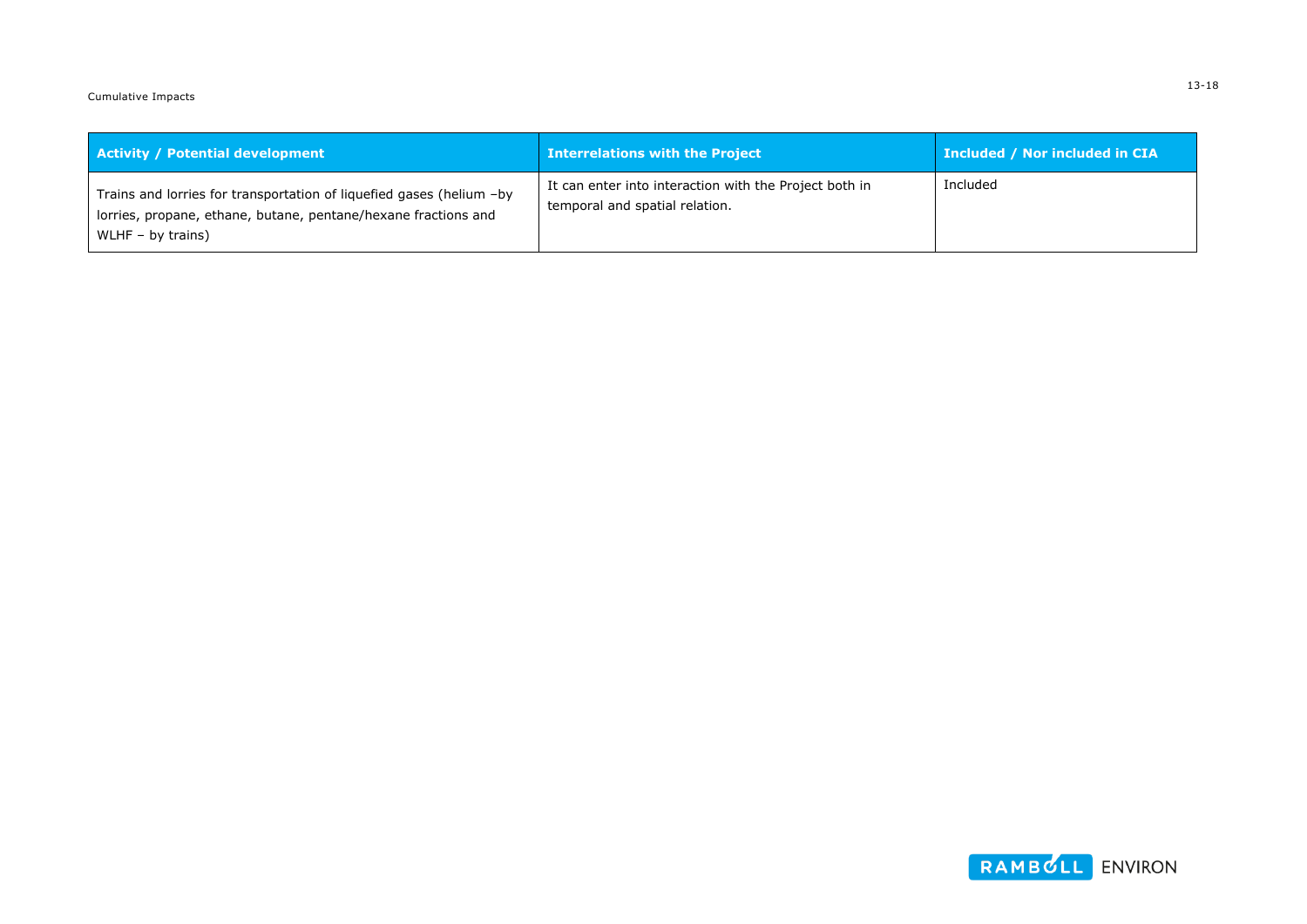#### **13.7 Assessment, significance and management of cumulative impacts**

The sections below consider the potential for VECs to experience potential cumulative impacts. Table 13.4 summarises the results from the analysis and indicates which activities/ developments have been considered by the various VEC-specific cumulative impact assessments.

In the sections below, if a cumulative impact risk is identified, the significance of the potential cumulative impact is qualified.

| <b>VEC</b>                                                              | <b>Sibur plant</b> | "Power of<br><b>Siberia"</b> gas<br>pipeline | <b>Vostochny</b><br>spaceport | "Power of<br>Siberia"<br><b>TPP</b> | <b>Lorries and trains for</b><br>transportation of<br>finished products |
|-------------------------------------------------------------------------|--------------------|----------------------------------------------|-------------------------------|-------------------------------------|-------------------------------------------------------------------------|
| Atmospheric air                                                         | V                  | v                                            |                               | $\mathsf{V}$                        | $\mathsf{v}$                                                            |
| Geological<br>environment                                               | $\mathsf{v}$       | $\mathsf{v}$                                 |                               | $\mathsf{v}$                        | $\mathsf{V}$                                                            |
| Underground<br>waters                                                   | $\mathsf{v}$       | $\mathsf{v}$                                 |                               | $\mathsf{v}$                        | $\mathsf{v}$                                                            |
| Surface water<br>bodies                                                 | $\mathsf{V}$       |                                              |                               | $\mathsf{V}$                        |                                                                         |
| Aquatic water<br>resources                                              | $\mathsf{v}$       |                                              |                               |                                     |                                                                         |
| Terrestrial wildlife                                                    | $\mathsf{V}$       | $\mathsf{v}$                                 | $\mathsf{V}$                  | $\mathsf{v}$                        | $\mathsf{V}$                                                            |
| Landscapes                                                              | $\mathsf{v}$       | $\mathsf{v}$                                 |                               | $\mathsf{v}$                        |                                                                         |
| Health, safety and<br>security of local<br>communities                  | $\mathsf{v}$       |                                              | $\mathsf{V}$                  | $\mathsf{v}$                        | $\mathsf{v}$                                                            |
| Local infrastructure                                                    | $\mathsf{V}$       |                                              | $\mathsf{V}$                  | $\mathsf{v}$                        | $\mathsf{v}$                                                            |
| Employment<br>opportunities for<br>local residents and<br>local economy | $\mathsf{v}$       | $\mathsf{v}$                                 | $\mathsf{V}$                  | $\mathsf{v}$                        | $\mathsf{V}$                                                            |

**Table 13.4: Types of activities/projects included in the CIA for each VEC**

V indicates activities/ developments scoped in

#### *13.7.1 Atmospheric air*

Chapter 9 (Section 9.2 Air Quality) reports that the residual air quality impacts are all predicted to be insignificant during construction and low during operation phase. Major sources of emissions and resulting air pollution during operation will be gas compressor units, direct-fired/ combustion heaters of gas, boiler plants, and gas treatment units (major pollutants will be nitrogen dioxide, nitrogen (II) oxide, sulphur dioxide, carbon monoxide, benzo(a)pyrene, particulate matter, hydrocarbons (by components) and hydrogen sulphide).

The main potential sources of impacts on air quality within the Project AoI are the planned projects located close to the AGPP SPZ boundaries: the Sibur plant, the "Power of Siberia" gas pipeline, the "Power of Siberia" TPP and lorries (for transportation of the finished products – helium). Their simultaneous operations may result in adverse cumulative effects on air quality (especially in regards to nitrogen dioxide and carbon monoxide). Considering the distance from the closest residential areas (garden/vegetable allotments of the

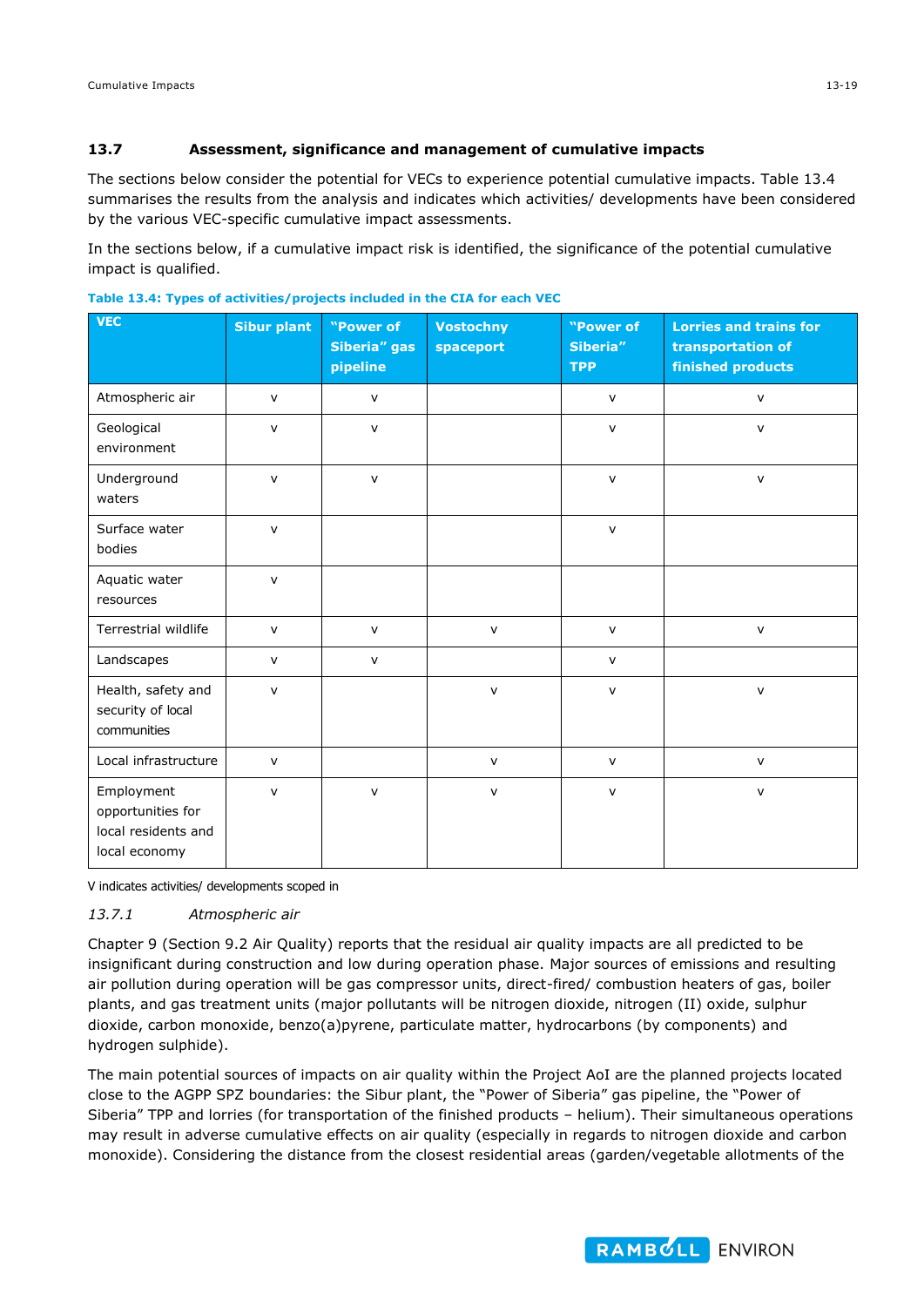Yukhta settlement in 1.7 km to the west and Yukhta settlement in 2.3 km to the south-west) and predominate west and north-west wind direction, the cumulative impact is likely no more than moderate**<sup>4</sup> .** 

## *13.7.2 Geological environment*

It has been shown in Section "Geological Environment" of Chapter 9 that several types of residual impacts on the surface relief and geological environment have been assessed as 'moderate' to 'high' (Summary table of main types of impact is presented in Appendix 7).

Construction of two major industrial facilities (the Sibur plant and the "Power of Siberia" gas pipeline) as well as the "Power of Siberia" TPP is planned in the immediate vicinity of the Project area and approximately within the same timeframe; their impact on the geological environment can be aggravated with a high degree of probability by the Project construction activities. Areal and vertical transformation of the ground stratum as a result of excavations and associated operations, loads imposed on the ground and development of hazardous exogenous geological processes and phenomena caused by vegetation removal, destruction and disturbance of the soil cover, re-distribution of huge amounts of soil and changes in the surface runoff and underground discharge within a very large area can be assessed as **long-term and of moderate intensity**.

## *13.7.3 Underground waters*

The residual impact on the upper aquifers is expected to be from moderate to high, mainly during the construction phase due to high concentration of construction machinery, transport vehicles, mobile buildings and structures, industrial and domestic wastes against the background of considerable volumes of works associated with destruction or disturbance of the soil cover and low degree of underground water protection. Similar impacts are expected also in the process of construction of the Sibur plant, the "Power of Siberia" gas pipeline and the "Power of Siberia" TPP. Taking into consideration the high permeability of the ground (self-purification ability), no significant cumulative impact is expected and the impact on the upper aquifers is assessed as **temporary and low**.

As far as the operational aquifer is concerned, it appears to be probable that it will be depleted due to deterioration of the recharge conditions and changes in the surface runoff and underground discharge from the industrial sites and adjacent areas (recharge zone of the aquifer). The cumulative impact is probable, but it does not appear to be possible to assess the intensity of this impact at the current moment of time due to the lack of monitoring data of this aquifer.

#### *13.7.4 Surface water quality*

In the Section "Surface Water Quality" of Chapter 9 it has been demonstrated that the residual impact on the surface water quality is predicted to be 'low'.

The Sibur plant and the "Power of Siberia" TPP projects are located within the Project AoI and the impact of these projects appears to be probable during the construction and operations phases on one and the same watershed area (Zeya river with its tributaries: Rakusha and Bolshaya Pera) due to both wastewater discharge and discharge of upper aquifers and stormwater runoff from industrial sites and adjacent areas (predominantly during the construction phase).

Provided that appropriate mitigation measures will be taken at the level of individual projects, the cumulative impact on the Zeya River is assessed as **temporary and of low intensity**.

## *13.7.5 Aquatic resources*

-

The residual impact of the Project on aquatic resources is assessed from 'low' to 'moderate'. Moderate impact on the water quality and habitats of hydrobionts is expected during the dredging operations in the process of construction of a provisional river jetty on the Zeya River. This negative impact will be limited to the jetty construction period (max. 8 months). It is unlikely that the impact of other projects (first of all, the



<sup>4</sup> A modelling of air pollutant dispersion from all potential sources might be recommended for more precise assessment of the cumulative impact.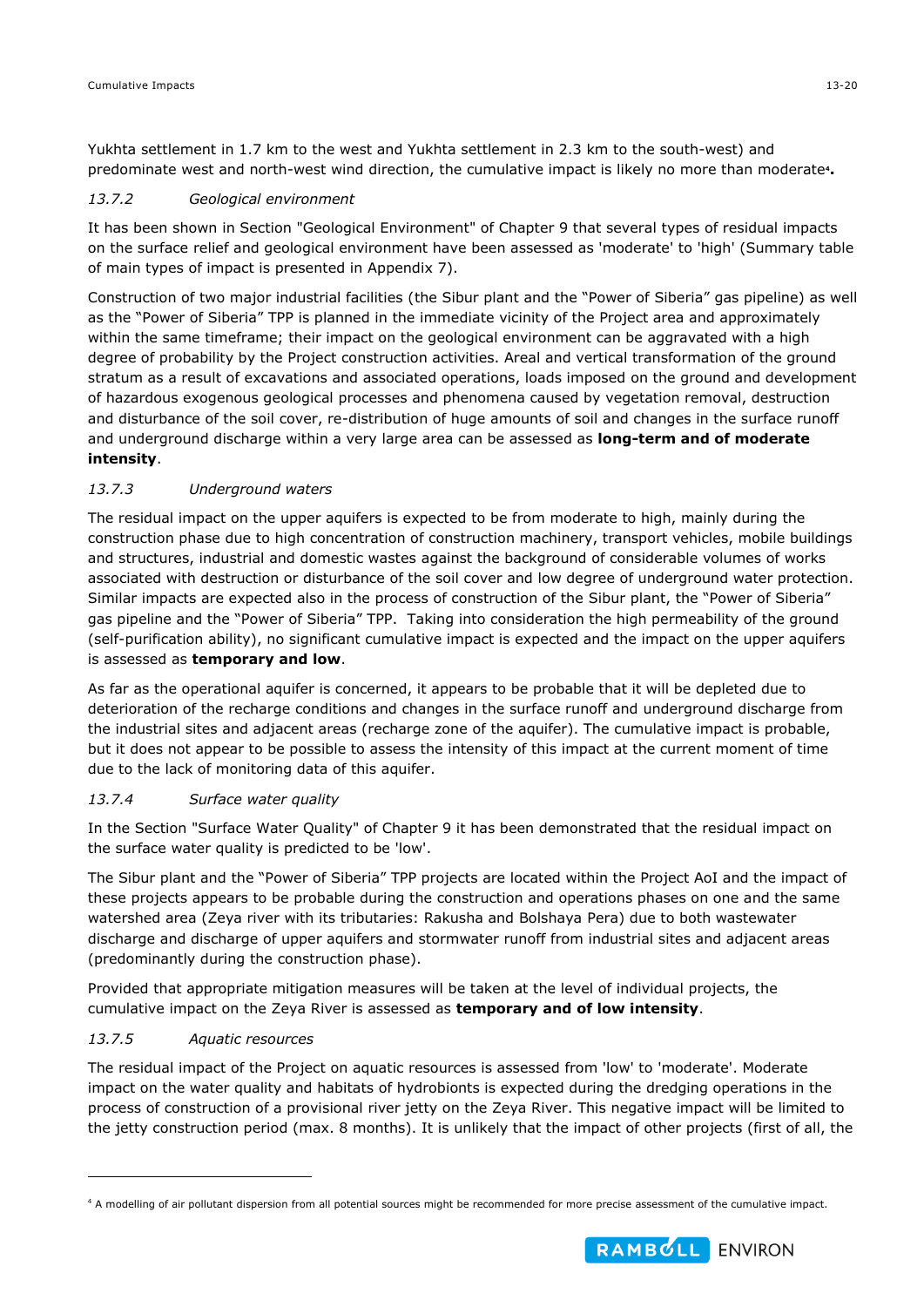Sibur plant) will take place at the same time and cause any significant cumulative impact. Due to this reason, the cumulative impact is assessed as **temporary and of low intensity**.

#### *13.7.6 Terrestrial fauna*

As has been discussed in the Section "Terrestrial fauna" in Chapter 9, the residual impact has been assessed from 'low' to 'moderate'. The main impact of the Project implementation on natural habitats will be associated with their long-term physical loss due to land take for construction of the Project facilities and infrastructure, clearing of forests and other vegetation, complete loss and fragmentation of habitats within the boundaries of the Project area, elevated noise level caused by transport vehicles (disturbance factor) and synanthropization of the landscape (construction of motor roads and other linear facilities, etc.). The parameters of the disturbance zone are limited to a range of 2-3 km from the boundary of an impact source.

Construction of associated projects (the "Power of Siberia" gas pipeline, and the Sibur plant and the "Power of Siberia" TPP) can cause similar impacts on the same habitats (in the first line habitats of major mammal species within an area of more than  $10 \text{ km}^2$ ), both due to an increase in the area of disturbed habitats and the influx of construction and operating personnel. All this can be aggravated by illegal hunting, which will result in a negative impact on game animal resources.

The cumulative impact on the wildlife as a result of habitat destruction and deterioration can be assessed as **long-term and of medium intensity**.

## *13.7.7 Landscapes*

The expected changes in the landscape structure of the right banks of the Zeya River in the interfluve area of the Bolshaya Pera and Gashchenka rivers are not limited to the construction of the Amur GPP and its associated facilities: numerous associated facilities will be located along the "Power of Siberia" gas pipeline and around the chemical plant as well as the "Power of Siberia" TPP in the areas adjoining the Project sites. Some of those facilities will be located in the direct visibility range of the following residential areas in Svobodnensky district: Yukhta, Chernigovka, Gashchenka, Ust-Pera and Svobodny (residential area). The overall decrease in the forest area and fragmentation of the preserved slightly and moderately modified natural landscapes with some areas having technogenic physiognomic aspects will result in the loss of the original visual amenity of the local forest and meadow landscape and in processes of gradual transformation under the new sharply changed conditions. The cumulative impact is assessed as **long-term, irreversible and of high intensity**.

#### *13.7.8 Health, safety and security of local communities*

As has been discussed in Chapter 9, the Project implementation can have negative impact on the health and safety of the local communities due to the following factors (the residual impact level of the Project is low):

- Risks for safety of the local residents associated with the traffic of heavy machinery and passenger transport on local public roads, an increase in the road traffic intensity that might affect the safety on roads and result in higher risks of traffic accidents;
- Tensions and conflicts associated with a significant influx of workers from other regions.

The impact of other projects (in particular the projects of construction and operation of the Amur chemical plant and the Vostochny spaceport, the timeframe of which coincides with the time of the Project implementation) as well as transportation of finished products by lorries affecting the road traffic safety will increase the probability of cumulative impact on the health and safety of local communities only to a minor degree. Mutual interference of the transport streams associated with the Vostochny spaceport project will be insignificant due to the fact that contrary to the Amur GPP Project, the main part of transportation will be by railway, rather than by motor vehicles. During the construction of the chemical plant, it will be possible that the cumulative impact of the transport traffic (heavy machinery and trucks) on public roads will increase up to the medium level, but it will decrease during the operational phase when the risks will be limited to transportation of the personnel of the AGPP and the Sibur plant.

As to potential tensions and conflicts associated with immigrating workforce are concerned, the cumulative impact will also probable because there is already some information available about growing tensions caused

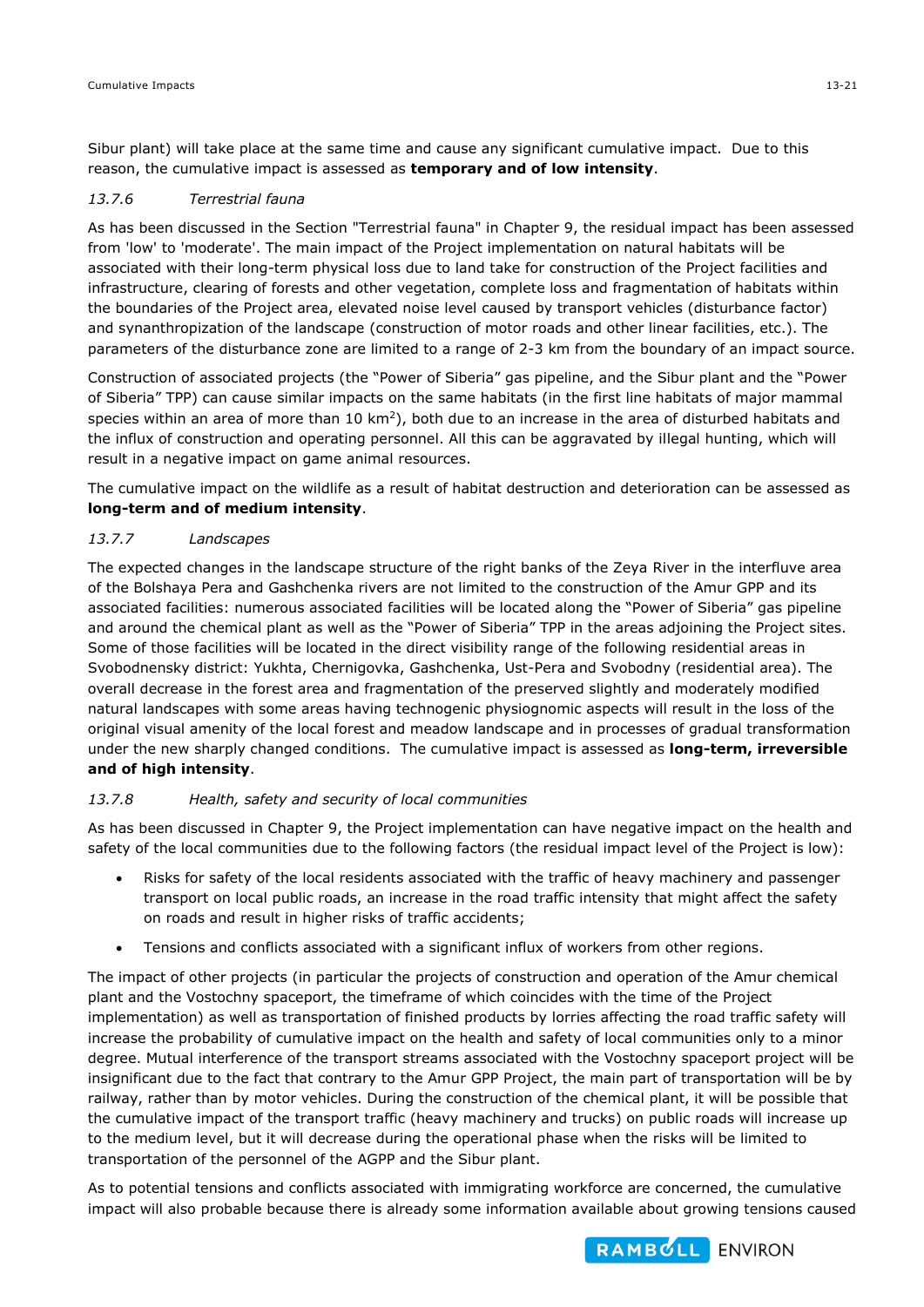by the influx of the workforce to the Uglegorsk area. A temporary increase in the tensions will be caused also by additional influx of workforce in connection with the chemical plant construction project, but taking into account the generally favorable attitude of the local communities to implementation of major projects in their region, the cumulative impact relating to this aspect is assessed as moderate.

In general, the cumulative impact on the health and safety of the local communities, considering also other existing and planned major projects in the subject region, can be assessed as **moderate**.

## *13.7.9 Local infrastructure*

The influx of workforce for implementation of various projects to the subject region can potentially increase the pressure on the existing infrastructure facilities and services relating mainly to public healthcare, education and transport services. It has been shown in Chapter 9 that the residual impact of the Amur GPP Project on the local infrastructure has been assessed as 'low'.

Immigration of personnel and applicants for jobs for the chemical plant project will increase the overall impact on the social infrastructure in the town of Svobodny and in case of no mitigation measures it can reach a high level during the initial period of the operational phase. The load on the social infrastructure in Svobodny will be intensified due to the fact that certain elements of the social infrastructure are already overloaded. The input of the Vostochny spaceport to the impact on the social infrastructure will be less noticeable because the project personnel will use the infrastructure located in Uglegorsk. Taking into consideration the fact that the implementation of the above projects will significantly increase the population of the subject region, it will be potentially possible that the overall load on the infrastructure facilities of regional significance will increase to a certain degree (e.g. specialized medical institutions, occupational and higher educational institutions, cultural institutions in the city of Blagoveshchensk).

Construction of the Sibur plant, the "Power of Siberia" gas pipeline and the "Power of Siberia" TPP will increase the traffic intensity of heavy machinery and vehicles on public roads in Svobodnensky district and in the town of Svobodny, potentially resulting in deterioration of the local roads and in the need for better financing of road maintenance and repair at the expense of the local budget. This will also increase the road traffic intensity due to transportation of local residents using both their private cars and public transport. During the operational phase, transportation of the finished products by lorries will take place, but in general, the traffic intensity will decrease due to termination of the traffic of heavy machinery and trucks, but this factor will still exist during a long period of time. Taking into consideration the satisfactory condition and capacity of the motor road network, it is unlikely that the pressure on the transport infrastructure will exceed the medium level.

In case of no adequate mitigation measures at the level of individual projects, the overall level of cumulative impact on the local infrastructure may be assessed from **medium to high**.

#### *13.7.10 Employment opportunities for Local Residents and Local Economy*

Implementation of the major industrial and innovative development projects to be implemented in Svobodnensky district will provide benefits to the local and regional economy due to the following factors:

- Direct and indirect employment opportunities for local residents and associated benefits for the economy;
- Increase in tax proceeds to the regional budget;
- Purchase of local goods and services and associated effects relating to motivation and development of businesses.

Creation of new jobs in connection with the Project implementation will provide an additional contribution to the overall **favorable cumulative effect** associated with the development of other projects in the subject region. Potential opportunities for socioeconomic development of the subject region, including employment opportunities for local communities, are discussed in detail in Chapter 10.

Negative cumulative impacts will be associated with potential inflation at the local level caused by the influx of workforce and applicants for jobs and increasing with the beginning of the chemical plant construction.

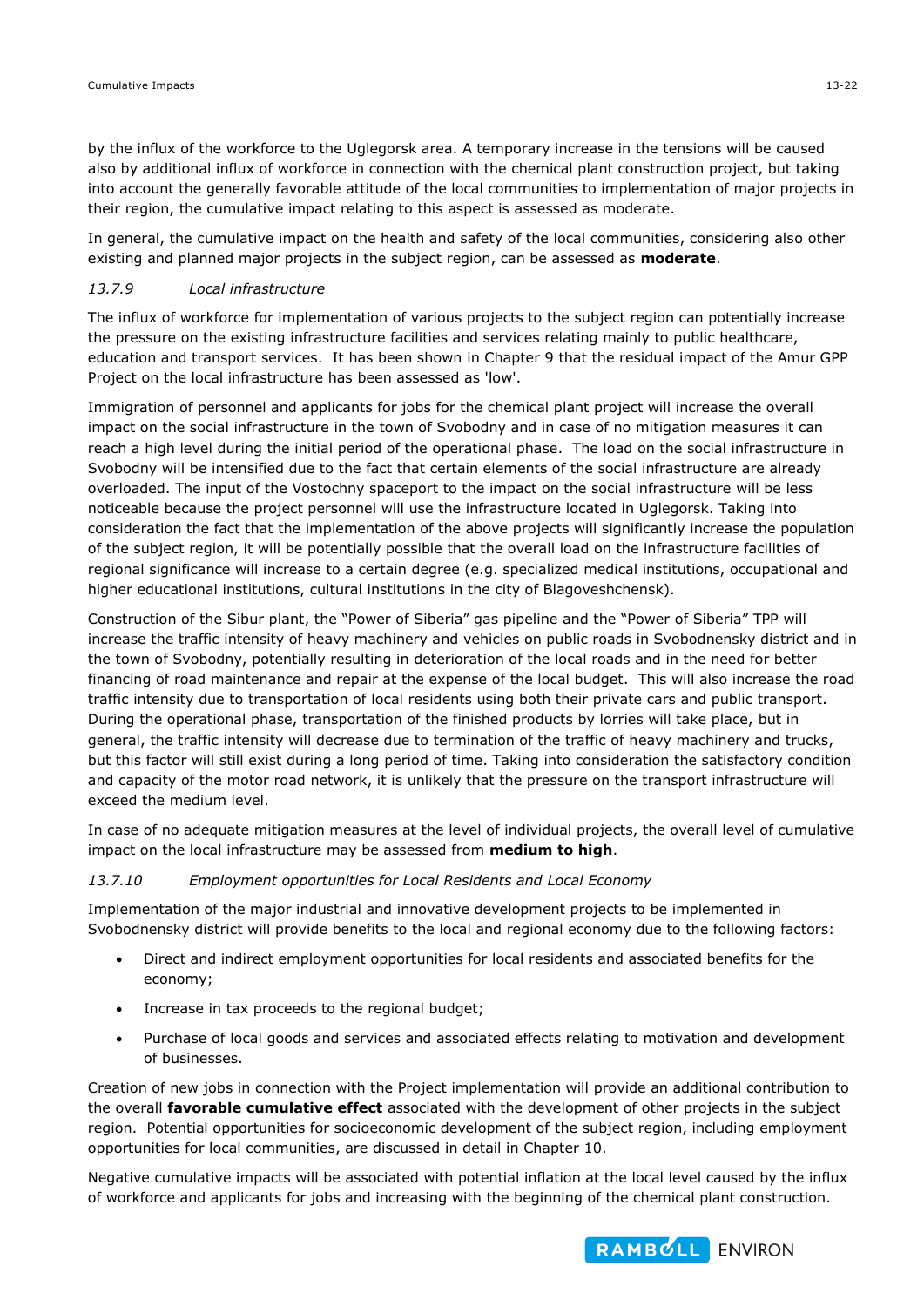An increase in the demand for goods and services can cause a local rise of prices and affect the local households. The intensity of the cumulative impact caused by implementation of major projects in Svobodnensky district on the economy and wellbeing of local communities is assessed as **medium**.

#### **13.8 Management of Cumulative Impacts**

Management of cumulative impacts requires appropriate mitigation measures at their source at each stage of the Project.

The Company is committed to take a proactive approach for management of such impacts by strict compliance with the respective mitigation measures within the framework of the Project implementation, constant interactions and consultations with the local communities (see Chapter 10 and the Stakeholder Engagement Plan).

The CIA did not reveal probability of any additional significant environmental and social cumulative impacts requiring special mitigation measures or control, except for those already developed for the Project (see Chapter 9). However, a number of recommendations have been prepared in the process of the CIA for coordination of strategies aimed at abating the impacts with the companies that run the projects located within the Project AoI:

- Interrelations with the nearest projects (the "Power of Siberia" gas pipeline and the Sibur plant and the "Power of Siberia" TPP) in order to model, if needed, air pollutant dispersion and in case of significant adverse impact - to develop agreed mitigation measures and coordinated plans for management the machinery and motor vehicle traffic during the construction and operational phases;
- Coordination of the strategies aimed at abating the adverse environmental impacts with the Power of Siberia gas pipeline, the Sibur plant and the "Power of Siberia TPP projects and ensuring compliance with the global best practices for execution of works and compliance with the requirements aimed at improving the biodiversity management system both within and outside of the Project area;
- Interaction with the "Power of Siberia" gas pipeline, the Sibur plant and the "Power of Siberia" TPP projects and the relevant environmental agencies with regard to coordination of environmental monitoring programs and implementation of environment protection measures;
- Interaction with the "Power of Siberia" gas pipeline and Sibur plnt projects with the purpose to develop coordinated plans aimed at social infrastructure development and other measures to reduce the probability of cumulative impacts on the health and safety of local communities associated with the influx of workforce from other regions to be employed at the project facilities.
- Engagement of the local public in the process of consultations and development of any new projects, which might be initiated in the vicinity of the Project area and within the area of its influence.